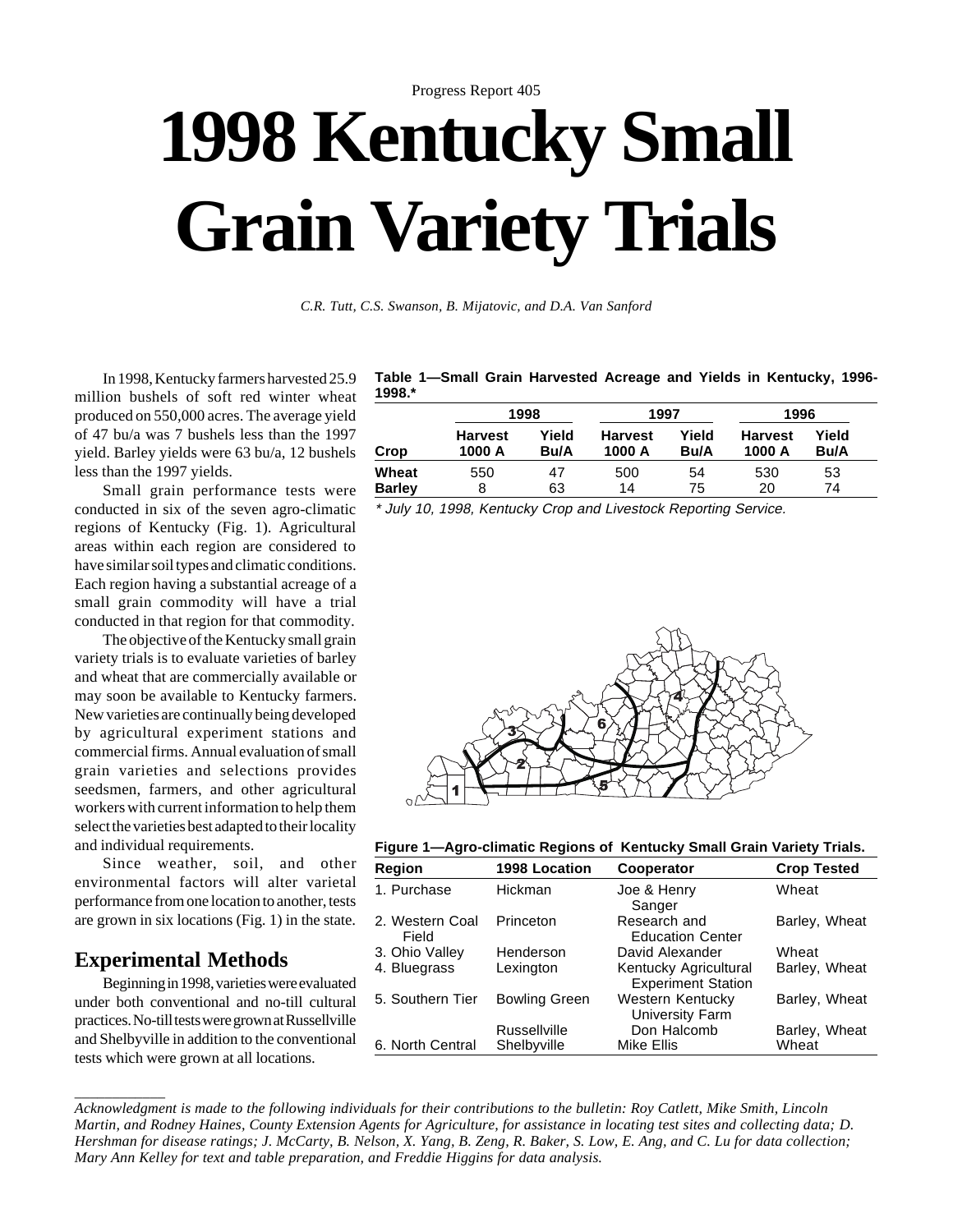The plots were planted with specially built multi-row conventional and no-till cone seeders. Conventional test plots consisted of six rows to form a plot 4 feet wide and 15 feet long, which was later trimmed to 10 feet in length. No-till plots consisted of 7 rows to form a plot 4.5 feet wide and 40 feet long which was later trimmed to 20 feet in length. Each variety was grown in four replications, and the data presented are the average responses from the four replications. Plots were harvested with a small plot combine. Planting dates of all trials for the past three years are listed in Table 2.

In some instances, uncontrollable factors—such as excessive rainfall, winter killing, high winds, hail, grazing cattle, etc. adversely affected an experiment so that the results were judged unreliable. When this occurred, results are not given for that location and year. Data averaged over a period of years give a more accurate picture of varietal performance than do annual data.

### **Results and Discussion**

Since genetic expression of a variety is greatly influenced by environmental conditions, it is best to have several years' data from which to draw conclusions. Performance of a variety tested for only one year should not be compared with a three-year average of another variety since it is possible that results in one of the other years were extremely good or poor, and thus not comparable.

The yield of a variety is relative and should be compared with the yields of the other varieties in the same experiment and at the same location. Small differences in yield of only a few bushels per acre between two varieties from an individual test should not be interpreted to indicate the superiority of one variety over another. However, if one variety consistently outyields another over a period of several years, the chances are that the differences are real.

Lodging data are very difficult to interpret. A high-yielding variety should not necessarily be down-graded because of a high percentage of lodging for a given year at a given location. Local weather conditions, such as wind and rain, may cause a variety to lodge much more than it normally does. Variety trials normally have a greater degree of lodging than do farmer fields. It should also be emphasized that a variety reported to be 50 percent lodged does not imply that only 50 percent of the grain could be harvested. With good equipment, almost all of the grain can often be saved. Lodging data for a period of years should receive more consideration than annual lodging data since they will give a more accurate picture of varietal performance.

## **1998 Test Conditions**

Favorable weather during October allowed for timely seeding of wheat and barley variety trials. November weather was unseasonably cool for the first three weeks and very mild the last week, with normal precipitation. December and January were very mild with below-normal precipitation. February continued very mild with below-normal precipitation. The trials came through the very mild winter with no winterkill. Temperatures suddenly dropped across the state on March 12 into the single digits, resulting in severe freezedown of vegetative growth at some locations. Injury was variable depending on planting date and variety. The condition of the tests improved markedly as the season progressed.

Disease infestations were quite variable among locations. Disease ratings were made for mildew, Septoria leaf blotch, Septoria glume blotch, rust, and wheat spindle streak mosaic virus. These ratings are presented in Table 11. The Russellville conventional test and Shelbyville no-till test were treated with fungicides to control fungal diseases. All other tests were untreated so varieties could be rated for disease resistance.

|                           |                         |                 | <b>Preceding</b> |                        |                | <b>Planting Date</b> |                |
|---------------------------|-------------------------|-----------------|------------------|------------------------|----------------|----------------------|----------------|
| Region                    | Location                |                 | Crop             | Crop                   | 1998           | 1997                 | 1996           |
| Purchase                  | Mayfield<br>Hickman     | 1996<br>1998    | Corn<br>Corn     | Wheat<br>Wheat         | 10/10          |                      | 11/21          |
| Ohio Valley               | Owensboro<br>Henderson  | 1996<br>1997-98 | Corn<br>Corn     | Wheat<br>Wheat         | 10/16          | 10/17                | 10/23          |
| <b>Bluegrass</b>          | Lexington               |                 | Corn             | Barley<br>Wheat        | 10/16<br>10/15 | 10/21<br>10/17       | 10/13<br>10/17 |
| Southern<br>Tier          | Hopkinsville            | 1996-97         | Corn             | <b>Barley</b><br>Wheat | 10/8<br>10/8   | 10/16<br>10/16       | 10/18<br>10/18 |
|                           | <b>Russellville</b>     | 1998            | Corn             | Barley<br>Wheat        |                |                      |                |
|                           | <b>Bowling</b><br>Green | 1997            |                  | Barley<br>Wheat        |                | 10/12<br>10/12       |                |
| Western<br>Coal Field     | Princeton               |                 | Fallow           | Barley<br>Wheat        | 10/17<br>10/17 | 10/8<br>10/8         | 10/26<br>10/26 |
| North Central Hardinsburg | Shelbyville             | 1996<br>1997-98 | Corn<br>Corn     | Wheat<br>Wheat         | 10/2           | 10/15                | 10/17          |

#### **Table 2—Region, Location, Preceding Crop, and Planting Dates of Kentucky Small Grain Trials, 1996-1998.**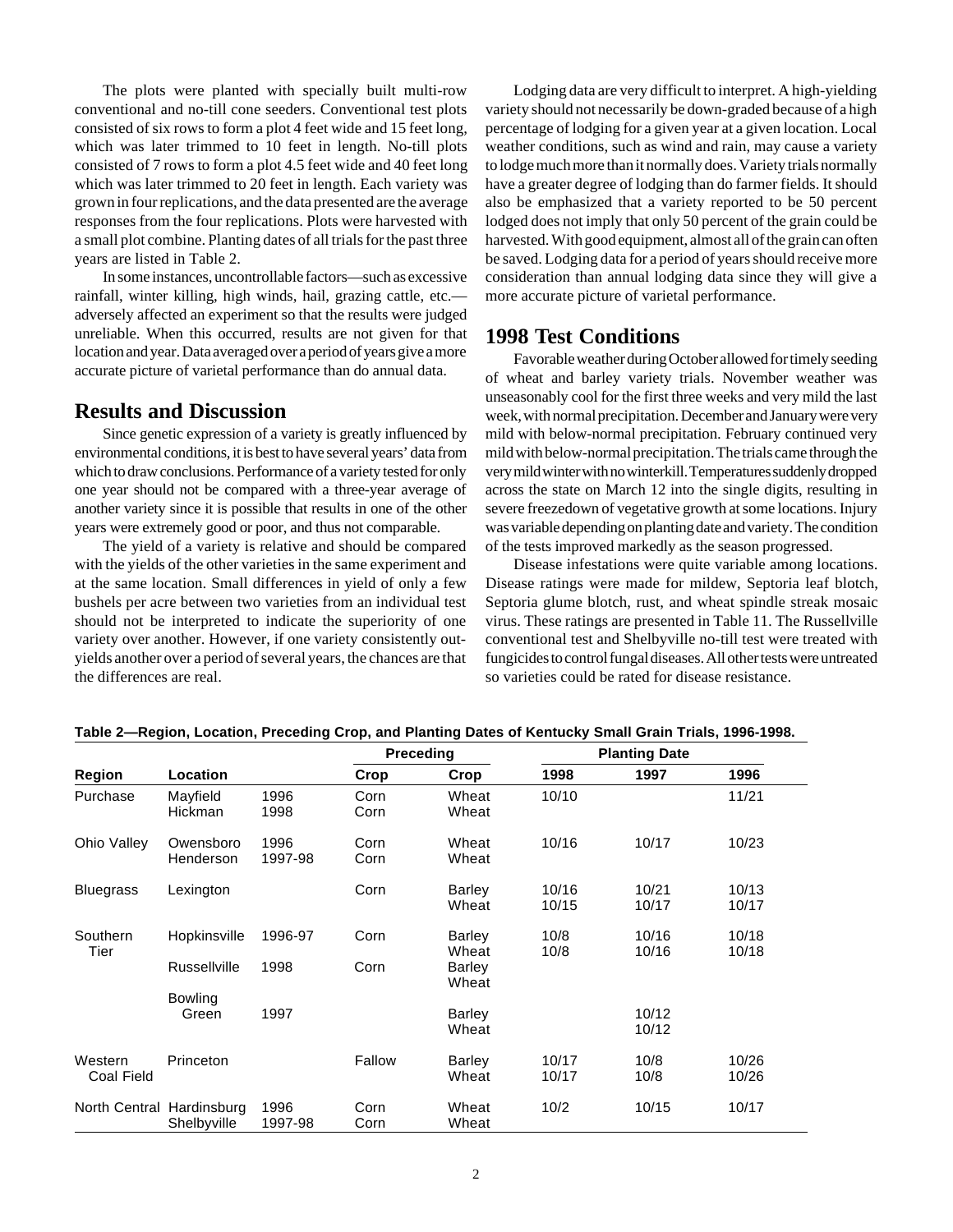## **Small Grain Varieties for 1999**

Varieties eligible for certification include (1) varieties that may have potential for Kentucky and (2) older varieties that are still acceptable for production in Kentucky. The characteristics of wheat and barley varieties are summarized in Tables 3 and 14a respectively.

## *Soft Red Winter Wheat Varieties*

Kentucky's climate and soils are well suited for the production of high quality soft red winter wheat. No single variety has all the desirable characteristics, but each has certain advantages. Yielding ability, straw strength, height, earliness, grain quality, and disease resistance are important in choosing a variety. Varietal performance is presented in Tables 3-10. No-till varietal performance is presented in Tables 10 and 11.

#### *Winter Barley Varieties*

Winter barleys are less winterhardy than winter wheat but more hardy than winter oats. The degree of winterhardiness, straw strength, and maturity are important characteristics when choosing a variety. Varietal performance data are presented in Tables 12-14a.

# **Certified Seed**

Planting certified seed is one of the first steps in ensuring a good small grain crop. The extra cost of certified seed is justified in view of the high quality of seed obtained. Certified seed is seed that has been grown in such a way as to ensure the genetic identity and purity of a variety. Certified seed also helps to maintain freedom from weed and other crop seed and, in some cases, freedom from disease. The Kentucky Agricultural Experiment Station recommends that Kentucky-certified seed be used whenever possible for growing commercial crops of small grains.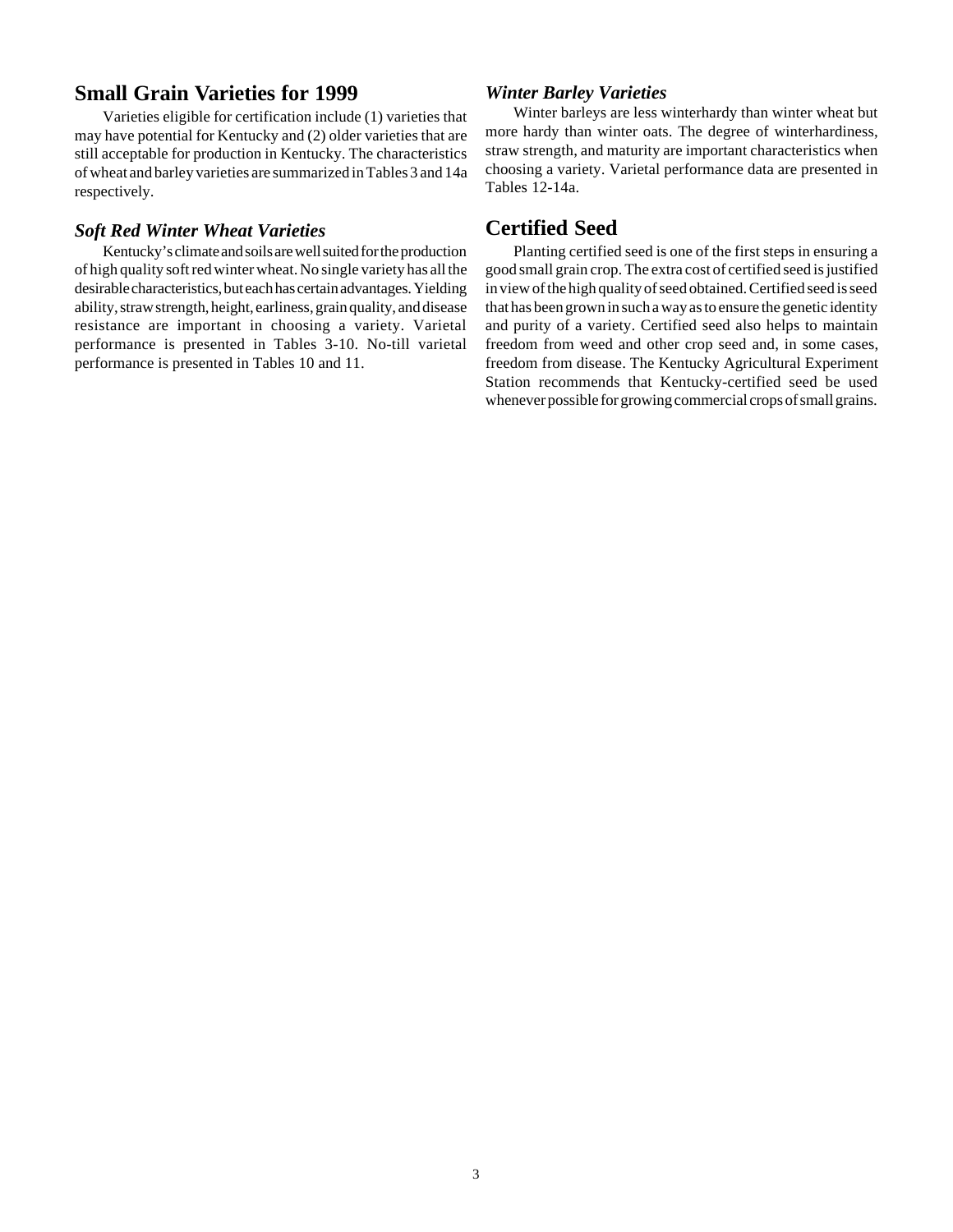| VARIETY                         | PROTECTED         | RC <sub>I</sub><br>SOL                                           | <b>ELEASE</b><br>DATE<br>$\simeq$ | YIELD<br>BU/AC)                                   | TEST WEIGHT<br>(LB/BU)                                            | G<br>LODGIN<br>(%)                                                                                   | PLANT HEIGHT<br>(IN.)                                                                                                | SURVIVA<br>$\left(\begin{smallmatrix} 0 & \infty \\ \infty & \infty \end{smallmatrix}\right)$ | HEADING<br>DATE                                                |
|---------------------------------|-------------------|------------------------------------------------------------------|-----------------------------------|---------------------------------------------------|-------------------------------------------------------------------|------------------------------------------------------------------------------------------------------|----------------------------------------------------------------------------------------------------------------------|-----------------------------------------------------------------------------------------------|----------------------------------------------------------------|
| 552                             | Yes               | 7<br>Int<br>Pioneer                                              |                                   |                                                   |                                                                   |                                                                                                      |                                                                                                                      |                                                                                               | MAY<br>$\pm$                                                   |
| 2540                            | Yes               | Ξ<br>Int<br>Hi Bred<br>Hi Bred<br>Pioneer                        | 458<br>99                         | $\stackrel{\textstyle\sim}{\cdot}$ .<br>665<br>66 |                                                                   |                                                                                                      |                                                                                                                      | $\sim$<br>$\begin{matrix} 0 \\ 0 \end{matrix}$                                                | $-N$ A $N$                                                     |
| HYTEST W9850                    | Yes               | ech, Inc<br>Agribiot                                             |                                   |                                                   |                                                                   |                                                                                                      |                                                                                                                      | $\frac{1}{2}$                                                                                 | $2 - MAX$                                                      |
| COKER 9663                      | Yes               | King<br>Northrup                                                 |                                   |                                                   |                                                                   |                                                                                                      |                                                                                                                      | $-0.00$                                                                                       | $\frac{2 - \mathsf{MAX}}{30 - \mathsf{AP}}$                    |
| AGRIPRO PATTON<br>GLORY         | Yes               | Inc<br>$\cdot$<br>eds<br>$\mathbb U$<br>$\mathcal{S}$<br>Agripro | $\overline{\phantom{0}}$          |                                                   | O O O M N O W M H O N O N O O<br>ro ro ro ro ro ro ro ro ro ro 44 | られるアファッシュ。そのようによりのこうは、そうほうというのです。これはあればありのこのことです。これはアファンとしているのは、これはあるのは、これをあることはあるのでは、これはありのことをおいえるよ | ちえんひとしるよしさるともらるのところのものようとのところであるのです。 こうじょうじょしきょうじょうこう こうりょう こうきょう あっとう こうこう こうとう こうとう こうとう こうきょうてき こうじょう おまいとう こうじょう | °°°°°°°°°°°°°°°<br>$\rm ^{\circ}$                                                             | $\propto \propto$<br>$30 - AP$                                 |
| ш<br>KAS JUSTIC                 | Yes<br>Yes        | S<br>Seed:<br>American<br>Kentucky<br>Ohio                       | $\overline{\phantom{0}}$          |                                                   |                                                                   |                                                                                                      |                                                                                                                      | $\cdot$<br>$\blacksquare$                                                                     | $. -MAX$                                                       |
| BECK 103                        | Yes               | brids<br>$\geq$<br>Beck's                                        | $\overline{\phantom{0}}$          |                                                   |                                                                   |                                                                                                      |                                                                                                                      | $\blacksquare$ :<br>$\substack{0\\00}$                                                        | $\square$<br>$\overline{A}$ - $\overline{6}$ .<br>$\sim$       |
| COKER 9474                      | Yes               | Novartis                                                         |                                   |                                                   |                                                                   |                                                                                                      |                                                                                                                      |                                                                                               | $\propto \propto$<br>$29 - AP$                                 |
| 25R26                           | Yes               | $\cdot$ .<br>s Seeds, Inc.<br>Hi Bred Int'<br>Pioneer            |                                   |                                                   |                                                                   |                                                                                                      |                                                                                                                      |                                                                                               | $-MAY$                                                         |
| AGRIPRO ELKHART                 | Yes               | Biosciences<br>Agripro                                           |                                   |                                                   |                                                                   |                                                                                                      |                                                                                                                      |                                                                                               | $30 - AP$                                                      |
| PATTERSON                       | Yes               | Indiana                                                          |                                   |                                                   |                                                                   |                                                                                                      |                                                                                                                      | 38888                                                                                         | $29 - AP$                                                      |
| 25W33                           | Yes               | Hi Bred Int<br>Pioneer                                           |                                   |                                                   |                                                                   |                                                                                                      |                                                                                                                      |                                                                                               | <b>RRRRRRRRR</b>                                               |
| DB 494W                         | Yes               | eeds<br>S<br>Diener                                              |                                   |                                                   |                                                                   |                                                                                                      |                                                                                                                      | $-50$                                                                                         |                                                                |
| 2568                            | Yes               | i Bred Int'l<br>American Seed<br>Hi Bred<br>Pioneer              | $\overline{\phantom{0}}$          |                                                   |                                                                   |                                                                                                      |                                                                                                                      | coc                                                                                           |                                                                |
| KAS PATRIOT                     | Yes               | $\mathcal{O}$<br>Kentucky                                        | $\overline{\phantom{0}}$          |                                                   | $\circ$                                                           |                                                                                                      |                                                                                                                      | $\,$ .<br>$\rm ^{\circ}$                                                                      |                                                                |
| 25R57                           | Yes               | $\overline{\phantom{a}}$<br>Hi Bred Int<br>Pioneer               | $\overline{\phantom{0}}$          |                                                   | 400                                                               |                                                                                                      |                                                                                                                      | coc<br>$-0.00$                                                                                | 29 - AP<br>29 - AP<br>20 - AP<br>30 - AP<br>30 - AP<br>30 - AP |
| DB 555W                         | Yes               | eeds<br>S<br>Diener                                              | $\overline{\phantom{0}}$          |                                                   |                                                                   |                                                                                                      |                                                                                                                      |                                                                                               |                                                                |
| TERRA Exp 215<br>TERRA SR 211   | Yes               | $\mathcal{O}$<br>erra Industries<br>dustrie<br>Terra In          | $\overline{\phantom{0}}$          |                                                   |                                                                   |                                                                                                      |                                                                                                                      | $\frac{1}{2}$                                                                                 | $30 - AP$                                                      |
| FFR 558W                        | Yes<br>Yes        | $\circlearrowright$<br>tates<br>$\circ$<br>Southern              |                                   |                                                   |                                                                   |                                                                                                      |                                                                                                                      | $\circ$<br>$-50$                                                                              | $-MAY$                                                         |
| VERNE                           | Yes               | 00p<br>Kentucky                                                  |                                   |                                                   |                                                                   |                                                                                                      |                                                                                                                      | $\circ$<br>$-100$                                                                             | $YAM -$                                                        |
| AGRIPRO MASON                   | Yes               | Seeds, Inc<br>Agripro                                            |                                   |                                                   |                                                                   |                                                                                                      |                                                                                                                      |                                                                                               | $\propto$                                                      |
| ROANE                           | Yes               | Virginia                                                         |                                   |                                                   |                                                                   |                                                                                                      |                                                                                                                      | $\circ$<br>$-50$                                                                              | $29 - AP$<br>$I - MAX$                                         |
| TERRA Exp 216                   | Yes               | $\mathcal{O}$<br>dustrie<br>Terra In                             |                                   |                                                   |                                                                   |                                                                                                      |                                                                                                                      | $\circ$<br>$-100$                                                                             | $\propto$<br>$30 - AP$                                         |
| TERRA SR 204                    | Yes               | dustries<br>Terra In                                             |                                   |                                                   |                                                                   |                                                                                                      |                                                                                                                      |                                                                                               | $1 - MAX$                                                      |
| 332<br>$FFR-exp$                | Yes               | oop<br>Southern                                                  |                                   |                                                   | 4932745470<br>45545                                               |                                                                                                      |                                                                                                                      | $\circ$<br>$-50$                                                                              | $4-MAY$                                                        |
| <b>RUTH</b><br>EXSEGEN          | Yes               | Miles Fa                                                         |                                   |                                                   |                                                                   |                                                                                                      |                                                                                                                      | $\circ$<br>$-50$                                                                              | $1 - MAY$<br>$2 - MAY$                                         |
| AGRIPRO FOSTER                  | Yes<br>$+$ GAUCHO | n States Coo<br>arm Supply<br>Seeds, Inc.<br>Agripro             |                                   |                                                   |                                                                   |                                                                                                      |                                                                                                                      |                                                                                               | $\sim$                                                         |
| MADISON                         | Yes               | Virginia                                                         |                                   |                                                   |                                                                   |                                                                                                      |                                                                                                                      | $-0.0$                                                                                        | $\simeq$ $\simeq$<br>$30 - AP$                                 |
| CLARK                           | Yes               | Indiana                                                          |                                   |                                                   | 0000000<br>455555                                                 |                                                                                                      |                                                                                                                      | $\circ \circ \circ$<br>$-50$                                                                  | $26 - AP$                                                      |
| ≊<br>FFR 522                    | Yes               | States Coop<br>Southern                                          |                                   |                                                   |                                                                   |                                                                                                      |                                                                                                                      |                                                                                               | $\simeq$                                                       |
| AGRIPRO FOSTER<br>ERNIE         | Yes               | Missouri                                                         |                                   |                                                   |                                                                   |                                                                                                      |                                                                                                                      | $\circ$ $\circ$<br>$\overline{\phantom{a}}$ .<br>$\substack{0\\0\ 0}$                         | $\propto$<br>$30 - AP$<br>$-MAY$                               |
|                                 | Yes<br>Yes        | tates Coop<br>Biosciences<br>$\backsim$<br>Southern<br>Agripro   |                                   |                                                   |                                                                   |                                                                                                      |                                                                                                                      | $\blacksquare$ .<br>$-100$                                                                    | $1 - MAX$                                                      |
| FFR-exp 1606<br>WAKEFIELD       | Yes               | Virginia                                                         |                                   |                                                   |                                                                   |                                                                                                      |                                                                                                                      | $\cdot$                                                                                       | $4-MAY$                                                        |
| EXSEGEN ESTHER                  | Yes               | Supply<br>E<br>Miles Fa                                          |                                   |                                                   | 4774600<br>44                                                     |                                                                                                      |                                                                                                                      | $\circ$ $\circ$<br>$\sim$<br>$\substack{0\\0\ 0}$                                             | $\square$<br>$29 - AI$                                         |
| KY86C-61-8                      | Yes               | Kentucky                                                         |                                   |                                                   | 5                                                                 |                                                                                                      |                                                                                                                      | $\cdot$ .00                                                                                   | $\propto \propto$<br>$30 - AP$                                 |
| 26R46                           | Yes               | Int<br><b>Bred</b><br>Ξ<br>Pioneer                               |                                   |                                                   | $\overline{a}$                                                    |                                                                                                      |                                                                                                                      | $\,$ .<br>$_{\odot}$                                                                          | $-MAY$<br>$\overline{ }$                                       |
| BECKER                          | Yes               | Ohio                                                             |                                   |                                                   | $\overline{\phantom{0}}$                                          |                                                                                                      |                                                                                                                      | $\blacksquare$ .<br>$\rm ^{\circ}$                                                            | $YAM - i$<br>$\sim$                                            |
| CALDWELL                        | Yes               | Indiana                                                          |                                   |                                                   |                                                                   |                                                                                                      |                                                                                                                      | $\,$ .<br>$\rm ^{\circ}$                                                                      | $-MAY$                                                         |
| JACKSON                         | Yes               | Virginia                                                         |                                   |                                                   | 455                                                               |                                                                                                      |                                                                                                                      | $\blacksquare$ .<br>$\underset{0}{\circ}$                                                     | $-MAY$                                                         |
| COKER 9803                      | Yes               | Duri:<br>$\mathbb{\times} \mathbb{\times}$<br>Northrup           |                                   |                                                   |                                                                   |                                                                                                      |                                                                                                                      | $\blacksquare$ .                                                                              | $-{\sf MAX}$                                                   |
| COKER 9543                      | Yes               | Northrup                                                         |                                   |                                                   | $4\omega\omega\vee$<br>$\overline{\phantom{a}}$                   |                                                                                                      |                                                                                                                      | 000000000<br>$\cdot$<br>$\rm ^{\circ}$                                                        | $-MAY$                                                         |
| POCAHONTAS                      | Yes               | Virginia                                                         |                                   |                                                   | 4                                                                 |                                                                                                      |                                                                                                                      | $\blacksquare$<br>$\rm ^{\circ}$                                                              | $\propto$<br>$9 - AP$<br>$\sim$                                |
| COKER 9704                      | Yes               | ing<br>$\times$ 00<br>Northrup                                   |                                   |                                                   | ഥ<br>$\overline{\phantom{a}}$                                     |                                                                                                      |                                                                                                                      | $\overline{\phantom{a}}$ .<br>$\rm ^{\circ}$                                                  | $-MAY$                                                         |
| Ξ<br>FFR 555 1<br>FFR 523 1     | Yes               | Coop.<br>tates<br>Southern                                       |                                   |                                                   | $\circ$                                                           |                                                                                                      |                                                                                                                      | $\begin{smallmatrix} 0 & 0 \\ 0 & 0 \end{smallmatrix}$                                        | $1 - MAX$<br>30 $- API$<br>$-MAY$                              |
| ≊                               | $\circ$<br>Ψë     | Coop.<br>tates<br>outhern                                        |                                   |                                                   | ന<br>₹                                                            |                                                                                                      |                                                                                                                      |                                                                                               |                                                                |
| BU/A<br>44.7<br>$MEAN =$        |                   |                                                                  |                                   |                                                   |                                                                   |                                                                                                      |                                                                                                                      |                                                                                               |                                                                |
| 5<br>$CV = 15.$                 |                   |                                                                  |                                   |                                                   |                                                                   |                                                                                                      |                                                                                                                      |                                                                                               |                                                                |
| 3.3<br>$\parallel$<br>LSD(0.05) |                   |                                                                  |                                   |                                                   |                                                                   |                                                                                                      |                                                                                                                      |                                                                                               |                                                                |

CHARACTERISTICS OF WHEAT VARIETIES TESTED IN 1998. **TABLE 3 CHARACTERISTICS OF WHEAT VARIETIES TESTED IN 1998.** TABLE 3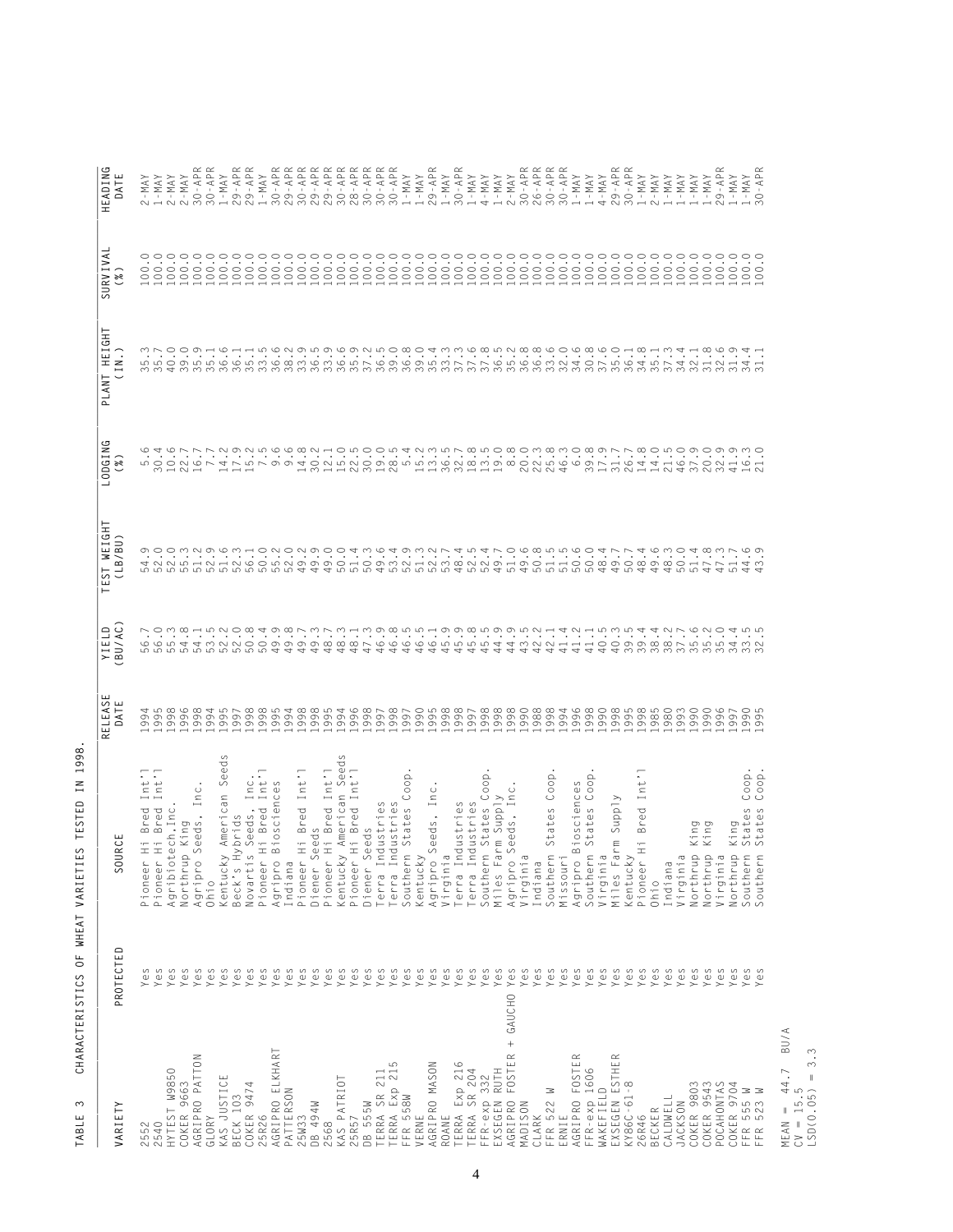| <b>JARIETY</b>                                                                                                | YIELD<br>BU/AC)                                                | TEST WEIGHT<br>(LB/BU) | LODGING<br>$(\begin{smallmatrix} 0 \\ k \end{smallmatrix})$          | PLANT HEIGHT<br>(IN.) | SURVIVAL<br>$(\mathcal{U})$ | HEADING<br>DATE-1998                                                                                                                                                                                                                   |
|---------------------------------------------------------------------------------------------------------------|----------------------------------------------------------------|------------------------|----------------------------------------------------------------------|-----------------------|-----------------------------|----------------------------------------------------------------------------------------------------------------------------------------------------------------------------------------------------------------------------------------|
|                                                                                                               |                                                                |                        |                                                                      |                       |                             |                                                                                                                                                                                                                                        |
| :552                                                                                                          | 65.0                                                           |                        |                                                                      | 36.1                  |                             | $2 - MAX$                                                                                                                                                                                                                              |
| 540                                                                                                           |                                                                |                        |                                                                      |                       |                             |                                                                                                                                                                                                                                        |
| 9663                                                                                                          |                                                                |                        |                                                                      |                       |                             | $1 - \mathsf{MAX}$<br>$2 - \mathsf{MAX}$                                                                                                                                                                                               |
| COKER !<br>GLORY                                                                                              | $\begin{array}{c}\n 1.5 \\  1.5 \\  0.5 \\  0.5\n \end{array}$ |                        |                                                                      | $36.38$<br>$40.8$     |                             | $30 - APR$                                                                                                                                                                                                                             |
| 25R26                                                                                                         |                                                                |                        |                                                                      |                       |                             | $1 - MAX$                                                                                                                                                                                                                              |
| '568                                                                                                          |                                                                |                        | ると。このことはあり。このは、はちょ。いい。このはいといいだけです。これはありのようです。これはものもとは、これはあり。これのこのものは | $34.9$<br>$34.9$      |                             | $29 - APR$                                                                                                                                                                                                                             |
|                                                                                                               |                                                                |                        |                                                                      |                       |                             | $1 - MAX$                                                                                                                                                                                                                              |
| KAS JUSTICE<br>25R57                                                                                          |                                                                |                        |                                                                      |                       |                             |                                                                                                                                                                                                                                        |
| PATTERSON                                                                                                     |                                                                |                        |                                                                      |                       |                             |                                                                                                                                                                                                                                        |
| AGRIPRO ELKHAR                                                                                                |                                                                |                        |                                                                      |                       |                             |                                                                                                                                                                                                                                        |
|                                                                                                               |                                                                |                        |                                                                      |                       |                             |                                                                                                                                                                                                                                        |
| BECK 103<br>VERNE                                                                                             |                                                                |                        |                                                                      |                       |                             |                                                                                                                                                                                                                                        |
| <b>MADISON</b>                                                                                                |                                                                |                        |                                                                      |                       |                             | α απα απο της προσφαλαστικής της προσφαλαστικής της προσφαλαστικής της προσφαλαστικής της προσφαλαστικής της π<br>1990 - Το Προσφαλαστικός της προσφαλαστικής<br>1990 - Το Προσφαλαστικός της προσφαλαστικής<br>1990 - Το Προσφαλαστικ |
|                                                                                                               |                                                                |                        |                                                                      |                       |                             |                                                                                                                                                                                                                                        |
|                                                                                                               |                                                                |                        |                                                                      |                       |                             |                                                                                                                                                                                                                                        |
| KAS PATRIOT<br>FFR 558W<br>CLARK                                                                              |                                                                |                        |                                                                      |                       |                             |                                                                                                                                                                                                                                        |
|                                                                                                               |                                                                |                        |                                                                      |                       |                             |                                                                                                                                                                                                                                        |
|                                                                                                               |                                                                |                        |                                                                      |                       |                             |                                                                                                                                                                                                                                        |
| TERRA SR 211<br>WAKEFIELD<br>TERRA SR 204<br>AGRIPRO FOSTER<br>AGRIPRO FOSTER<br>BECKEC<br>JACKSON<br>JACKSON |                                                                |                        |                                                                      |                       |                             |                                                                                                                                                                                                                                        |
|                                                                                                               |                                                                |                        |                                                                      |                       |                             |                                                                                                                                                                                                                                        |
|                                                                                                               |                                                                |                        |                                                                      |                       |                             |                                                                                                                                                                                                                                        |
|                                                                                                               |                                                                |                        |                                                                      |                       |                             |                                                                                                                                                                                                                                        |
|                                                                                                               |                                                                |                        |                                                                      |                       |                             |                                                                                                                                                                                                                                        |
|                                                                                                               |                                                                |                        |                                                                      |                       |                             |                                                                                                                                                                                                                                        |
| CALDWELL                                                                                                      |                                                                |                        |                                                                      |                       |                             |                                                                                                                                                                                                                                        |
| POCAHONTAS<br>COKER 9803<br>COKER 9704<br>FFR 555 W<br>COKER 9543<br>FFR 523 W                                |                                                                |                        |                                                                      |                       |                             |                                                                                                                                                                                                                                        |
|                                                                                                               |                                                                |                        |                                                                      |                       |                             |                                                                                                                                                                                                                                        |
|                                                                                                               |                                                                |                        |                                                                      |                       |                             |                                                                                                                                                                                                                                        |
|                                                                                                               |                                                                |                        |                                                                      |                       |                             |                                                                                                                                                                                                                                        |
|                                                                                                               |                                                                |                        |                                                                      |                       |                             |                                                                                                                                                                                                                                        |
|                                                                                                               |                                                                | $.8^{+0}$              |                                                                      |                       |                             | $30 - APR$                                                                                                                                                                                                                             |

| Ì<br>١<br>¢<br>١<br>d<br>֠<br>ı<br>ï<br>Ï<br>¢<br>i<br>ś<br>¢<br>l<br>é<br>í<br>ׇ֘֝֬֕<br>Ï |  |
|--------------------------------------------------------------------------------------------|--|
| Ï<br>١<br>Ï<br>l<br>I<br>¢<br>í<br>J<br>Ī                                                  |  |
| Ì<br>Į<br>J<br>j<br>֠<br>I<br>ļ<br>I<br>l<br>ׇ֘֝֬֡<br>í                                    |  |
| I<br>Ï<br>J<br>1                                                                           |  |
| l<br>d<br>ś                                                                                |  |
| Ï<br>j<br>Ó<br>i<br>j<br>í<br>ĺ<br>¢<br>I<br>ï<br>í<br>Ï<br>J                              |  |
| Ï<br>J<br>¢<br>j<br>I<br>ׇ֚֘֝֬֝<br>l<br>l<br>J<br>1                                        |  |
| í<br>ı<br>l<br><b>Service Service</b><br>J<br>١<br>ı<br>l                                  |  |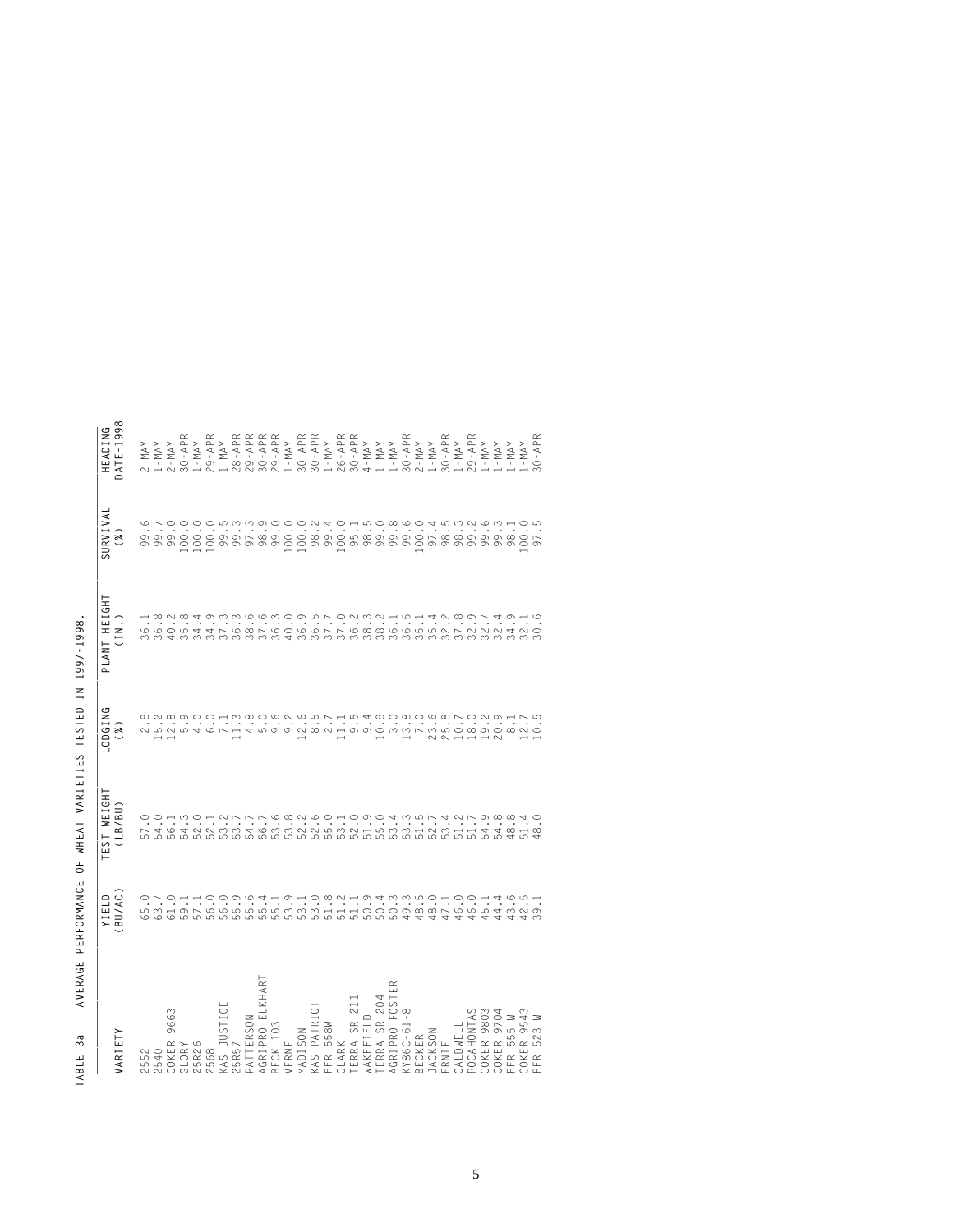| ARIETY                                                                                                                                                                                                                     | YIELD<br>BU/AC) | TEST WEIGHT<br>(LB/BU) | -ODGING<br>(%)                                           | PLANT HEIGHT<br>(IN.)                                                            | SURVIVAL<br>(%) | HEADING<br>ATE-1998 |
|----------------------------------------------------------------------------------------------------------------------------------------------------------------------------------------------------------------------------|-----------------|------------------------|----------------------------------------------------------|----------------------------------------------------------------------------------|-----------------|---------------------|
| 540                                                                                                                                                                                                                        |                 |                        |                                                          | るとことはことであるところにあることであるとない。<br>ここととは、こうらのさうでんしています。 こうとうしょう<br>このとしろうこうとうとうこうかいしょう |                 |                     |
|                                                                                                                                                                                                                            |                 |                        |                                                          |                                                                                  |                 |                     |
| 2552<br>COKER 9663<br>COKER 9663<br>AGRIPRO ELKHART<br>AGRIPRO ELKHART<br>MADISON<br>MADISON<br>VERVE 5554<br>AGRIPRO FOSTER<br>AGRIPRO FOSTER<br>ERR 553 W<br>COLOMELL<br>CALDMELL<br>CRR 553 W<br>CRR 553 W<br>CRR 553 W |                 |                        | U<br>OURAAWWARRDVVAADVWYDVYD<br>HONOOMWYANVMAOVWYRONANOR |                                                                                  |                 |                     |
|                                                                                                                                                                                                                            |                 |                        |                                                          |                                                                                  |                 |                     |
|                                                                                                                                                                                                                            |                 |                        |                                                          |                                                                                  |                 |                     |
|                                                                                                                                                                                                                            |                 |                        |                                                          |                                                                                  |                 |                     |
|                                                                                                                                                                                                                            |                 |                        |                                                          |                                                                                  |                 |                     |
|                                                                                                                                                                                                                            |                 |                        |                                                          |                                                                                  |                 |                     |
|                                                                                                                                                                                                                            |                 |                        |                                                          |                                                                                  |                 |                     |
|                                                                                                                                                                                                                            |                 |                        |                                                          |                                                                                  |                 |                     |
|                                                                                                                                                                                                                            |                 |                        |                                                          |                                                                                  |                 |                     |
|                                                                                                                                                                                                                            |                 |                        |                                                          |                                                                                  |                 |                     |
|                                                                                                                                                                                                                            |                 |                        |                                                          |                                                                                  |                 |                     |
|                                                                                                                                                                                                                            |                 |                        |                                                          |                                                                                  |                 |                     |
|                                                                                                                                                                                                                            |                 |                        |                                                          |                                                                                  |                 |                     |
|                                                                                                                                                                                                                            |                 |                        |                                                          |                                                                                  |                 |                     |
|                                                                                                                                                                                                                            |                 |                        |                                                          |                                                                                  |                 |                     |
|                                                                                                                                                                                                                            |                 |                        |                                                          |                                                                                  |                 |                     |
|                                                                                                                                                                                                                            |                 |                        |                                                          |                                                                                  |                 |                     |
|                                                                                                                                                                                                                            |                 |                        |                                                          |                                                                                  |                 |                     |
|                                                                                                                                                                                                                            |                 |                        |                                                          |                                                                                  |                 |                     |
|                                                                                                                                                                                                                            |                 |                        |                                                          |                                                                                  |                 |                     |
|                                                                                                                                                                                                                            |                 |                        |                                                          |                                                                                  |                 |                     |
|                                                                                                                                                                                                                            |                 |                        |                                                          |                                                                                  |                 |                     |

AVERAGE PERFORMANCE OF WHEAT VARIETIES TESTED IN 1996-98.  **TABLE 3b AVERAGE PERFORMANCE OF WHEAT VARIETIES TESTED IN 1996-98.** TABLE 3b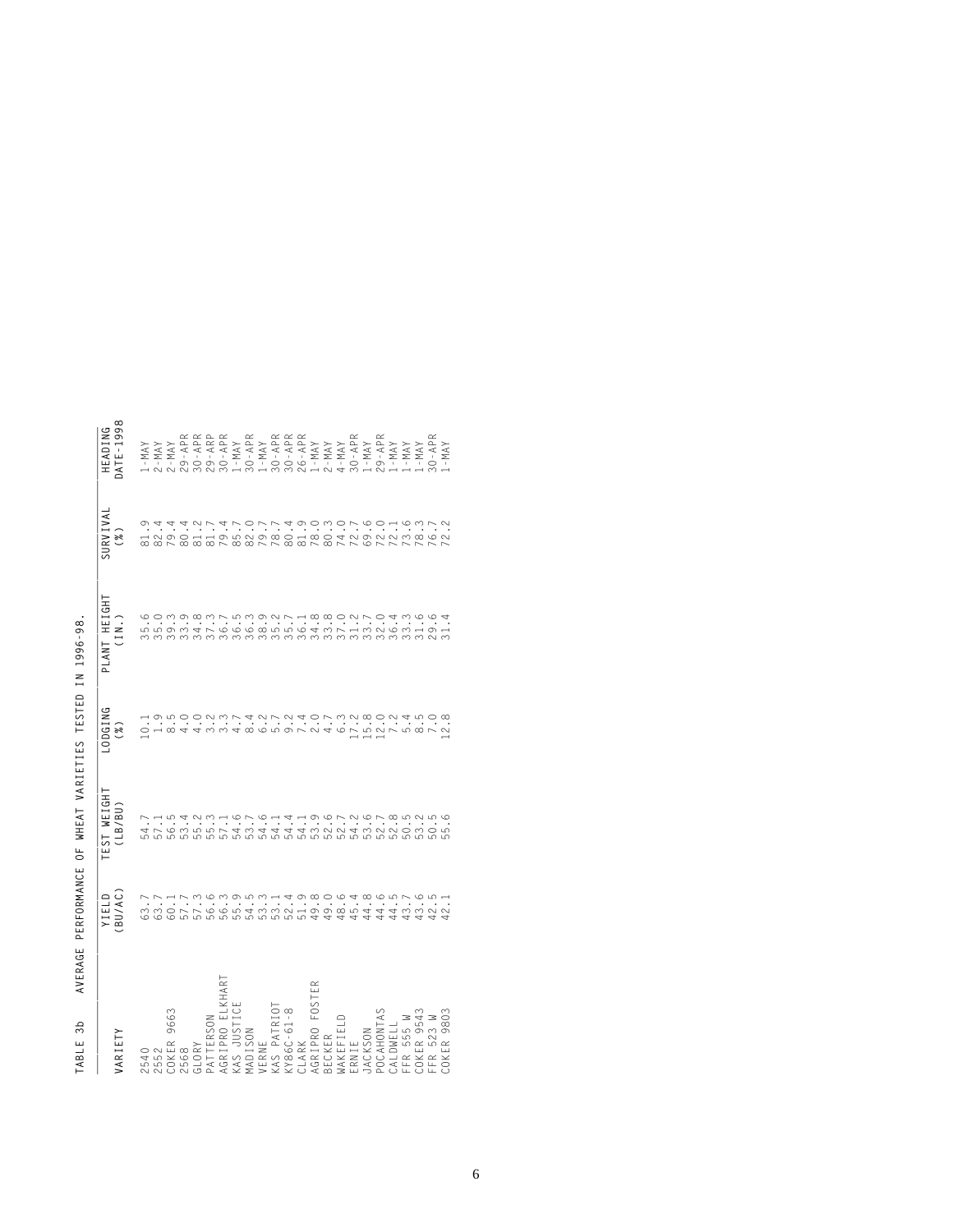| VARIETY                                                     | 1998                          | -YIELD (BU/AC)                     | 1996 1995 MEAN    |                          | $\geq$<br>$\sigma$<br>$\sigma$<br>– ⊣<br>$\check{ }$<br>$\circ$<br>들흥<br>$\overline{\phantom{0}}$<br>$-TES$ <sup>1998</sup> | MEAN<br>ລີ<br>ຮັ                                                                                                                                                                                                                                                                                                                           | 58<br>டி வ<br>$\overline{\phantom{0}}$      | LODGED-<br>1996 1: | Σ<br>ပ<br>$\sigma$<br>$\sigma$ | z<br>진                                            | $\sigma$<br>$\overline{ }$<br>$\mathfrak{g}$<br>ဉ် ခွဲ<br>$\mathbf i$<br>$\overline{ }$ | 1995<br>SURVIVA<br>$\circ$<br>$\sigma$                                        | $\tilde{\preccurlyeq}$<br>تىر<br>Σ                     | (1N)<br>HEIGHT<br>$\infty$<br>$\overline{\sigma}$<br>$\sigma$<br>1<br>PLANT | DATE<br>$\infty$<br>HEADING<br>99<br>$\overline{\phantom{0}}$                                                         |
|-------------------------------------------------------------|-------------------------------|------------------------------------|-------------------|--------------------------|-----------------------------------------------------------------------------------------------------------------------------|--------------------------------------------------------------------------------------------------------------------------------------------------------------------------------------------------------------------------------------------------------------------------------------------------------------------------------------------|---------------------------------------------|--------------------|--------------------------------|---------------------------------------------------|-----------------------------------------------------------------------------------------|-------------------------------------------------------------------------------|--------------------------------------------------------|-----------------------------------------------------------------------------|-----------------------------------------------------------------------------------------------------------------------|
| HYTEST W9850                                                | 65                            |                                    |                   |                          |                                                                                                                             |                                                                                                                                                                                                                                                                                                                                            |                                             |                    |                                |                                                   |                                                                                         |                                                                               | $\overline{\phantom{0}}$                               |                                                                             |                                                                                                                       |
| KAS JUSTICE                                                 |                               | 5<br>ယာ                            |                   |                          | $\overline{\phantom{0}}$<br>LO<br>ம                                                                                         |                                                                                                                                                                                                                                                                                                                                            |                                             |                    |                                |                                                   |                                                                                         | $\circ$<br>$\infty$                                                           |                                                        |                                                                             |                                                                                                                       |
| TERRA Exp 216                                               | $62$                          |                                    |                   | 88288                    |                                                                                                                             |                                                                                                                                                                                                                                                                                                                                            |                                             |                    |                                | $\sim$ $\sim$                                     |                                                                                         |                                                                               | $\overline{\phantom{0}}$                               |                                                                             |                                                                                                                       |
| 540<br>$\sim$                                               | $\overline{6}$                | 5<br>5                             |                   |                          | $\circ$<br>$\circ$<br>ഥ                                                                                                     |                                                                                                                                                                                                                                                                                                                                            |                                             |                    |                                |                                                   |                                                                                         | $\circ$<br>$\infty$                                                           |                                                        |                                                                             |                                                                                                                       |
| BECK 103                                                    | $60\,$                        |                                    |                   |                          |                                                                                                                             |                                                                                                                                                                                                                                                                                                                                            |                                             |                    |                                |                                                   |                                                                                         |                                                                               |                                                        |                                                                             |                                                                                                                       |
| DB 494W                                                     | $\rm ^{\odot}$                |                                    |                   |                          |                                                                                                                             |                                                                                                                                                                                                                                                                                                                                            |                                             |                    |                                |                                                   |                                                                                         |                                                                               |                                                        |                                                                             |                                                                                                                       |
| COKER 9663                                                  | 66666666446666666666          | ro o<br>45                         |                   |                          | ဟ ဟ<br>$\circ$<br><u> ഗ</u><br>.                                                                                            |                                                                                                                                                                                                                                                                                                                                            | 136232111122                                |                    |                                |                                                   |                                                                                         | ဖော<br>$\overline{\phantom{a}}$                                               |                                                        |                                                                             |                                                                                                                       |
| KAS PATRIOT                                                 |                               |                                    | $\infty$<br>4     |                          | 4<br>4<br>ഗ                                                                                                                 |                                                                                                                                                                                                                                                                                                                                            |                                             |                    |                                |                                                   |                                                                                         | $\overline{\phantom{0}}$                                                      | $_{\odot}$                                             |                                                                             | - 11                                                                                                                  |
| COKER 9474                                                  |                               |                                    |                   |                          |                                                                                                                             |                                                                                                                                                                                                                                                                                                                                            |                                             |                    |                                |                                                   |                                                                                         |                                                                               |                                                        |                                                                             | - 11                                                                                                                  |
| FFR 558W                                                    |                               |                                    |                   |                          |                                                                                                                             |                                                                                                                                                                                                                                                                                                                                            |                                             |                    |                                |                                                   |                                                                                         |                                                                               | $\overline{\phantom{0}}$                               |                                                                             | $\mathbf{I}$                                                                                                          |
| GLORY                                                       |                               | 4<br>4                             | 44                |                          | ↖<br>$\sim$<br>မဂ<br>မာ<br>S<br>မာ                                                                                          |                                                                                                                                                                                                                                                                                                                                            |                                             |                    |                                |                                                   |                                                                                         | $\overline{\phantom{0}}$<br>$\circ$<br>$\sim$                                 | $\rm ^{\circ}$                                         |                                                                             | - 11                                                                                                                  |
| DB 555W                                                     |                               |                                    |                   |                          |                                                                                                                             |                                                                                                                                                                                                                                                                                                                                            |                                             |                    |                                |                                                   |                                                                                         |                                                                               | $\overline{\phantom{0}}$                               |                                                                             | - 11                                                                                                                  |
| PATTERSON<br>CALDWELL<br>25R57<br>TERRA SR 2                |                               | $\circ$ 4<br>ഗ ന                   | 45                |                          | $\rightarrow$ $\sim$<br>ഗ സ<br>மெ<br>$\rightarrow$ $\sim$<br>٠<br>4 <sub>o</sub><br>ம                                       |                                                                                                                                                                                                                                                                                                                                            |                                             |                    |                                |                                                   |                                                                                         | $\overline{\phantom{a}}$<br>40<br>$\sim$                                      | $\begin{smallmatrix} 0 & 0 \\ 0 & 0 \end{smallmatrix}$ |                                                                             | -11<br>- 1                                                                                                            |
|                                                             |                               |                                    |                   |                          |                                                                                                                             |                                                                                                                                                                                                                                                                                                                                            |                                             |                    |                                |                                                   |                                                                                         |                                                                               |                                                        |                                                                             | $\blacksquare$                                                                                                        |
|                                                             |                               |                                    |                   |                          | $\cdot$ $\cdot$                                                                                                             |                                                                                                                                                                                                                                                                                                                                            |                                             |                    |                                |                                                   |                                                                                         |                                                                               | $\overline{\phantom{0}}$<br>$\overline{\phantom{0}}$   |                                                                             | - 11                                                                                                                  |
| 211                                                         |                               |                                    |                   |                          | ഥ                                                                                                                           |                                                                                                                                                                                                                                                                                                                                            |                                             |                    |                                |                                                   |                                                                                         | $\overline{\phantom{0}}$                                                      |                                                        |                                                                             | $\mathbf{I}$                                                                                                          |
| PATTON<br>AGRIPRO<br>2552                                   | $5\,\mathrm{J}$<br>51         | $\infty$<br>4                      | 52                |                          | $\circ$<br>S<br>ഥ<br>$\infty$<br>4                                                                                          |                                                                                                                                                                                                                                                                                                                                            |                                             |                    |                                |                                                   |                                                                                         | $\overline{\phantom{0}}$<br>$\circ$                                           | $_{\odot}$                                             |                                                                             | <b>A</b>                                                                                                              |
| ELKHAR <sup>-</sup><br>AGRIPRO                              | 50                            |                                    |                   |                          | .                                                                                                                           |                                                                                                                                                                                                                                                                                                                                            | ഗ ന                                         |                    |                                | $\sim$ $-$                                        |                                                                                         | $\overline{\phantom{0}}$                                                      |                                                        |                                                                             | $\mathbf{r}$                                                                                                          |
| $\simeq$<br>BECKER                                          |                               | $\infty$<br>ro 4                   | 574               | $\overline{\phantom{a}}$ | $\sim$ $\infty$<br>$\infty$ m<br>மம<br>$\infty$ $\rightarrow$<br>$\circ$ $\circ$<br>ဟ ဟ                                     |                                                                                                                                                                                                                                                                                                                                            |                                             |                    |                                |                                                   |                                                                                         | $\overline{\phantom{0}}$<br>$\omega$ $-$<br>$\overline{\phantom{0}}$          | $\begin{smallmatrix} 0 & 0 \\ 0 & 0 \end{smallmatrix}$ |                                                                             | - 11                                                                                                                  |
| 204                                                         |                               |                                    |                   |                          | $\cdot$                                                                                                                     |                                                                                                                                                                                                                                                                                                                                            |                                             |                    |                                |                                                   |                                                                                         |                                                                               | $\overline{\phantom{0}}$                               |                                                                             | - 11                                                                                                                  |
|                                                             |                               | $\sim$<br>5                        |                   |                          | 4<br>4<br>ယာ<br>$\cdot$                                                                                                     |                                                                                                                                                                                                                                                                                                                                            |                                             |                    |                                |                                                   |                                                                                         | $\infty$<br>$\overline{\phantom{0}}$                                          |                                                        |                                                                             | $\mathbf{I}$                                                                                                          |
| 5<br>$\frac{1}{2}$                                          |                               |                                    |                   |                          | $\sim$                                                                                                                      |                                                                                                                                                                                                                                                                                                                                            | ru w 4                                      |                    |                                | $\rightarrow$ $\rightarrow$ $\rightarrow$         |                                                                                         |                                                                               | $\overline{\phantom{0}}$                               |                                                                             | -11                                                                                                                   |
|                                                             |                               |                                    |                   |                          |                                                                                                                             |                                                                                                                                                                                                                                                                                                                                            |                                             |                    |                                |                                                   |                                                                                         |                                                                               | $\overline{\phantom{0}}$                               |                                                                             | $\mathbf{r}$                                                                                                          |
| TERRA SR 20<br>2568<br>2568 Exp 2<br>25R26<br>VERNE         |                               | $\circ$<br>4                       | 54                |                          | 4<br>$\sim$<br>ம<br>$\circ$<br>$\sim$<br>ယာ<br>the company of the company of the company of                                 |                                                                                                                                                                                                                                                                                                                                            |                                             |                    |                                |                                                   |                                                                                         | $\overline{\phantom{0}}$<br>$\sim$<br>$\overline{\phantom{0}}$                | $_{\odot}$                                             |                                                                             | $\mathbf{I}$                                                                                                          |
| 25W33                                                       |                               |                                    |                   |                          |                                                                                                                             |                                                                                                                                                                                                                                                                                                                                            |                                             |                    |                                | $\overline{\phantom{0}}$                          |                                                                                         |                                                                               |                                                        |                                                                             | $\mathbf{I}$                                                                                                          |
| Ξ<br>FFR 522  <br>EXSEGEN  <br>AGRIPRO                      |                               |                                    |                   |                          |                                                                                                                             |                                                                                                                                                                                                                                                                                                                                            |                                             |                    |                                |                                                   |                                                                                         |                                                                               |                                                        |                                                                             | - 11                                                                                                                  |
| RUTH                                                        |                               |                                    |                   |                          |                                                                                                                             |                                                                                                                                                                                                                                                                                                                                            |                                             |                    |                                |                                                   |                                                                                         |                                                                               | $\overline{ }$                                         |                                                                             | - 11                                                                                                                  |
| MASON                                                       |                               | 4<br>4                             |                   |                          | 5<br>$\infty$<br>ယ                                                                                                          |                                                                                                                                                                                                                                                                                                                                            |                                             |                    |                                |                                                   |                                                                                         | $\sigma$<br>$\overline{\phantom{0}}$                                          |                                                        |                                                                             | - 11                                                                                                                  |
| + GAUCHO<br>FOSTER<br>AGRIPRO                               |                               |                                    |                   |                          |                                                                                                                             |                                                                                                                                                                                                                                                                                                                                            |                                             |                    |                                | $\overline{a}$                                    |                                                                                         |                                                                               | $\overline{\phantom{0}}$                               |                                                                             | $\mathbf{I}$                                                                                                          |
| ERNIE<br>MADISON                                            |                               | $\sim$ $\circ$<br>44               | 340               |                          | 4<br>470<br>$\circ$<br>45<br>ဟ ဟ                                                                                            |                                                                                                                                                                                                                                                                                                                                            |                                             |                    |                                |                                                   |                                                                                         | $\overline{\phantom{0}}$<br>$\circ$ $\rightarrow$<br>$\overline{\phantom{0}}$ | $\begin{smallmatrix} 0 & 0 \\ 0 & 0 \end{smallmatrix}$ |                                                                             | $\mathbf{r}$                                                                                                          |
|                                                             |                               |                                    |                   |                          | 4<br>$\cdots$                                                                                                               |                                                                                                                                                                                                                                                                                                                                            |                                             |                    |                                |                                                   |                                                                                         | $\rightarrow$                                                                 |                                                        |                                                                             | $\mathbf{L}$                                                                                                          |
| 26R46                                                       |                               |                                    |                   |                          |                                                                                                                             |                                                                                                                                                                                                                                                                                                                                            |                                             |                    |                                | $\overline{\phantom{0}}$                          |                                                                                         |                                                                               |                                                        |                                                                             |                                                                                                                       |
| COKER 9543                                                  |                               | $\circ$<br>4                       | $\infty$<br>4     | $\overline{\phantom{a}}$ | $\sim$<br>$\infty$<br>မဂ<br>$\sim$<br>LO<br>ယ<br>.                                                                          |                                                                                                                                                                                                                                                                                                                                            |                                             |                    |                                |                                                   |                                                                                         | $\overline{\phantom{0}}$<br>4<br>$\overline{\phantom{0}}$                     | $\circ$<br>$\circ$                                     |                                                                             | - 11                                                                                                                  |
| EXSEGEN ESTHER<br>FFR-exp 1606                              |                               |                                    |                   |                          |                                                                                                                             |                                                                                                                                                                                                                                                                                                                                            |                                             |                    |                                | $\sim$                                            |                                                                                         |                                                                               |                                                        |                                                                             | $\mathbf{I}$<br>- 11                                                                                                  |
| 32<br>$\infty$<br>$FFR-exp$                                 |                               |                                    |                   |                          |                                                                                                                             |                                                                                                                                                                                                                                                                                                                                            |                                             |                    |                                |                                                   |                                                                                         |                                                                               | $\overline{ }$                                         |                                                                             | $\mathbf{I}$                                                                                                          |
|                                                             |                               | 4<br>4                             | ယ<br>$\infty$     |                          | $\circ$<br>io.<br>$\overline{\phantom{0}}$<br>4<br>5                                                                        |                                                                                                                                                                                                                                                                                                                                            |                                             |                    |                                |                                                   |                                                                                         | $\overline{\phantom{0}}$<br>6<br>$\overline{\phantom{0}}$                     | $\epsilon$                                             |                                                                             | $\mathcal{A}$                                                                                                         |
| CLARK<br>ROANE                                              |                               |                                    |                   |                          |                                                                                                                             |                                                                                                                                                                                                                                                                                                                                            |                                             |                    |                                | $\overline{\phantom{0}}$ $\overline{\phantom{0}}$ |                                                                                         |                                                                               |                                                        |                                                                             |                                                                                                                       |
| $\simeq$<br>FOSTEF<br>AGRIPRO                               |                               | $\circ$<br>4                       | 4                 |                          |                                                                                                                             |                                                                                                                                                                                                                                                                                                                                            |                                             |                    |                                |                                                   |                                                                                         | ī<br>$\overline{\phantom{0}}$                                                 |                                                        |                                                                             | $\mathbf{I}$                                                                                                          |
| WAKEFIELD                                                   |                               | $\overline{ }$<br>$\sim$           | <b>.</b> ഗ ത<br>₹ |                          | $\sim$ 4 $\approx$<br>$\omega \neq \omega$<br><b>ഗ</b> ഗ ഗ<br>$\cdot$                                                       |                                                                                                                                                                                                                                                                                                                                            |                                             |                    |                                |                                                   |                                                                                         |                                                                               | 888                                                    |                                                                             | $\mathbf{I}$                                                                                                          |
| COKER 9803                                                  | 50886664099988775554395519655 | $\infty$<br>m m                    | ₹                 |                          | N 00 VO LO<br>$\cdot$<br>$\sim 4 \sim 2$<br>LO LO LO LO<br>47736814303080                                                   | N N N & O H O H N + O W W O H O & H & & O W H & W Y W W W W W W W W W W W W H N + N N W O O O W W W<br>ה הטמטים המשפח המשפח המשפח המשפח המשפח המשפח המשפח המשפח המשפח המשפח המשפח המשפח המשפח המשפח המשפח המשפח המשפח<br>המשפח המשפח המשפח המשפח המשפח המשפח המשפח המשפח המשפח המשפח המשפח המשפח המשפח המשפח המשפח המשפח המשפח המשפח ה<br> | 4 M N N N W N W N W N M W N M M W M W W W H |                    |                                |                                                   |                                                                                         | $\overline{\phantom{0}}$<br>$\infty$ $\infty$ $\infty$                        |                                                        |                                                                             | - 11<br>G T M M M M M M M T L M M T H M G T T L G H T M H T L G M M G T L G M D G T M M M M T T G N M G N M C N G N M |
| POCAHONTAS                                                  |                               |                                    |                   |                          |                                                                                                                             |                                                                                                                                                                                                                                                                                                                                            |                                             |                    |                                |                                                   |                                                                                         | $\overline{\phantom{0}}$                                                      |                                                        |                                                                             |                                                                                                                       |
| COKER 9704                                                  |                               |                                    |                   |                          | $\cdot$                                                                                                                     |                                                                                                                                                                                                                                                                                                                                            |                                             |                    |                                |                                                   |                                                                                         |                                                                               | $\overline{\phantom{0}}$                               |                                                                             | - 11                                                                                                                  |
| KY86C-61-8                                                  |                               | $\circ$ $\sim$<br>4                | $4047$<br>$4047$  |                          | $\circ$ $\circ$ $\circ$ $\circ$<br><b>59999</b><br>$\sim$ $\rightarrow$ $\sim$ $\sim$<br>$M \rightarrow N$<br>LO LO LO LO   |                                                                                                                                                                                                                                                                                                                                            |                                             |                    |                                | <b>NNN</b>                                        |                                                                                         | $\overline{\phantom{a}}$ 500<br>$\overline{\phantom{0}}$                      | 8888                                                   |                                                                             | - 11                                                                                                                  |
|                                                             |                               |                                    |                   |                          | $\cdot$<br>$\cdot$                                                                                                          |                                                                                                                                                                                                                                                                                                                                            |                                             |                    |                                |                                                   |                                                                                         | $\overline{\phantom{0}}$                                                      |                                                        |                                                                             |                                                                                                                       |
| ≥<br>≊<br>Jackson<br>FFR 555<br>FFR 523                     |                               | $\infty$ 4<br>$\sim$ $\sim$ $\sim$ |                   |                          | $\,$ .<br>$\rightarrow \sim \rightarrow \sim$<br>₹                                                                          |                                                                                                                                                                                                                                                                                                                                            |                                             |                    |                                |                                                   |                                                                                         | $\overline{\phantom{0}}$                                                      |                                                        |                                                                             | $\mathbf{I}$                                                                                                          |
|                                                             |                               |                                    |                   |                          |                                                                                                                             |                                                                                                                                                                                                                                                                                                                                            |                                             |                    |                                |                                                   |                                                                                         |                                                                               |                                                        |                                                                             |                                                                                                                       |
| MEAN                                                        | 44                            | $\sim$<br>4                        | ம<br>4            | 44                       | $\circ$<br>$\infty$<br>ம<br>$\infty$<br>4<br>ம<br>$\sim$<br>$\sim$<br>ம                                                     | $\sim$<br>$\sim$<br>ம                                                                                                                                                                                                                                                                                                                      | $\sim$<br>$\infty$                          | $\circ$            | $\circ$                        | $\overline{\phantom{0}}$                          | $\circ$<br>$\circ$<br>$\overline{\phantom{0}}$                                          | $\overline{\phantom{0}}$<br>$\circ$<br>$\overline{\phantom{0}}$               | $\sim$<br>$\overline{\phantom{0}}$<br>$\rm ^{\circ}$   | ഥ<br>$\infty$                                                               |                                                                                                                       |
| $CV = 24.6$                                                 |                               |                                    |                   |                          |                                                                                                                             |                                                                                                                                                                                                                                                                                                                                            |                                             |                    |                                |                                                   |                                                                                         |                                                                               |                                                        |                                                                             |                                                                                                                       |
| $LSD(0.05) = 12.4$                                          |                               |                                    |                   |                          |                                                                                                                             |                                                                                                                                                                                                                                                                                                                                            |                                             |                    |                                |                                                   |                                                                                         |                                                                               |                                                        |                                                                             |                                                                                                                       |
| planted in 1997<br>* LOCATION: Fulton County<br>No test was |                               |                                    |                   |                          |                                                                                                                             |                                                                                                                                                                                                                                                                                                                                            |                                             |                    |                                |                                                   |                                                                                         |                                                                               |                                                        |                                                                             |                                                                                                                       |
|                                                             |                               |                                    |                   |                          |                                                                                                                             |                                                                                                                                                                                                                                                                                                                                            |                                             |                    |                                |                                                   |                                                                                         |                                                                               |                                                        |                                                                             |                                                                                                                       |

WHEAT PERFORMANCE TRIALS FOR PURCHASE REGION\*, 1995, 1996, 1998. **TABLE 4 WHEAT PERFORMANCE TRIALS FOR PURCHASE REGION\*, 1995, 1996, 1998.** TABLE 4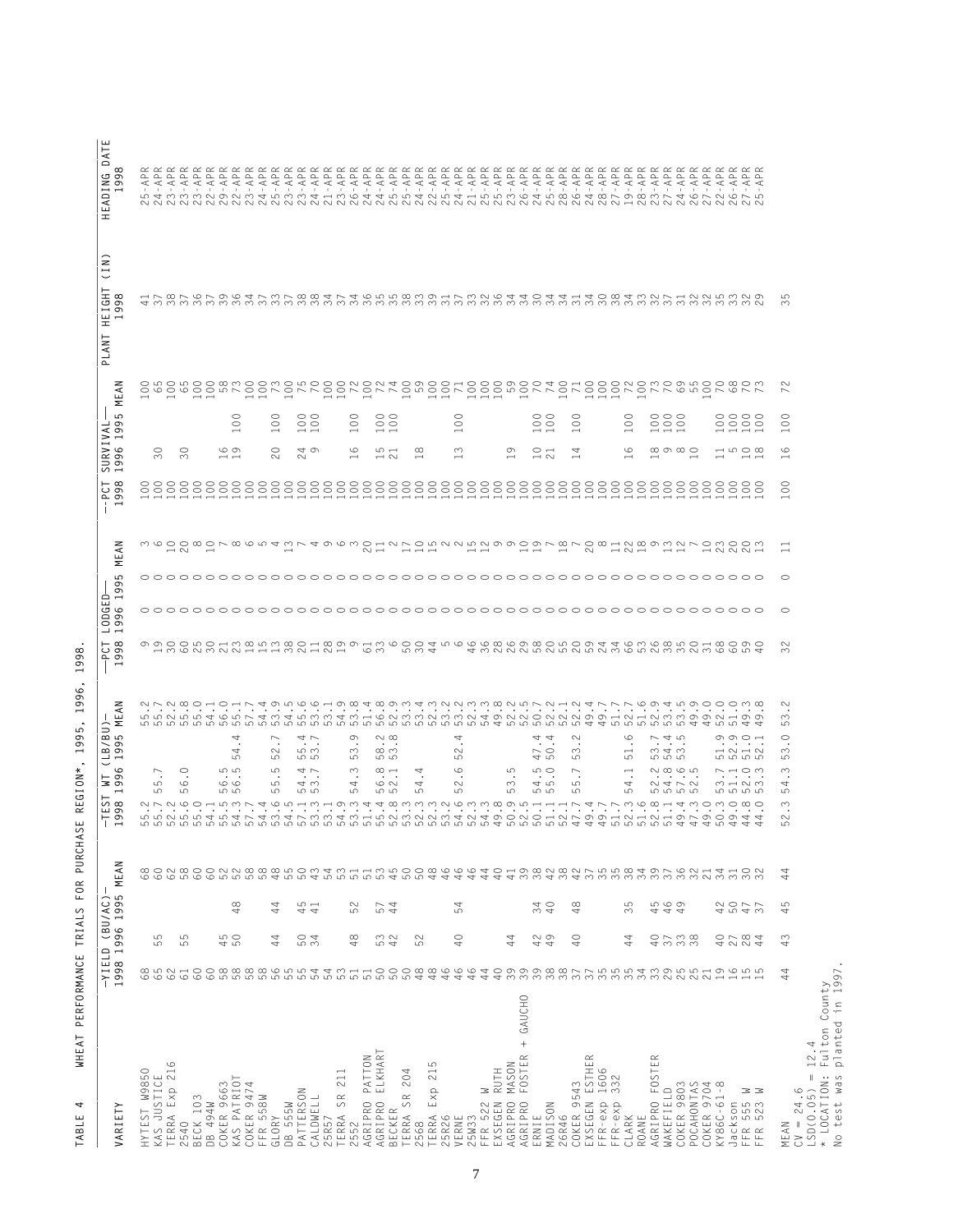| $\mathbb{R}^n$<br>$\pm$<br>$\pm 1$<br>$\sim$ 1 $\sim$<br>$\sim$<br>$\sim$ 1.<br>$\sim$ 1 $\sim$<br>$\sim$<br>$\mathbb{R}^n$<br>$\pm$<br>$\sim 10$<br>$\sim$ 1 $\,$<br>$\sim$<br>$\sim$ 1 $\sim$<br>$\sim 10$<br>$\mathbf{L}$<br>$\sim$ 1 $\sim$<br>$\sim$ 1.<br>$\sim$ 1 $\sim$<br>$\mathbf{1}$<br>$\sim$ 1 $\sim$<br>$\mathbf{L}$<br>$\pm$<br>$\sim$ 1<br>$\sim$ 1 $\,$<br><b>CONTRACTOR</b><br>$\sim$ 1 $\sim$<br>$\sim$<br>$\sim$<br>$\sim$ 1 $\,$<br>$\sim$ 1 $\,$<br>$\sim$<br>$\sim 10$<br>$\sim$<br>$\sim$<br>$\sim$<br>$\sim$ 1 $\,$<br>$\sim$<br>$\sim$ 1 $\sim$<br><b>COLLEGE</b><br>$\sim$<br>$\sim$ 1 $\,$<br>$\sim$<br>- 11<br>-11<br>H N 9 O 4 O H H O N O W M O 4 W N M N O W N 4 O 4 O N O N O N O W O N N O H O N O W O H O 4 O 4 O 6 O<br>$\sim$ $\sim$<br>$\sim$<br>$\sim$<br>$\sim$ $\sim$<br>$\sim$<br>$\sim$ $\sim$<br>$\sim$ $\sim$<br>$m \sim m$<br>$\sim$<br>$\sim$<br>$\infty$<br>$\sim$<br>$\sim$<br>GAU QUO GO GU PO<br>G<br>$\infty$<br>CO CONCIDO DO DE A EL DO COR O CONCORDO DO CONCORDO DE ANGO DO CONCORDO DO CONDIA E A EL DO CORDO DO CONCORDO D<br>A RIGIDO DO ANGUNO DO ANGO DO ANGUNO DO CORDO DO CORDO DO CORDO DO CORDO DO CORDO DO CORDO DO CORDO DO CORDO D<br>$\sim$<br>$\overline{\phantom{0}}$<br>Σ<br>1997 1996<br>-14VIVRUS<br>$\infty \sim \infty$<br>4231<br>54<br>ഗ<br>$\overline{30}$<br>34<br>ന യ<br>34<br>Ō<br>$\infty$ $\rightarrow$ 4<br>ത<br>$\rightarrow$ $\sim$<br>$\infty$ 4 4<br>ഥ ന<br>$\infty$<br>$\sim$ $\sim$<br>$\sim$<br>$\sim$<br>$\sim$<br>$\sim$<br>$\overline{\phantom{0}}$<br>$\overline{\phantom{0}}$<br>$\overline{\phantom{0}}$<br>$\overline{\phantom{0}}$<br>$\overline{\phantom{0}}$<br>$\sim$<br>$\sim$ $-$<br>$\overline{\phantom{0}}$<br>30000<br>6 m<br>5<br>808<br>$\rm ^{\rm C}$<br>5<br>88<br>0075<br>85<br>S<br>$\rm ^{\circ}$<br>$_{\odot}$<br>888<br>$\rm ^{\circ}$<br>95<br>888888<br>ത ത<br>ത<br>ന<br>ത<br>$\circ$<br>$\circ$<br>H N W M H H N W N W W O N W N O M H O W M O H W O W H O M H O H H W H W H W W N O N O N O N<br>ഥ<br>$\overline{\phantom{0}}$<br>$- - -$<br>6<br>$\circ$<br>$\overline{ }$<br>$\circ$<br>35183352624055183018301991109419911591114510105<br>4<br>$-400$<br>$\overline{\phantom{0}}$<br>4<br>ယ<br>o o o o o o o o o <del>o o o o o o o o</del> o o<br>4 0 0 0 0 0 0 0 0 0 4 0 4<br>4 row row row 4 row<br>4 5 5 5 5 5 6 7 6<br>5<br>$\infty$<br>$\circ$<br>$\infty$<br>$\infty$ $\infty$ $\sim$<br>9<br>$\sim \infty$ 4<br>543<br>ပ<br>$\dot{\phantom{1}}$ $\dot{\phantom{1}}$<br>$\overline{\phantom{0}}$<br>ത ഥ ത<br>$\overline{\phantom{0}}$<br>ഥ ന<br>4 ∞<br>$\overline{\phantom{0}}$<br>$\frac{1}{\infty}$ 4 $\infty$<br>$\cdot$ $\cdot$<br>$\bullet$<br>$\bullet$<br>$\cdot$<br>$\bullet$<br>$\cdots$<br>$\bullet$<br>$\cdot$ $\cdot$<br>$\cdot$<br>$\cdot$ $\cdot$<br>$\cdot$<br>$\bullet$<br>$\bullet$<br>$\cdot$<br>$\cdot$<br>തയത<br>$\circ$<br>$\circ$ $\sim$<br>$\sim$ 10 $\sim$<br>$\infty$ $\infty$<br>$\sim \infty$ $\infty$<br>ന<br>ന<br>$\sim$<br>ത<br>$\circ$<br>$\sim$<br>$\sim$ $\sim$<br>$\sim$<br>ம்<br>S<br>S<br>ဟ ဟ<br><b>5555</b><br>ဟ ဟ<br>10 IN 10<br>ഗ<br>ഗ<br>ഗ<br>LO LO LO<br>ဟ ဟ ဟ<br>ഥ<br>ഥ<br>மற<br>$\circ$<br>$\omega \omega \sim$<br>$\sim$ $\infty$<br>$\circ$ $\infty$<br>5<br>$\circ$<br>N O M<br>$\sigma$<br>5<br>400<br>$\sim$<br>$\sim \infty$<br>4 6 9 7 4 7<br>4<br>$\overline{\phantom{0}}$<br>$\blacksquare$<br>$\blacksquare$<br>$\infty$ $\circ$ $\circ$ $\circ$<br>$\circ$ $\sim$ $\circ$<br>$\circ$ $\infty$<br>5<br>$\circ$<br>$\sim \infty$<br>ത യ യ<br>$\infty$<br>$\overline{\phantom{a}}$<br>$\circ$ $\circ$ $\sim$<br>$\circ$<br>$\sim \infty$<br>$\circ \circ \circ \circ \circ \circ \circ$<br>$\infty$<br>$\overline{ }$<br>$\geq$ $\rightarrow$<br>5656<br>LO LO LO<br>ယာ<br>5<br>5<br>5<br>5<br>5<br>5<br>5<br>LO<br>655<br>ယ ယ<br><b>565655</b><br>ဖာ ဖာ<br>5<br>G<br>ഗ<br>ഗ<br>ပ<br>M LO COMMUNA DH LA MUNU MUNU HON LO CHO CHO CO CO CO CO CO CHO 4 CO CHO 4 CO VIO<br>$\sim$<br>$\circ$<br>44444444<br>$\overline{\phantom{a}}$<br>404044<br>4<br>-YIELD (BU/AC)-<br>1998 1997 1996 MEAN<br>$\sim$<br>ഥ<br>56<br><b>6</b> 25<br>935<br>583<br>58<br>49<br>53<br>43<br>55<br>53<br>6<br>4 4 4<br>4 4<br>50<br>$\frac{1}{5}8$<br>8238<br>528<br>50<br>5921<br>5921<br>45<br>55<br>54<br>60<br>65<br>$\overline{6}$<br>582<br>86<br>53<br>RSARGES<br>5<br>52761<br>62<br>5<br>67<br>51<br>51<br>$\overline{6}$<br>5<br>ம<br>くろち ひょうちょうちょう しゅうしょう こうしつりつりつりつ ファイル こうり しょうちょう しょうしつ しょうちょうちょう ちょうさ しょうこう しょうせい しょうしょう しょうしょう しょうしょう<br>64<br>$\begin{array}{c} 6 \\ 0 \\ 0 \\ 0 \\ \end{array}$<br>51<br>GAUCHO<br>$^{+}$<br>216<br>FR-exp 1606<br><b>OKER 9663</b><br>OKER 9803<br><b>OKER 9543</b><br>ERRA Exp<br>BECK 103<br><b>ECKER</b><br>5R26<br>RNIE<br>540 | $\overline{\phantom{0}}$ .<br>AGRIPRO ELKHART<br>AGRIPRO FOSTER<br>AGRIPRO PATTON<br>EXSEGEN ESTHER<br>AGRIPRO MASON<br>HYTEST W9850<br>TERRA SR 204<br>KAS JUSTICE<br>KAS PATRIOT<br>COKER 9474<br>POCAHONTAS<br>KY86C-61-8<br>PATTERSON<br><b>WAKEFIELD</b><br>FFR 558W<br>JACKSON<br>DB 555W<br>MADISON<br>ROANE<br>GLORY<br>$\infty$<br>$\sim$<br>$\sqcup$<br>$\cup$<br>$\sim$<br>$\mathbf{L}$<br>$\sim$<br>C<br>$\infty$<br>$\cup$ |         |  |  | 58<br>யல்<br>H H | $\frac{8}{19}$<br>┙<br>$\backsim$ $\sim$<br>$\vdash$ | $\frac{5}{96}$         | $-998$ | 읍<br>┙                        |         |                        | $\overline{5}$ $\overline{5}$<br>$-9.9$ |                          |        | $\widehat{z}$<br>$\overline{\overline{C}}$<br>눈<br>HE IGH<br>$\overline{z}$<br>⋖<br>┙<br>$\mathbf{\underline{\small{o}}}$ | $\vdash$<br>Ä<br>IEADING<br>1998<br>ᆂ |
|---------------------------------------------------------------------------------------------------------------------------------------------------------------------------------------------------------------------------------------------------------------------------------------------------------------------------------------------------------------------------------------------------------------------------------------------------------------------------------------------------------------------------------------------------------------------------------------------------------------------------------------------------------------------------------------------------------------------------------------------------------------------------------------------------------------------------------------------------------------------------------------------------------------------------------------------------------------------------------------------------------------------------------------------------------------------------------------------------------------------------------------------------------------------------------------------------------------------------------------------------------------------------------------------------------------------------------------------------------------------------------------------------------------------------------------------------------------------------------------------------------------------------------------------------------------------------------------------------------------------------------------------------------------------------------------------------------------------------------------------------------------------------------------------------------------------------------------------------------------------------------------------------------------------------------------------------------------------------------------------------------------------------------------------------------------------------------------------------------------------------------------------------------------------------------------------------------------------------------------------------------------------------------------------------------------------------------------------------------------------------------------------------------------------------------------------------------------------------------------------------------------------------------------------------------------------------------------------------------------------------------------------------------------------------------------------------------------------------------------------------------------------------------------------------------------------------------------------------------------------------------------------------------------------------------------------------------------------------------------------------------------------------------------------------------------------------------------------------------------------------------------------------------------------------------------------------------------------------------------------------------------------------------------------------------------------------------------------------------------------------------------------------------------------------------------------------------------------------------------------------------------------------------------------------------------------------------------------------------------------------------------------------------------------------------------------------------------------------------------------------------------------------------------------------------------------------------------------------------------------------------------------------------------------------------------------------------------------------------------------------------------------------------------------------------------------------------------------------------------------------------------------------------------------------------------------------------------------------------------------------------------------------------------------------------------------------------------------------------------------------------------------------------------------------------------------------------------------------------------------------------------------------------------------------------------------------------------------------------------------------------------------------------------------------------------------------------------------------------------------------------|-----------------------------------------------------------------------------------------------------------------------------------------------------------------------------------------------------------------------------------------------------------------------------------------------------------------------------------------------------------------------------------------------------------------------------------------|---------|--|--|------------------|------------------------------------------------------|------------------------|--------|-------------------------------|---------|------------------------|-----------------------------------------|--------------------------|--------|---------------------------------------------------------------------------------------------------------------------------|---------------------------------------|
|                                                                                                                                                                                                                                                                                                                                                                                                                                                                                                                                                                                                                                                                                                                                                                                                                                                                                                                                                                                                                                                                                                                                                                                                                                                                                                                                                                                                                                                                                                                                                                                                                                                                                                                                                                                                                                                                                                                                                                                                                                                                                                                                                                                                                                                                                                                                                                                                                                                                                                                                                                                                                                                                                                                                                                                                                                                                                                                                                                                                                                                                                                                                                                                                                                                                                                                                                                                                                                                                                                                                                                                                                                                                                                                                                                                                                                                                                                                                                                                                                                                                                                                                                                                                                                                                                                                                                                                                                                                                                                                                                                                                                                                                                                                                                         | AGRIPRO FOSTER<br>FFR 555 W<br>EXSEGEN RUTH<br>VERNE<br>FFR 522 W<br>CLARK<br>TERRA SR 211<br>TERRA Exp 215<br>$CV = 13.7$<br>$LSD(0.05) =$<br>* LOCATION:<br>DB 494W<br>FFR-exp 332<br>CALDWELL<br>COKER 9704<br>25W33<br>26R46<br>2568<br>25R57<br>MEAN                                                                                                                                                                               | VARIETY |  |  |                  | $\sigma$<br>$\sigma$                                 | $\lesssim$<br>نبا<br>Σ |        | 0DGI<br>997<br>$\overline{ }$ | Σ<br>99 | z<br>$\widetilde{\Xi}$ | $\overline{ }$                          | $\overline{\phantom{0}}$ | z<br>로 |                                                                                                                           | $\infty$                              |
|                                                                                                                                                                                                                                                                                                                                                                                                                                                                                                                                                                                                                                                                                                                                                                                                                                                                                                                                                                                                                                                                                                                                                                                                                                                                                                                                                                                                                                                                                                                                                                                                                                                                                                                                                                                                                                                                                                                                                                                                                                                                                                                                                                                                                                                                                                                                                                                                                                                                                                                                                                                                                                                                                                                                                                                                                                                                                                                                                                                                                                                                                                                                                                                                                                                                                                                                                                                                                                                                                                                                                                                                                                                                                                                                                                                                                                                                                                                                                                                                                                                                                                                                                                                                                                                                                                                                                                                                                                                                                                                                                                                                                                                                                                                                                         |                                                                                                                                                                                                                                                                                                                                                                                                                                         |         |  |  |                  |                                                      |                        |        |                               |         |                        |                                         |                          |        |                                                                                                                           |                                       |
|                                                                                                                                                                                                                                                                                                                                                                                                                                                                                                                                                                                                                                                                                                                                                                                                                                                                                                                                                                                                                                                                                                                                                                                                                                                                                                                                                                                                                                                                                                                                                                                                                                                                                                                                                                                                                                                                                                                                                                                                                                                                                                                                                                                                                                                                                                                                                                                                                                                                                                                                                                                                                                                                                                                                                                                                                                                                                                                                                                                                                                                                                                                                                                                                                                                                                                                                                                                                                                                                                                                                                                                                                                                                                                                                                                                                                                                                                                                                                                                                                                                                                                                                                                                                                                                                                                                                                                                                                                                                                                                                                                                                                                                                                                                                                         |                                                                                                                                                                                                                                                                                                                                                                                                                                         |         |  |  |                  |                                                      |                        |        |                               |         |                        |                                         |                          |        |                                                                                                                           |                                       |
|                                                                                                                                                                                                                                                                                                                                                                                                                                                                                                                                                                                                                                                                                                                                                                                                                                                                                                                                                                                                                                                                                                                                                                                                                                                                                                                                                                                                                                                                                                                                                                                                                                                                                                                                                                                                                                                                                                                                                                                                                                                                                                                                                                                                                                                                                                                                                                                                                                                                                                                                                                                                                                                                                                                                                                                                                                                                                                                                                                                                                                                                                                                                                                                                                                                                                                                                                                                                                                                                                                                                                                                                                                                                                                                                                                                                                                                                                                                                                                                                                                                                                                                                                                                                                                                                                                                                                                                                                                                                                                                                                                                                                                                                                                                                                         |                                                                                                                                                                                                                                                                                                                                                                                                                                         |         |  |  |                  |                                                      |                        |        |                               |         |                        |                                         |                          |        |                                                                                                                           |                                       |
|                                                                                                                                                                                                                                                                                                                                                                                                                                                                                                                                                                                                                                                                                                                                                                                                                                                                                                                                                                                                                                                                                                                                                                                                                                                                                                                                                                                                                                                                                                                                                                                                                                                                                                                                                                                                                                                                                                                                                                                                                                                                                                                                                                                                                                                                                                                                                                                                                                                                                                                                                                                                                                                                                                                                                                                                                                                                                                                                                                                                                                                                                                                                                                                                                                                                                                                                                                                                                                                                                                                                                                                                                                                                                                                                                                                                                                                                                                                                                                                                                                                                                                                                                                                                                                                                                                                                                                                                                                                                                                                                                                                                                                                                                                                                                         |                                                                                                                                                                                                                                                                                                                                                                                                                                         |         |  |  |                  |                                                      |                        |        |                               |         |                        |                                         |                          |        |                                                                                                                           |                                       |
|                                                                                                                                                                                                                                                                                                                                                                                                                                                                                                                                                                                                                                                                                                                                                                                                                                                                                                                                                                                                                                                                                                                                                                                                                                                                                                                                                                                                                                                                                                                                                                                                                                                                                                                                                                                                                                                                                                                                                                                                                                                                                                                                                                                                                                                                                                                                                                                                                                                                                                                                                                                                                                                                                                                                                                                                                                                                                                                                                                                                                                                                                                                                                                                                                                                                                                                                                                                                                                                                                                                                                                                                                                                                                                                                                                                                                                                                                                                                                                                                                                                                                                                                                                                                                                                                                                                                                                                                                                                                                                                                                                                                                                                                                                                                                         |                                                                                                                                                                                                                                                                                                                                                                                                                                         |         |  |  |                  |                                                      |                        |        |                               |         |                        |                                         |                          |        |                                                                                                                           |                                       |
|                                                                                                                                                                                                                                                                                                                                                                                                                                                                                                                                                                                                                                                                                                                                                                                                                                                                                                                                                                                                                                                                                                                                                                                                                                                                                                                                                                                                                                                                                                                                                                                                                                                                                                                                                                                                                                                                                                                                                                                                                                                                                                                                                                                                                                                                                                                                                                                                                                                                                                                                                                                                                                                                                                                                                                                                                                                                                                                                                                                                                                                                                                                                                                                                                                                                                                                                                                                                                                                                                                                                                                                                                                                                                                                                                                                                                                                                                                                                                                                                                                                                                                                                                                                                                                                                                                                                                                                                                                                                                                                                                                                                                                                                                                                                                         |                                                                                                                                                                                                                                                                                                                                                                                                                                         |         |  |  |                  |                                                      |                        |        |                               |         |                        |                                         |                          |        |                                                                                                                           |                                       |
|                                                                                                                                                                                                                                                                                                                                                                                                                                                                                                                                                                                                                                                                                                                                                                                                                                                                                                                                                                                                                                                                                                                                                                                                                                                                                                                                                                                                                                                                                                                                                                                                                                                                                                                                                                                                                                                                                                                                                                                                                                                                                                                                                                                                                                                                                                                                                                                                                                                                                                                                                                                                                                                                                                                                                                                                                                                                                                                                                                                                                                                                                                                                                                                                                                                                                                                                                                                                                                                                                                                                                                                                                                                                                                                                                                                                                                                                                                                                                                                                                                                                                                                                                                                                                                                                                                                                                                                                                                                                                                                                                                                                                                                                                                                                                         |                                                                                                                                                                                                                                                                                                                                                                                                                                         |         |  |  |                  |                                                      |                        |        |                               |         |                        |                                         |                          |        |                                                                                                                           |                                       |
|                                                                                                                                                                                                                                                                                                                                                                                                                                                                                                                                                                                                                                                                                                                                                                                                                                                                                                                                                                                                                                                                                                                                                                                                                                                                                                                                                                                                                                                                                                                                                                                                                                                                                                                                                                                                                                                                                                                                                                                                                                                                                                                                                                                                                                                                                                                                                                                                                                                                                                                                                                                                                                                                                                                                                                                                                                                                                                                                                                                                                                                                                                                                                                                                                                                                                                                                                                                                                                                                                                                                                                                                                                                                                                                                                                                                                                                                                                                                                                                                                                                                                                                                                                                                                                                                                                                                                                                                                                                                                                                                                                                                                                                                                                                                                         |                                                                                                                                                                                                                                                                                                                                                                                                                                         |         |  |  |                  |                                                      |                        |        |                               |         |                        |                                         |                          |        |                                                                                                                           |                                       |
|                                                                                                                                                                                                                                                                                                                                                                                                                                                                                                                                                                                                                                                                                                                                                                                                                                                                                                                                                                                                                                                                                                                                                                                                                                                                                                                                                                                                                                                                                                                                                                                                                                                                                                                                                                                                                                                                                                                                                                                                                                                                                                                                                                                                                                                                                                                                                                                                                                                                                                                                                                                                                                                                                                                                                                                                                                                                                                                                                                                                                                                                                                                                                                                                                                                                                                                                                                                                                                                                                                                                                                                                                                                                                                                                                                                                                                                                                                                                                                                                                                                                                                                                                                                                                                                                                                                                                                                                                                                                                                                                                                                                                                                                                                                                                         |                                                                                                                                                                                                                                                                                                                                                                                                                                         |         |  |  |                  |                                                      |                        |        |                               |         |                        |                                         |                          |        |                                                                                                                           |                                       |
|                                                                                                                                                                                                                                                                                                                                                                                                                                                                                                                                                                                                                                                                                                                                                                                                                                                                                                                                                                                                                                                                                                                                                                                                                                                                                                                                                                                                                                                                                                                                                                                                                                                                                                                                                                                                                                                                                                                                                                                                                                                                                                                                                                                                                                                                                                                                                                                                                                                                                                                                                                                                                                                                                                                                                                                                                                                                                                                                                                                                                                                                                                                                                                                                                                                                                                                                                                                                                                                                                                                                                                                                                                                                                                                                                                                                                                                                                                                                                                                                                                                                                                                                                                                                                                                                                                                                                                                                                                                                                                                                                                                                                                                                                                                                                         |                                                                                                                                                                                                                                                                                                                                                                                                                                         |         |  |  |                  |                                                      |                        |        |                               |         |                        |                                         |                          |        |                                                                                                                           |                                       |
|                                                                                                                                                                                                                                                                                                                                                                                                                                                                                                                                                                                                                                                                                                                                                                                                                                                                                                                                                                                                                                                                                                                                                                                                                                                                                                                                                                                                                                                                                                                                                                                                                                                                                                                                                                                                                                                                                                                                                                                                                                                                                                                                                                                                                                                                                                                                                                                                                                                                                                                                                                                                                                                                                                                                                                                                                                                                                                                                                                                                                                                                                                                                                                                                                                                                                                                                                                                                                                                                                                                                                                                                                                                                                                                                                                                                                                                                                                                                                                                                                                                                                                                                                                                                                                                                                                                                                                                                                                                                                                                                                                                                                                                                                                                                                         |                                                                                                                                                                                                                                                                                                                                                                                                                                         |         |  |  |                  |                                                      |                        |        |                               |         |                        |                                         |                          |        |                                                                                                                           |                                       |
|                                                                                                                                                                                                                                                                                                                                                                                                                                                                                                                                                                                                                                                                                                                                                                                                                                                                                                                                                                                                                                                                                                                                                                                                                                                                                                                                                                                                                                                                                                                                                                                                                                                                                                                                                                                                                                                                                                                                                                                                                                                                                                                                                                                                                                                                                                                                                                                                                                                                                                                                                                                                                                                                                                                                                                                                                                                                                                                                                                                                                                                                                                                                                                                                                                                                                                                                                                                                                                                                                                                                                                                                                                                                                                                                                                                                                                                                                                                                                                                                                                                                                                                                                                                                                                                                                                                                                                                                                                                                                                                                                                                                                                                                                                                                                         |                                                                                                                                                                                                                                                                                                                                                                                                                                         |         |  |  |                  |                                                      |                        |        |                               |         |                        |                                         |                          |        |                                                                                                                           |                                       |
|                                                                                                                                                                                                                                                                                                                                                                                                                                                                                                                                                                                                                                                                                                                                                                                                                                                                                                                                                                                                                                                                                                                                                                                                                                                                                                                                                                                                                                                                                                                                                                                                                                                                                                                                                                                                                                                                                                                                                                                                                                                                                                                                                                                                                                                                                                                                                                                                                                                                                                                                                                                                                                                                                                                                                                                                                                                                                                                                                                                                                                                                                                                                                                                                                                                                                                                                                                                                                                                                                                                                                                                                                                                                                                                                                                                                                                                                                                                                                                                                                                                                                                                                                                                                                                                                                                                                                                                                                                                                                                                                                                                                                                                                                                                                                         |                                                                                                                                                                                                                                                                                                                                                                                                                                         |         |  |  |                  |                                                      |                        |        |                               |         |                        |                                         |                          |        |                                                                                                                           |                                       |
|                                                                                                                                                                                                                                                                                                                                                                                                                                                                                                                                                                                                                                                                                                                                                                                                                                                                                                                                                                                                                                                                                                                                                                                                                                                                                                                                                                                                                                                                                                                                                                                                                                                                                                                                                                                                                                                                                                                                                                                                                                                                                                                                                                                                                                                                                                                                                                                                                                                                                                                                                                                                                                                                                                                                                                                                                                                                                                                                                                                                                                                                                                                                                                                                                                                                                                                                                                                                                                                                                                                                                                                                                                                                                                                                                                                                                                                                                                                                                                                                                                                                                                                                                                                                                                                                                                                                                                                                                                                                                                                                                                                                                                                                                                                                                         |                                                                                                                                                                                                                                                                                                                                                                                                                                         |         |  |  |                  |                                                      |                        |        |                               |         |                        |                                         |                          |        |                                                                                                                           |                                       |
|                                                                                                                                                                                                                                                                                                                                                                                                                                                                                                                                                                                                                                                                                                                                                                                                                                                                                                                                                                                                                                                                                                                                                                                                                                                                                                                                                                                                                                                                                                                                                                                                                                                                                                                                                                                                                                                                                                                                                                                                                                                                                                                                                                                                                                                                                                                                                                                                                                                                                                                                                                                                                                                                                                                                                                                                                                                                                                                                                                                                                                                                                                                                                                                                                                                                                                                                                                                                                                                                                                                                                                                                                                                                                                                                                                                                                                                                                                                                                                                                                                                                                                                                                                                                                                                                                                                                                                                                                                                                                                                                                                                                                                                                                                                                                         |                                                                                                                                                                                                                                                                                                                                                                                                                                         |         |  |  |                  |                                                      |                        |        |                               |         |                        |                                         |                          |        |                                                                                                                           |                                       |
|                                                                                                                                                                                                                                                                                                                                                                                                                                                                                                                                                                                                                                                                                                                                                                                                                                                                                                                                                                                                                                                                                                                                                                                                                                                                                                                                                                                                                                                                                                                                                                                                                                                                                                                                                                                                                                                                                                                                                                                                                                                                                                                                                                                                                                                                                                                                                                                                                                                                                                                                                                                                                                                                                                                                                                                                                                                                                                                                                                                                                                                                                                                                                                                                                                                                                                                                                                                                                                                                                                                                                                                                                                                                                                                                                                                                                                                                                                                                                                                                                                                                                                                                                                                                                                                                                                                                                                                                                                                                                                                                                                                                                                                                                                                                                         |                                                                                                                                                                                                                                                                                                                                                                                                                                         |         |  |  |                  |                                                      |                        |        |                               |         |                        |                                         |                          |        |                                                                                                                           |                                       |
|                                                                                                                                                                                                                                                                                                                                                                                                                                                                                                                                                                                                                                                                                                                                                                                                                                                                                                                                                                                                                                                                                                                                                                                                                                                                                                                                                                                                                                                                                                                                                                                                                                                                                                                                                                                                                                                                                                                                                                                                                                                                                                                                                                                                                                                                                                                                                                                                                                                                                                                                                                                                                                                                                                                                                                                                                                                                                                                                                                                                                                                                                                                                                                                                                                                                                                                                                                                                                                                                                                                                                                                                                                                                                                                                                                                                                                                                                                                                                                                                                                                                                                                                                                                                                                                                                                                                                                                                                                                                                                                                                                                                                                                                                                                                                         |                                                                                                                                                                                                                                                                                                                                                                                                                                         |         |  |  |                  |                                                      |                        |        |                               |         |                        |                                         |                          |        |                                                                                                                           |                                       |
|                                                                                                                                                                                                                                                                                                                                                                                                                                                                                                                                                                                                                                                                                                                                                                                                                                                                                                                                                                                                                                                                                                                                                                                                                                                                                                                                                                                                                                                                                                                                                                                                                                                                                                                                                                                                                                                                                                                                                                                                                                                                                                                                                                                                                                                                                                                                                                                                                                                                                                                                                                                                                                                                                                                                                                                                                                                                                                                                                                                                                                                                                                                                                                                                                                                                                                                                                                                                                                                                                                                                                                                                                                                                                                                                                                                                                                                                                                                                                                                                                                                                                                                                                                                                                                                                                                                                                                                                                                                                                                                                                                                                                                                                                                                                                         |                                                                                                                                                                                                                                                                                                                                                                                                                                         |         |  |  |                  |                                                      |                        |        |                               |         |                        |                                         |                          |        |                                                                                                                           |                                       |
|                                                                                                                                                                                                                                                                                                                                                                                                                                                                                                                                                                                                                                                                                                                                                                                                                                                                                                                                                                                                                                                                                                                                                                                                                                                                                                                                                                                                                                                                                                                                                                                                                                                                                                                                                                                                                                                                                                                                                                                                                                                                                                                                                                                                                                                                                                                                                                                                                                                                                                                                                                                                                                                                                                                                                                                                                                                                                                                                                                                                                                                                                                                                                                                                                                                                                                                                                                                                                                                                                                                                                                                                                                                                                                                                                                                                                                                                                                                                                                                                                                                                                                                                                                                                                                                                                                                                                                                                                                                                                                                                                                                                                                                                                                                                                         |                                                                                                                                                                                                                                                                                                                                                                                                                                         |         |  |  |                  |                                                      |                        |        |                               |         |                        |                                         |                          |        |                                                                                                                           |                                       |
|                                                                                                                                                                                                                                                                                                                                                                                                                                                                                                                                                                                                                                                                                                                                                                                                                                                                                                                                                                                                                                                                                                                                                                                                                                                                                                                                                                                                                                                                                                                                                                                                                                                                                                                                                                                                                                                                                                                                                                                                                                                                                                                                                                                                                                                                                                                                                                                                                                                                                                                                                                                                                                                                                                                                                                                                                                                                                                                                                                                                                                                                                                                                                                                                                                                                                                                                                                                                                                                                                                                                                                                                                                                                                                                                                                                                                                                                                                                                                                                                                                                                                                                                                                                                                                                                                                                                                                                                                                                                                                                                                                                                                                                                                                                                                         |                                                                                                                                                                                                                                                                                                                                                                                                                                         |         |  |  |                  |                                                      |                        |        |                               |         |                        |                                         |                          |        |                                                                                                                           |                                       |
|                                                                                                                                                                                                                                                                                                                                                                                                                                                                                                                                                                                                                                                                                                                                                                                                                                                                                                                                                                                                                                                                                                                                                                                                                                                                                                                                                                                                                                                                                                                                                                                                                                                                                                                                                                                                                                                                                                                                                                                                                                                                                                                                                                                                                                                                                                                                                                                                                                                                                                                                                                                                                                                                                                                                                                                                                                                                                                                                                                                                                                                                                                                                                                                                                                                                                                                                                                                                                                                                                                                                                                                                                                                                                                                                                                                                                                                                                                                                                                                                                                                                                                                                                                                                                                                                                                                                                                                                                                                                                                                                                                                                                                                                                                                                                         |                                                                                                                                                                                                                                                                                                                                                                                                                                         |         |  |  |                  |                                                      |                        |        |                               |         |                        |                                         |                          |        |                                                                                                                           |                                       |
|                                                                                                                                                                                                                                                                                                                                                                                                                                                                                                                                                                                                                                                                                                                                                                                                                                                                                                                                                                                                                                                                                                                                                                                                                                                                                                                                                                                                                                                                                                                                                                                                                                                                                                                                                                                                                                                                                                                                                                                                                                                                                                                                                                                                                                                                                                                                                                                                                                                                                                                                                                                                                                                                                                                                                                                                                                                                                                                                                                                                                                                                                                                                                                                                                                                                                                                                                                                                                                                                                                                                                                                                                                                                                                                                                                                                                                                                                                                                                                                                                                                                                                                                                                                                                                                                                                                                                                                                                                                                                                                                                                                                                                                                                                                                                         |                                                                                                                                                                                                                                                                                                                                                                                                                                         |         |  |  |                  |                                                      |                        |        |                               |         |                        |                                         |                          |        |                                                                                                                           |                                       |
|                                                                                                                                                                                                                                                                                                                                                                                                                                                                                                                                                                                                                                                                                                                                                                                                                                                                                                                                                                                                                                                                                                                                                                                                                                                                                                                                                                                                                                                                                                                                                                                                                                                                                                                                                                                                                                                                                                                                                                                                                                                                                                                                                                                                                                                                                                                                                                                                                                                                                                                                                                                                                                                                                                                                                                                                                                                                                                                                                                                                                                                                                                                                                                                                                                                                                                                                                                                                                                                                                                                                                                                                                                                                                                                                                                                                                                                                                                                                                                                                                                                                                                                                                                                                                                                                                                                                                                                                                                                                                                                                                                                                                                                                                                                                                         |                                                                                                                                                                                                                                                                                                                                                                                                                                         |         |  |  |                  |                                                      |                        |        |                               |         |                        |                                         |                          |        |                                                                                                                           |                                       |
|                                                                                                                                                                                                                                                                                                                                                                                                                                                                                                                                                                                                                                                                                                                                                                                                                                                                                                                                                                                                                                                                                                                                                                                                                                                                                                                                                                                                                                                                                                                                                                                                                                                                                                                                                                                                                                                                                                                                                                                                                                                                                                                                                                                                                                                                                                                                                                                                                                                                                                                                                                                                                                                                                                                                                                                                                                                                                                                                                                                                                                                                                                                                                                                                                                                                                                                                                                                                                                                                                                                                                                                                                                                                                                                                                                                                                                                                                                                                                                                                                                                                                                                                                                                                                                                                                                                                                                                                                                                                                                                                                                                                                                                                                                                                                         |                                                                                                                                                                                                                                                                                                                                                                                                                                         |         |  |  |                  |                                                      |                        |        |                               |         |                        |                                         |                          |        |                                                                                                                           |                                       |
|                                                                                                                                                                                                                                                                                                                                                                                                                                                                                                                                                                                                                                                                                                                                                                                                                                                                                                                                                                                                                                                                                                                                                                                                                                                                                                                                                                                                                                                                                                                                                                                                                                                                                                                                                                                                                                                                                                                                                                                                                                                                                                                                                                                                                                                                                                                                                                                                                                                                                                                                                                                                                                                                                                                                                                                                                                                                                                                                                                                                                                                                                                                                                                                                                                                                                                                                                                                                                                                                                                                                                                                                                                                                                                                                                                                                                                                                                                                                                                                                                                                                                                                                                                                                                                                                                                                                                                                                                                                                                                                                                                                                                                                                                                                                                         |                                                                                                                                                                                                                                                                                                                                                                                                                                         |         |  |  |                  |                                                      |                        |        |                               |         |                        |                                         |                          |        |                                                                                                                           |                                       |
|                                                                                                                                                                                                                                                                                                                                                                                                                                                                                                                                                                                                                                                                                                                                                                                                                                                                                                                                                                                                                                                                                                                                                                                                                                                                                                                                                                                                                                                                                                                                                                                                                                                                                                                                                                                                                                                                                                                                                                                                                                                                                                                                                                                                                                                                                                                                                                                                                                                                                                                                                                                                                                                                                                                                                                                                                                                                                                                                                                                                                                                                                                                                                                                                                                                                                                                                                                                                                                                                                                                                                                                                                                                                                                                                                                                                                                                                                                                                                                                                                                                                                                                                                                                                                                                                                                                                                                                                                                                                                                                                                                                                                                                                                                                                                         |                                                                                                                                                                                                                                                                                                                                                                                                                                         |         |  |  |                  |                                                      |                        |        |                               |         |                        |                                         |                          |        |                                                                                                                           |                                       |
|                                                                                                                                                                                                                                                                                                                                                                                                                                                                                                                                                                                                                                                                                                                                                                                                                                                                                                                                                                                                                                                                                                                                                                                                                                                                                                                                                                                                                                                                                                                                                                                                                                                                                                                                                                                                                                                                                                                                                                                                                                                                                                                                                                                                                                                                                                                                                                                                                                                                                                                                                                                                                                                                                                                                                                                                                                                                                                                                                                                                                                                                                                                                                                                                                                                                                                                                                                                                                                                                                                                                                                                                                                                                                                                                                                                                                                                                                                                                                                                                                                                                                                                                                                                                                                                                                                                                                                                                                                                                                                                                                                                                                                                                                                                                                         |                                                                                                                                                                                                                                                                                                                                                                                                                                         |         |  |  |                  |                                                      |                        |        |                               |         |                        |                                         |                          |        |                                                                                                                           |                                       |
|                                                                                                                                                                                                                                                                                                                                                                                                                                                                                                                                                                                                                                                                                                                                                                                                                                                                                                                                                                                                                                                                                                                                                                                                                                                                                                                                                                                                                                                                                                                                                                                                                                                                                                                                                                                                                                                                                                                                                                                                                                                                                                                                                                                                                                                                                                                                                                                                                                                                                                                                                                                                                                                                                                                                                                                                                                                                                                                                                                                                                                                                                                                                                                                                                                                                                                                                                                                                                                                                                                                                                                                                                                                                                                                                                                                                                                                                                                                                                                                                                                                                                                                                                                                                                                                                                                                                                                                                                                                                                                                                                                                                                                                                                                                                                         |                                                                                                                                                                                                                                                                                                                                                                                                                                         |         |  |  |                  |                                                      |                        |        |                               |         |                        |                                         |                          |        |                                                                                                                           |                                       |
|                                                                                                                                                                                                                                                                                                                                                                                                                                                                                                                                                                                                                                                                                                                                                                                                                                                                                                                                                                                                                                                                                                                                                                                                                                                                                                                                                                                                                                                                                                                                                                                                                                                                                                                                                                                                                                                                                                                                                                                                                                                                                                                                                                                                                                                                                                                                                                                                                                                                                                                                                                                                                                                                                                                                                                                                                                                                                                                                                                                                                                                                                                                                                                                                                                                                                                                                                                                                                                                                                                                                                                                                                                                                                                                                                                                                                                                                                                                                                                                                                                                                                                                                                                                                                                                                                                                                                                                                                                                                                                                                                                                                                                                                                                                                                         |                                                                                                                                                                                                                                                                                                                                                                                                                                         |         |  |  |                  |                                                      |                        |        |                               |         |                        |                                         |                          |        |                                                                                                                           |                                       |
|                                                                                                                                                                                                                                                                                                                                                                                                                                                                                                                                                                                                                                                                                                                                                                                                                                                                                                                                                                                                                                                                                                                                                                                                                                                                                                                                                                                                                                                                                                                                                                                                                                                                                                                                                                                                                                                                                                                                                                                                                                                                                                                                                                                                                                                                                                                                                                                                                                                                                                                                                                                                                                                                                                                                                                                                                                                                                                                                                                                                                                                                                                                                                                                                                                                                                                                                                                                                                                                                                                                                                                                                                                                                                                                                                                                                                                                                                                                                                                                                                                                                                                                                                                                                                                                                                                                                                                                                                                                                                                                                                                                                                                                                                                                                                         |                                                                                                                                                                                                                                                                                                                                                                                                                                         |         |  |  |                  |                                                      |                        |        |                               |         |                        |                                         |                          |        |                                                                                                                           |                                       |
|                                                                                                                                                                                                                                                                                                                                                                                                                                                                                                                                                                                                                                                                                                                                                                                                                                                                                                                                                                                                                                                                                                                                                                                                                                                                                                                                                                                                                                                                                                                                                                                                                                                                                                                                                                                                                                                                                                                                                                                                                                                                                                                                                                                                                                                                                                                                                                                                                                                                                                                                                                                                                                                                                                                                                                                                                                                                                                                                                                                                                                                                                                                                                                                                                                                                                                                                                                                                                                                                                                                                                                                                                                                                                                                                                                                                                                                                                                                                                                                                                                                                                                                                                                                                                                                                                                                                                                                                                                                                                                                                                                                                                                                                                                                                                         |                                                                                                                                                                                                                                                                                                                                                                                                                                         |         |  |  |                  |                                                      |                        |        |                               |         |                        |                                         |                          |        |                                                                                                                           |                                       |
|                                                                                                                                                                                                                                                                                                                                                                                                                                                                                                                                                                                                                                                                                                                                                                                                                                                                                                                                                                                                                                                                                                                                                                                                                                                                                                                                                                                                                                                                                                                                                                                                                                                                                                                                                                                                                                                                                                                                                                                                                                                                                                                                                                                                                                                                                                                                                                                                                                                                                                                                                                                                                                                                                                                                                                                                                                                                                                                                                                                                                                                                                                                                                                                                                                                                                                                                                                                                                                                                                                                                                                                                                                                                                                                                                                                                                                                                                                                                                                                                                                                                                                                                                                                                                                                                                                                                                                                                                                                                                                                                                                                                                                                                                                                                                         |                                                                                                                                                                                                                                                                                                                                                                                                                                         |         |  |  |                  |                                                      |                        |        |                               |         |                        |                                         |                          |        |                                                                                                                           |                                       |
|                                                                                                                                                                                                                                                                                                                                                                                                                                                                                                                                                                                                                                                                                                                                                                                                                                                                                                                                                                                                                                                                                                                                                                                                                                                                                                                                                                                                                                                                                                                                                                                                                                                                                                                                                                                                                                                                                                                                                                                                                                                                                                                                                                                                                                                                                                                                                                                                                                                                                                                                                                                                                                                                                                                                                                                                                                                                                                                                                                                                                                                                                                                                                                                                                                                                                                                                                                                                                                                                                                                                                                                                                                                                                                                                                                                                                                                                                                                                                                                                                                                                                                                                                                                                                                                                                                                                                                                                                                                                                                                                                                                                                                                                                                                                                         |                                                                                                                                                                                                                                                                                                                                                                                                                                         |         |  |  |                  |                                                      |                        |        |                               |         |                        |                                         |                          |        |                                                                                                                           |                                       |
|                                                                                                                                                                                                                                                                                                                                                                                                                                                                                                                                                                                                                                                                                                                                                                                                                                                                                                                                                                                                                                                                                                                                                                                                                                                                                                                                                                                                                                                                                                                                                                                                                                                                                                                                                                                                                                                                                                                                                                                                                                                                                                                                                                                                                                                                                                                                                                                                                                                                                                                                                                                                                                                                                                                                                                                                                                                                                                                                                                                                                                                                                                                                                                                                                                                                                                                                                                                                                                                                                                                                                                                                                                                                                                                                                                                                                                                                                                                                                                                                                                                                                                                                                                                                                                                                                                                                                                                                                                                                                                                                                                                                                                                                                                                                                         |                                                                                                                                                                                                                                                                                                                                                                                                                                         |         |  |  |                  |                                                      |                        |        |                               |         |                        |                                         |                          |        |                                                                                                                           |                                       |
|                                                                                                                                                                                                                                                                                                                                                                                                                                                                                                                                                                                                                                                                                                                                                                                                                                                                                                                                                                                                                                                                                                                                                                                                                                                                                                                                                                                                                                                                                                                                                                                                                                                                                                                                                                                                                                                                                                                                                                                                                                                                                                                                                                                                                                                                                                                                                                                                                                                                                                                                                                                                                                                                                                                                                                                                                                                                                                                                                                                                                                                                                                                                                                                                                                                                                                                                                                                                                                                                                                                                                                                                                                                                                                                                                                                                                                                                                                                                                                                                                                                                                                                                                                                                                                                                                                                                                                                                                                                                                                                                                                                                                                                                                                                                                         |                                                                                                                                                                                                                                                                                                                                                                                                                                         |         |  |  |                  |                                                      |                        |        |                               |         |                        |                                         |                          |        |                                                                                                                           |                                       |
|                                                                                                                                                                                                                                                                                                                                                                                                                                                                                                                                                                                                                                                                                                                                                                                                                                                                                                                                                                                                                                                                                                                                                                                                                                                                                                                                                                                                                                                                                                                                                                                                                                                                                                                                                                                                                                                                                                                                                                                                                                                                                                                                                                                                                                                                                                                                                                                                                                                                                                                                                                                                                                                                                                                                                                                                                                                                                                                                                                                                                                                                                                                                                                                                                                                                                                                                                                                                                                                                                                                                                                                                                                                                                                                                                                                                                                                                                                                                                                                                                                                                                                                                                                                                                                                                                                                                                                                                                                                                                                                                                                                                                                                                                                                                                         |                                                                                                                                                                                                                                                                                                                                                                                                                                         |         |  |  |                  |                                                      |                        |        |                               |         |                        |                                         |                          |        |                                                                                                                           |                                       |
|                                                                                                                                                                                                                                                                                                                                                                                                                                                                                                                                                                                                                                                                                                                                                                                                                                                                                                                                                                                                                                                                                                                                                                                                                                                                                                                                                                                                                                                                                                                                                                                                                                                                                                                                                                                                                                                                                                                                                                                                                                                                                                                                                                                                                                                                                                                                                                                                                                                                                                                                                                                                                                                                                                                                                                                                                                                                                                                                                                                                                                                                                                                                                                                                                                                                                                                                                                                                                                                                                                                                                                                                                                                                                                                                                                                                                                                                                                                                                                                                                                                                                                                                                                                                                                                                                                                                                                                                                                                                                                                                                                                                                                                                                                                                                         |                                                                                                                                                                                                                                                                                                                                                                                                                                         |         |  |  |                  |                                                      |                        |        |                               |         |                        |                                         |                          |        |                                                                                                                           |                                       |
|                                                                                                                                                                                                                                                                                                                                                                                                                                                                                                                                                                                                                                                                                                                                                                                                                                                                                                                                                                                                                                                                                                                                                                                                                                                                                                                                                                                                                                                                                                                                                                                                                                                                                                                                                                                                                                                                                                                                                                                                                                                                                                                                                                                                                                                                                                                                                                                                                                                                                                                                                                                                                                                                                                                                                                                                                                                                                                                                                                                                                                                                                                                                                                                                                                                                                                                                                                                                                                                                                                                                                                                                                                                                                                                                                                                                                                                                                                                                                                                                                                                                                                                                                                                                                                                                                                                                                                                                                                                                                                                                                                                                                                                                                                                                                         |                                                                                                                                                                                                                                                                                                                                                                                                                                         |         |  |  |                  |                                                      |                        |        |                               |         |                        |                                         |                          |        |                                                                                                                           |                                       |
|                                                                                                                                                                                                                                                                                                                                                                                                                                                                                                                                                                                                                                                                                                                                                                                                                                                                                                                                                                                                                                                                                                                                                                                                                                                                                                                                                                                                                                                                                                                                                                                                                                                                                                                                                                                                                                                                                                                                                                                                                                                                                                                                                                                                                                                                                                                                                                                                                                                                                                                                                                                                                                                                                                                                                                                                                                                                                                                                                                                                                                                                                                                                                                                                                                                                                                                                                                                                                                                                                                                                                                                                                                                                                                                                                                                                                                                                                                                                                                                                                                                                                                                                                                                                                                                                                                                                                                                                                                                                                                                                                                                                                                                                                                                                                         |                                                                                                                                                                                                                                                                                                                                                                                                                                         |         |  |  |                  |                                                      |                        |        |                               |         |                        |                                         |                          |        |                                                                                                                           |                                       |
|                                                                                                                                                                                                                                                                                                                                                                                                                                                                                                                                                                                                                                                                                                                                                                                                                                                                                                                                                                                                                                                                                                                                                                                                                                                                                                                                                                                                                                                                                                                                                                                                                                                                                                                                                                                                                                                                                                                                                                                                                                                                                                                                                                                                                                                                                                                                                                                                                                                                                                                                                                                                                                                                                                                                                                                                                                                                                                                                                                                                                                                                                                                                                                                                                                                                                                                                                                                                                                                                                                                                                                                                                                                                                                                                                                                                                                                                                                                                                                                                                                                                                                                                                                                                                                                                                                                                                                                                                                                                                                                                                                                                                                                                                                                                                         |                                                                                                                                                                                                                                                                                                                                                                                                                                         |         |  |  |                  |                                                      |                        |        |                               |         |                        |                                         |                          |        |                                                                                                                           |                                       |
|                                                                                                                                                                                                                                                                                                                                                                                                                                                                                                                                                                                                                                                                                                                                                                                                                                                                                                                                                                                                                                                                                                                                                                                                                                                                                                                                                                                                                                                                                                                                                                                                                                                                                                                                                                                                                                                                                                                                                                                                                                                                                                                                                                                                                                                                                                                                                                                                                                                                                                                                                                                                                                                                                                                                                                                                                                                                                                                                                                                                                                                                                                                                                                                                                                                                                                                                                                                                                                                                                                                                                                                                                                                                                                                                                                                                                                                                                                                                                                                                                                                                                                                                                                                                                                                                                                                                                                                                                                                                                                                                                                                                                                                                                                                                                         |                                                                                                                                                                                                                                                                                                                                                                                                                                         |         |  |  |                  |                                                      |                        |        |                               |         |                        |                                         |                          |        |                                                                                                                           |                                       |
|                                                                                                                                                                                                                                                                                                                                                                                                                                                                                                                                                                                                                                                                                                                                                                                                                                                                                                                                                                                                                                                                                                                                                                                                                                                                                                                                                                                                                                                                                                                                                                                                                                                                                                                                                                                                                                                                                                                                                                                                                                                                                                                                                                                                                                                                                                                                                                                                                                                                                                                                                                                                                                                                                                                                                                                                                                                                                                                                                                                                                                                                                                                                                                                                                                                                                                                                                                                                                                                                                                                                                                                                                                                                                                                                                                                                                                                                                                                                                                                                                                                                                                                                                                                                                                                                                                                                                                                                                                                                                                                                                                                                                                                                                                                                                         |                                                                                                                                                                                                                                                                                                                                                                                                                                         |         |  |  |                  |                                                      |                        |        |                               |         |                        |                                         |                          |        |                                                                                                                           |                                       |
|                                                                                                                                                                                                                                                                                                                                                                                                                                                                                                                                                                                                                                                                                                                                                                                                                                                                                                                                                                                                                                                                                                                                                                                                                                                                                                                                                                                                                                                                                                                                                                                                                                                                                                                                                                                                                                                                                                                                                                                                                                                                                                                                                                                                                                                                                                                                                                                                                                                                                                                                                                                                                                                                                                                                                                                                                                                                                                                                                                                                                                                                                                                                                                                                                                                                                                                                                                                                                                                                                                                                                                                                                                                                                                                                                                                                                                                                                                                                                                                                                                                                                                                                                                                                                                                                                                                                                                                                                                                                                                                                                                                                                                                                                                                                                         |                                                                                                                                                                                                                                                                                                                                                                                                                                         |         |  |  |                  |                                                      |                        |        |                               |         |                        |                                         |                          |        |                                                                                                                           |                                       |
|                                                                                                                                                                                                                                                                                                                                                                                                                                                                                                                                                                                                                                                                                                                                                                                                                                                                                                                                                                                                                                                                                                                                                                                                                                                                                                                                                                                                                                                                                                                                                                                                                                                                                                                                                                                                                                                                                                                                                                                                                                                                                                                                                                                                                                                                                                                                                                                                                                                                                                                                                                                                                                                                                                                                                                                                                                                                                                                                                                                                                                                                                                                                                                                                                                                                                                                                                                                                                                                                                                                                                                                                                                                                                                                                                                                                                                                                                                                                                                                                                                                                                                                                                                                                                                                                                                                                                                                                                                                                                                                                                                                                                                                                                                                                                         |                                                                                                                                                                                                                                                                                                                                                                                                                                         |         |  |  |                  |                                                      |                        |        |                               |         |                        |                                         |                          |        |                                                                                                                           |                                       |
|                                                                                                                                                                                                                                                                                                                                                                                                                                                                                                                                                                                                                                                                                                                                                                                                                                                                                                                                                                                                                                                                                                                                                                                                                                                                                                                                                                                                                                                                                                                                                                                                                                                                                                                                                                                                                                                                                                                                                                                                                                                                                                                                                                                                                                                                                                                                                                                                                                                                                                                                                                                                                                                                                                                                                                                                                                                                                                                                                                                                                                                                                                                                                                                                                                                                                                                                                                                                                                                                                                                                                                                                                                                                                                                                                                                                                                                                                                                                                                                                                                                                                                                                                                                                                                                                                                                                                                                                                                                                                                                                                                                                                                                                                                                                                         |                                                                                                                                                                                                                                                                                                                                                                                                                                         |         |  |  |                  |                                                      |                        |        |                               |         |                        |                                         |                          |        |                                                                                                                           |                                       |
|                                                                                                                                                                                                                                                                                                                                                                                                                                                                                                                                                                                                                                                                                                                                                                                                                                                                                                                                                                                                                                                                                                                                                                                                                                                                                                                                                                                                                                                                                                                                                                                                                                                                                                                                                                                                                                                                                                                                                                                                                                                                                                                                                                                                                                                                                                                                                                                                                                                                                                                                                                                                                                                                                                                                                                                                                                                                                                                                                                                                                                                                                                                                                                                                                                                                                                                                                                                                                                                                                                                                                                                                                                                                                                                                                                                                                                                                                                                                                                                                                                                                                                                                                                                                                                                                                                                                                                                                                                                                                                                                                                                                                                                                                                                                                         |                                                                                                                                                                                                                                                                                                                                                                                                                                         |         |  |  |                  |                                                      |                        |        |                               |         |                        |                                         |                          |        |                                                                                                                           |                                       |
|                                                                                                                                                                                                                                                                                                                                                                                                                                                                                                                                                                                                                                                                                                                                                                                                                                                                                                                                                                                                                                                                                                                                                                                                                                                                                                                                                                                                                                                                                                                                                                                                                                                                                                                                                                                                                                                                                                                                                                                                                                                                                                                                                                                                                                                                                                                                                                                                                                                                                                                                                                                                                                                                                                                                                                                                                                                                                                                                                                                                                                                                                                                                                                                                                                                                                                                                                                                                                                                                                                                                                                                                                                                                                                                                                                                                                                                                                                                                                                                                                                                                                                                                                                                                                                                                                                                                                                                                                                                                                                                                                                                                                                                                                                                                                         |                                                                                                                                                                                                                                                                                                                                                                                                                                         |         |  |  |                  |                                                      |                        |        |                               |         |                        |                                         |                          |        |                                                                                                                           |                                       |
|                                                                                                                                                                                                                                                                                                                                                                                                                                                                                                                                                                                                                                                                                                                                                                                                                                                                                                                                                                                                                                                                                                                                                                                                                                                                                                                                                                                                                                                                                                                                                                                                                                                                                                                                                                                                                                                                                                                                                                                                                                                                                                                                                                                                                                                                                                                                                                                                                                                                                                                                                                                                                                                                                                                                                                                                                                                                                                                                                                                                                                                                                                                                                                                                                                                                                                                                                                                                                                                                                                                                                                                                                                                                                                                                                                                                                                                                                                                                                                                                                                                                                                                                                                                                                                                                                                                                                                                                                                                                                                                                                                                                                                                                                                                                                         |                                                                                                                                                                                                                                                                                                                                                                                                                                         |         |  |  |                  |                                                      |                        |        |                               |         |                        |                                         |                          |        |                                                                                                                           |                                       |
|                                                                                                                                                                                                                                                                                                                                                                                                                                                                                                                                                                                                                                                                                                                                                                                                                                                                                                                                                                                                                                                                                                                                                                                                                                                                                                                                                                                                                                                                                                                                                                                                                                                                                                                                                                                                                                                                                                                                                                                                                                                                                                                                                                                                                                                                                                                                                                                                                                                                                                                                                                                                                                                                                                                                                                                                                                                                                                                                                                                                                                                                                                                                                                                                                                                                                                                                                                                                                                                                                                                                                                                                                                                                                                                                                                                                                                                                                                                                                                                                                                                                                                                                                                                                                                                                                                                                                                                                                                                                                                                                                                                                                                                                                                                                                         |                                                                                                                                                                                                                                                                                                                                                                                                                                         |         |  |  |                  |                                                      |                        |        |                               |         |                        |                                         |                          |        |                                                                                                                           |                                       |

8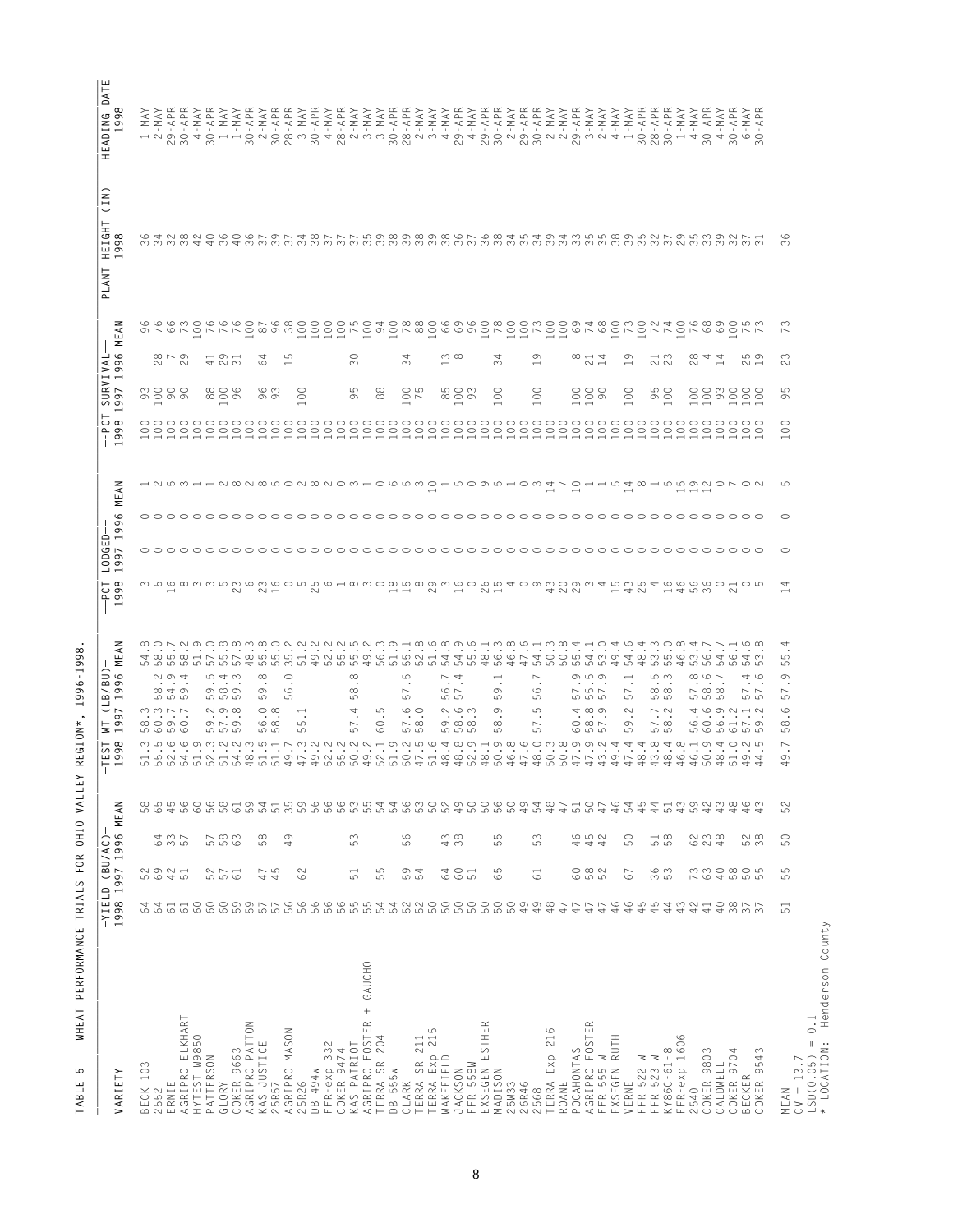| $\circ$<br>$\infty$<br>@NOOO+OO+wOOO-MOOWONO@ONM@NON@OOWOOO@@OOOOOW@OOM<br>ம<br><u>ង ធ្នាំងាង ក្នុង ក្នុង ក្នុង ក្នុង ក្នុង ក្នុង ក្នុង ក្នុង ក្នុង ក្នុង ក្នុង ក្នុង ក្នុង ក្នុង ក្នុង ក្នុង ក្ន<br/>តាំង ក្នុង ក្នុង ក្នុង ក្នុង ក្នុង ក្នុង ក្នុង ក្នុង ក្នុង ក្នុង ក្នុង ក្នុង ក្នុង ក្នុង ក្នុង ក្នុង ក្នុង ក្</u><br>$\infty$<br>$\circ$<br>က ဟ<br>$\sigma$<br>$\overline{\phantom{a}}$<br>4 ∞<br>$\circ$<br>$\infty$<br><u> ഗ ര ത —</u><br>ഗത<br>₹<br>$\omega$ 4<br>$\circ$<br>$\circ$ $\circ$ $\circ$<br>$\infty$<br>$\overline{\phantom{0}}$<br>$\overline{\phantom{0}}$<br>$\circ$<br>$\infty$<br>$\infty$<br>$\circ$<br>ഗ ന<br>⊙ 4<br>₹ ⊢<br>ന<br>$\circ$<br>ru – ru <i>r</i> o<br>$\sim$ 10<br>$\sim$<br>$\sim$<br>U N 4<br>$\overline{\phantom{0}}$<br>ഗ<br>$\rm ^{\circ}$<br>$\begin{smallmatrix} 0 & 0 \\ 0 & 0 \end{smallmatrix}$<br>$\rm ^{\rm c}$<br>888<br>$\begin{matrix} 8 & 0 \\ 0 & 0 \end{matrix}$<br>88888<br>88888888<br>$\begin{matrix} 0 \\ 0 \end{matrix}$<br>$\rm ^{\circ}$<br>$\rm ^{\rm C}$<br>$\rm ^{\circ}$<br>$\infty$<br>888<br>$\overline{\phantom{0}}$<br>$\rm ^{\circ}$<br>$\overline{\phantom{0}}$<br>HOOHOOOW4ONNO4NWOQ4WWWOO<br>$\infty$<br>0000000000000000000000000<br>$\sim$<br>$\circ$<br>$\circ$<br>$\infty$<br>$\sim$<br>$\overline{\phantom{a}}$ $\overline{\phantom{a}}$ $\overline{\phantom{a}}$ $\overline{\phantom{a}}$<br>44<br>$\overline{\phantom{a}}$<br>$\begin{array}{c} \n - & \n - & \n - & \n \end{array}$<br>$\circ$<br>$\cdot$<br>Q LO O H Q N N Q T N T N M M M H M L M N H N N H N Q T Q M H T T A G N Q D M D M D O D Q H Q N M M O N<br>4<br>5<br>S<br>$\sim$ $\circ$<br>S<br>6<br>$\sim$ $\sim$<br>$\sim$<br>$\rightarrow \infty$<br>$\sim$ $\circ$<br>LO<br>$\sim$<br>$\overline{ }$<br>O H N H<br>4<br>4 O L<br>$\sim$<br>$\overline{ }$<br>$\overline{\phantom{0}}$<br>$\cdot$ .<br>$\cdot$ $\cdot$<br>$\cdot$<br>$\cdot$<br>$\bullet$<br>$\cdot$<br>$\blacksquare$<br>$\bullet$<br>$\cdot$<br>$\cdot$<br>$\cdots$<br>$\cdot$ $\cdot$<br>$\cdot$<br>ထက<br>$\circ$<br>$\infty$<br>$\sim$ 10<br>$\circ$ $\sim$<br>$\infty$<br>$\sim$<br>6 m m m<br>$\sim$ 10<br>$\circ$<br>ოო<br>04<br>5<br>4<br>မာ<br>4<br>ဟ ဟ<br>LO<br>ഗ<br>மம<br>மம<br>ഥ<br>ഥ<br>ம<br><b>55555</b><br>மம<br>ഥ<br>ဟ ဟ<br>ഥ<br><b>5555</b><br>ഗ<br>ഗ<br>$\overset{\infty}{\cdot}$ .<br>$\circ$<br>$\sim$ $\circ$ $\circ$<br>$\circ$<br>$\begin{array}{c}\n\cdots \\ \cdots \\ \cdots \\ \cdots \\ \cdots \\ \cdots\n\end{array}$<br>$\infty$ $\sim$<br>ထ ယ က<br>$\infty$<br>S<br>a a rinne a a a<br>Tionne a a a<br>$\sigma$<br>$\sim$<br>$\overline{\phantom{a}}$<br>$\cdot$<br>$\blacksquare$ .<br>$\sim$ $\circ$ $\circ$ $\circ$ $\sim$<br>$\infty$ $\sim$<br>$\circ$ $\circ$<br>$\sim$ 10<br>45<br>$\circ$ $\sim$ $\circ$<br>$\circ$<br>ம<br>ယာ<br>$\circ$<br>5<br>5<br>မာ<br>555<br>5<br><b>55555</b><br>656666666<br>55<br>5<br>5<br>5<br>5<br>5<br>5<br>$\sqrt{2}$<br>5<br>LO<br>ഥ<br>$\omega \neq \omega$<br>$\bar{\phantom{a}}$ .<br>nadrinaria da una tat<br>$\begin{array}{c} \circ \\ \circ \\ \circ \end{array} \begin{array}{c} \circ \\ \circ \\ \circ \end{array} \begin{array}{c} \circ \\ \circ \\ \circ \end{array}$<br>$\begin{array}{c} -1 & 0 & 0 \\ 0 & 0 & 0 \\ 0 & 0 & 0 \\ 0 & 0 & 0 \\ 0 & 0 & 0 \\ 0 & 0 & 0 \\ 0 & 0 & 0 \\ 0 & 0 & 0 \\ 0 & 0 & 0 \\ 0 & 0 & 0 \\ 0 & 0 & 0 \\ 0 & 0 & 0 \\ 0 & 0 & 0 & 0 \\ 0 & 0 & 0 & 0 \\ 0 & 0 & 0 & 0 \\ 0 & 0 & 0 & 0 & 0 \\ 0 & 0 & 0 & 0 & 0 \\ 0 & 0 & 0 & 0 & 0 \\ 0 & 0 & 0 & 0 & 0 & 0 \\ 0 & 0 &$<br>$\infty$<br>S<br>$\overline{\phantom{0}}$<br>$\overline{4}$<br>5<br>$\overline{a}$<br>$\overline{ }$<br>$\overline{ }$<br>$\overline{ }$<br>4<br>4<br>60000<br>$60\,$<br>$63$<br>59<br>R B B B B P D P B P B P B P B P<br>500<br>$46$<br>SHEN987<br>$M \circ M$<br>65<br>547<br>$\overline{51}$<br>$\circ$<br>44<br>$67\,$<br>$\overline{4}$<br>$\overline{\phantom{0}}$<br>ە<br>ம<br>$\Rightarrow$<br>4<br>4<br>4<br>5<br>78<br>$\frac{1}{7}$<br>5997<br>5997<br>5<br>624<br>99<br>9<br>9<br>9<br>9<br>9<br>9<br>9<br>$60$<br>779<br>63<br>657<br>$67$<br>64<br>64<br>$\overline{31}$<br>$\Xi$<br>4<br>S N<br>$\sim$<br>$\sim$<br>rv 4<br>5<br>47<br>0005<br>0009<br>000<br>4<br>58<br>484<br>56<br>$57\,$<br>$\sim$ $\sim$<br>9<br>52<br>0<br>4<br>$\infty$<br>$\sim$<br>$\overline{\phantom{0}}$<br>$41$<br>$\overline{ }$<br>$\overline{6}$<br>$\circ$<br>5<br>555<br>44<br>4<br>5<br>5<br>4<br>5<br>4<br>4<br>$\overline{\phantom{a}}$<br>5<br>$63$<br>59<br>0000007<br>57666654<br>$\frac{1}{5}$<br>49<br>49<br>48<br>46<br>46<br>75<br>65<br>59<br>59<br>64<br>$\overline{51}$<br>42<br>42<br>5<br>$67$<br>$67\,$<br>$41$<br>$\overline{41}$<br>$\overline{31}$<br>5<br>AGRIPRO FOSTER + GAUCHO<br>AGRIPRO ELKHART<br>EXSEGEN ESTHER<br>AGRIPRO PATTON<br>$\simeq$<br>AGRIPRO FOSTE<br>TERRA Exp 215<br>COKER 9474<br>AGRIPRO MASON<br>FFR-exp 1606<br>TERRA Exp 216<br>FFR 523 W<br>EXSEGEN RUTH<br>HYTEST W9850<br>TERRA SR 204<br>TERRA SR 211<br>DB 494W<br>FFR-exp 332<br>KAS JUSTICE<br>KAS PATRIOT<br>KY86C-61-8<br>POCAHONTAS<br>COKER 9543<br>COKER 9663<br>COKER 9704<br>COKER 9803<br>WAKEFIELD<br>PATTERSON<br>FFR 522 W<br>$CV = 10.9$<br>3<br>FFR 558W<br>BECK 103<br>FFR 555<br>CALDWELL<br>DB 555W<br>MADISON<br>JACKSON<br>BECKER<br>25R26<br>VERNE<br>CLARK<br>26R46<br>25W33<br>ROANE<br>GLORY<br>25R57<br>IRNIE<br>2552<br>2540<br>2568<br>MEAN<br>ш |                                              |  |  |  |  | $\begin{array}{c}\n \lambda \forall M - 1 \\  \lambda \forall M - 1 \\  \lambda \forall M - 1\n \end{array}$ |
|---------------------------------------------------------------------------------------------------------------------------------------------------------------------------------------------------------------------------------------------------------------------------------------------------------------------------------------------------------------------------------------------------------------------------------------------------------------------------------------------------------------------------------------------------------------------------------------------------------------------------------------------------------------------------------------------------------------------------------------------------------------------------------------------------------------------------------------------------------------------------------------------------------------------------------------------------------------------------------------------------------------------------------------------------------------------------------------------------------------------------------------------------------------------------------------------------------------------------------------------------------------------------------------------------------------------------------------------------------------------------------------------------------------------------------------------------------------------------------------------------------------------------------------------------------------------------------------------------------------------------------------------------------------------------------------------------------------------------------------------------------------------------------------------------------------------------------------------------------------------------------------------------------------------------------------------------------------------------------------------------------------------------------------------------------------------------------------------------------------------------------------------------------------------------------------------------------------------------------------------------------------------------------------------------------------------------------------------------------------------------------------------------------------------------------------------------------------------------------------------------------------------------------------------------------------------------------------------------------------------------------------------------------------------------------------------------------------------------------------------------------------------------------------------------------------------------------------------------------------------------------------------------------------------------------------------------------------------------------------------------------------------------------------------------------------------------------------------------------------------------------------------------------------------------------------------------------------------------------------------------------------------------------------------------------------------------------------------------------------------------------------------------------------------------------------------------------------------------------------------------------------------------------------------------------------------------------------------------------------------------------------------------------------------------------------------------------------------------------------------------------------------------------------------------------------------------------------------------------------------------------------------------------------------------------------------------------------------------------------------------------------------------------------------------------------------------------------------------------------------------------------------------------------------------------------------------------------------------------------------------------------------------------------------------------------------------------------------------------------------------------------------------------------------------------------------------------------------------------------------------------------------------------------------------------------------------------------------------------------------------------------------------------------------------------------------------------------------------------------------------------------------------------------------------------------------------------------------------------------------------------------------------------------------------------------------------------------------------------------------------------------------------------------------------------------------------------------------------------------------------------------------------------------------------------------------------------------------------------------------------------------------------------------------------------------------------------------------------------------------------------------------------------|----------------------------------------------|--|--|--|--|--------------------------------------------------------------------------------------------------------------|
|                                                                                                                                                                                                                                                                                                                                                                                                                                                                                                                                                                                                                                                                                                                                                                                                                                                                                                                                                                                                                                                                                                                                                                                                                                                                                                                                                                                                                                                                                                                                                                                                                                                                                                                                                                                                                                                                                                                                                                                                                                                                                                                                                                                                                                                                                                                                                                                                                                                                                                                                                                                                                                                                                                                                                                                                                                                                                                                                                                                                                                                                                                                                                                                                                                                                                                                                                                                                                                                                                                                                                                                                                                                                                                                                                                                                                                                                                                                                                                                                                                                                                                                                                                                                                                                                                                                                                                                                                                                                                                                                                                                                                                                                                                                                                                                                                                                                                                                                                                                                                                                                                                                                                                                                                                                                                                                                                                                                         |                                              |  |  |  |  |                                                                                                              |
|                                                                                                                                                                                                                                                                                                                                                                                                                                                                                                                                                                                                                                                                                                                                                                                                                                                                                                                                                                                                                                                                                                                                                                                                                                                                                                                                                                                                                                                                                                                                                                                                                                                                                                                                                                                                                                                                                                                                                                                                                                                                                                                                                                                                                                                                                                                                                                                                                                                                                                                                                                                                                                                                                                                                                                                                                                                                                                                                                                                                                                                                                                                                                                                                                                                                                                                                                                                                                                                                                                                                                                                                                                                                                                                                                                                                                                                                                                                                                                                                                                                                                                                                                                                                                                                                                                                                                                                                                                                                                                                                                                                                                                                                                                                                                                                                                                                                                                                                                                                                                                                                                                                                                                                                                                                                                                                                                                                                         |                                              |  |  |  |  |                                                                                                              |
|                                                                                                                                                                                                                                                                                                                                                                                                                                                                                                                                                                                                                                                                                                                                                                                                                                                                                                                                                                                                                                                                                                                                                                                                                                                                                                                                                                                                                                                                                                                                                                                                                                                                                                                                                                                                                                                                                                                                                                                                                                                                                                                                                                                                                                                                                                                                                                                                                                                                                                                                                                                                                                                                                                                                                                                                                                                                                                                                                                                                                                                                                                                                                                                                                                                                                                                                                                                                                                                                                                                                                                                                                                                                                                                                                                                                                                                                                                                                                                                                                                                                                                                                                                                                                                                                                                                                                                                                                                                                                                                                                                                                                                                                                                                                                                                                                                                                                                                                                                                                                                                                                                                                                                                                                                                                                                                                                                                                         |                                              |  |  |  |  |                                                                                                              |
|                                                                                                                                                                                                                                                                                                                                                                                                                                                                                                                                                                                                                                                                                                                                                                                                                                                                                                                                                                                                                                                                                                                                                                                                                                                                                                                                                                                                                                                                                                                                                                                                                                                                                                                                                                                                                                                                                                                                                                                                                                                                                                                                                                                                                                                                                                                                                                                                                                                                                                                                                                                                                                                                                                                                                                                                                                                                                                                                                                                                                                                                                                                                                                                                                                                                                                                                                                                                                                                                                                                                                                                                                                                                                                                                                                                                                                                                                                                                                                                                                                                                                                                                                                                                                                                                                                                                                                                                                                                                                                                                                                                                                                                                                                                                                                                                                                                                                                                                                                                                                                                                                                                                                                                                                                                                                                                                                                                                         |                                              |  |  |  |  |                                                                                                              |
|                                                                                                                                                                                                                                                                                                                                                                                                                                                                                                                                                                                                                                                                                                                                                                                                                                                                                                                                                                                                                                                                                                                                                                                                                                                                                                                                                                                                                                                                                                                                                                                                                                                                                                                                                                                                                                                                                                                                                                                                                                                                                                                                                                                                                                                                                                                                                                                                                                                                                                                                                                                                                                                                                                                                                                                                                                                                                                                                                                                                                                                                                                                                                                                                                                                                                                                                                                                                                                                                                                                                                                                                                                                                                                                                                                                                                                                                                                                                                                                                                                                                                                                                                                                                                                                                                                                                                                                                                                                                                                                                                                                                                                                                                                                                                                                                                                                                                                                                                                                                                                                                                                                                                                                                                                                                                                                                                                                                         |                                              |  |  |  |  |                                                                                                              |
|                                                                                                                                                                                                                                                                                                                                                                                                                                                                                                                                                                                                                                                                                                                                                                                                                                                                                                                                                                                                                                                                                                                                                                                                                                                                                                                                                                                                                                                                                                                                                                                                                                                                                                                                                                                                                                                                                                                                                                                                                                                                                                                                                                                                                                                                                                                                                                                                                                                                                                                                                                                                                                                                                                                                                                                                                                                                                                                                                                                                                                                                                                                                                                                                                                                                                                                                                                                                                                                                                                                                                                                                                                                                                                                                                                                                                                                                                                                                                                                                                                                                                                                                                                                                                                                                                                                                                                                                                                                                                                                                                                                                                                                                                                                                                                                                                                                                                                                                                                                                                                                                                                                                                                                                                                                                                                                                                                                                         |                                              |  |  |  |  |                                                                                                              |
|                                                                                                                                                                                                                                                                                                                                                                                                                                                                                                                                                                                                                                                                                                                                                                                                                                                                                                                                                                                                                                                                                                                                                                                                                                                                                                                                                                                                                                                                                                                                                                                                                                                                                                                                                                                                                                                                                                                                                                                                                                                                                                                                                                                                                                                                                                                                                                                                                                                                                                                                                                                                                                                                                                                                                                                                                                                                                                                                                                                                                                                                                                                                                                                                                                                                                                                                                                                                                                                                                                                                                                                                                                                                                                                                                                                                                                                                                                                                                                                                                                                                                                                                                                                                                                                                                                                                                                                                                                                                                                                                                                                                                                                                                                                                                                                                                                                                                                                                                                                                                                                                                                                                                                                                                                                                                                                                                                                                         |                                              |  |  |  |  |                                                                                                              |
|                                                                                                                                                                                                                                                                                                                                                                                                                                                                                                                                                                                                                                                                                                                                                                                                                                                                                                                                                                                                                                                                                                                                                                                                                                                                                                                                                                                                                                                                                                                                                                                                                                                                                                                                                                                                                                                                                                                                                                                                                                                                                                                                                                                                                                                                                                                                                                                                                                                                                                                                                                                                                                                                                                                                                                                                                                                                                                                                                                                                                                                                                                                                                                                                                                                                                                                                                                                                                                                                                                                                                                                                                                                                                                                                                                                                                                                                                                                                                                                                                                                                                                                                                                                                                                                                                                                                                                                                                                                                                                                                                                                                                                                                                                                                                                                                                                                                                                                                                                                                                                                                                                                                                                                                                                                                                                                                                                                                         |                                              |  |  |  |  |                                                                                                              |
|                                                                                                                                                                                                                                                                                                                                                                                                                                                                                                                                                                                                                                                                                                                                                                                                                                                                                                                                                                                                                                                                                                                                                                                                                                                                                                                                                                                                                                                                                                                                                                                                                                                                                                                                                                                                                                                                                                                                                                                                                                                                                                                                                                                                                                                                                                                                                                                                                                                                                                                                                                                                                                                                                                                                                                                                                                                                                                                                                                                                                                                                                                                                                                                                                                                                                                                                                                                                                                                                                                                                                                                                                                                                                                                                                                                                                                                                                                                                                                                                                                                                                                                                                                                                                                                                                                                                                                                                                                                                                                                                                                                                                                                                                                                                                                                                                                                                                                                                                                                                                                                                                                                                                                                                                                                                                                                                                                                                         |                                              |  |  |  |  |                                                                                                              |
|                                                                                                                                                                                                                                                                                                                                                                                                                                                                                                                                                                                                                                                                                                                                                                                                                                                                                                                                                                                                                                                                                                                                                                                                                                                                                                                                                                                                                                                                                                                                                                                                                                                                                                                                                                                                                                                                                                                                                                                                                                                                                                                                                                                                                                                                                                                                                                                                                                                                                                                                                                                                                                                                                                                                                                                                                                                                                                                                                                                                                                                                                                                                                                                                                                                                                                                                                                                                                                                                                                                                                                                                                                                                                                                                                                                                                                                                                                                                                                                                                                                                                                                                                                                                                                                                                                                                                                                                                                                                                                                                                                                                                                                                                                                                                                                                                                                                                                                                                                                                                                                                                                                                                                                                                                                                                                                                                                                                         |                                              |  |  |  |  |                                                                                                              |
|                                                                                                                                                                                                                                                                                                                                                                                                                                                                                                                                                                                                                                                                                                                                                                                                                                                                                                                                                                                                                                                                                                                                                                                                                                                                                                                                                                                                                                                                                                                                                                                                                                                                                                                                                                                                                                                                                                                                                                                                                                                                                                                                                                                                                                                                                                                                                                                                                                                                                                                                                                                                                                                                                                                                                                                                                                                                                                                                                                                                                                                                                                                                                                                                                                                                                                                                                                                                                                                                                                                                                                                                                                                                                                                                                                                                                                                                                                                                                                                                                                                                                                                                                                                                                                                                                                                                                                                                                                                                                                                                                                                                                                                                                                                                                                                                                                                                                                                                                                                                                                                                                                                                                                                                                                                                                                                                                                                                         |                                              |  |  |  |  |                                                                                                              |
|                                                                                                                                                                                                                                                                                                                                                                                                                                                                                                                                                                                                                                                                                                                                                                                                                                                                                                                                                                                                                                                                                                                                                                                                                                                                                                                                                                                                                                                                                                                                                                                                                                                                                                                                                                                                                                                                                                                                                                                                                                                                                                                                                                                                                                                                                                                                                                                                                                                                                                                                                                                                                                                                                                                                                                                                                                                                                                                                                                                                                                                                                                                                                                                                                                                                                                                                                                                                                                                                                                                                                                                                                                                                                                                                                                                                                                                                                                                                                                                                                                                                                                                                                                                                                                                                                                                                                                                                                                                                                                                                                                                                                                                                                                                                                                                                                                                                                                                                                                                                                                                                                                                                                                                                                                                                                                                                                                                                         |                                              |  |  |  |  |                                                                                                              |
|                                                                                                                                                                                                                                                                                                                                                                                                                                                                                                                                                                                                                                                                                                                                                                                                                                                                                                                                                                                                                                                                                                                                                                                                                                                                                                                                                                                                                                                                                                                                                                                                                                                                                                                                                                                                                                                                                                                                                                                                                                                                                                                                                                                                                                                                                                                                                                                                                                                                                                                                                                                                                                                                                                                                                                                                                                                                                                                                                                                                                                                                                                                                                                                                                                                                                                                                                                                                                                                                                                                                                                                                                                                                                                                                                                                                                                                                                                                                                                                                                                                                                                                                                                                                                                                                                                                                                                                                                                                                                                                                                                                                                                                                                                                                                                                                                                                                                                                                                                                                                                                                                                                                                                                                                                                                                                                                                                                                         |                                              |  |  |  |  |                                                                                                              |
|                                                                                                                                                                                                                                                                                                                                                                                                                                                                                                                                                                                                                                                                                                                                                                                                                                                                                                                                                                                                                                                                                                                                                                                                                                                                                                                                                                                                                                                                                                                                                                                                                                                                                                                                                                                                                                                                                                                                                                                                                                                                                                                                                                                                                                                                                                                                                                                                                                                                                                                                                                                                                                                                                                                                                                                                                                                                                                                                                                                                                                                                                                                                                                                                                                                                                                                                                                                                                                                                                                                                                                                                                                                                                                                                                                                                                                                                                                                                                                                                                                                                                                                                                                                                                                                                                                                                                                                                                                                                                                                                                                                                                                                                                                                                                                                                                                                                                                                                                                                                                                                                                                                                                                                                                                                                                                                                                                                                         |                                              |  |  |  |  |                                                                                                              |
|                                                                                                                                                                                                                                                                                                                                                                                                                                                                                                                                                                                                                                                                                                                                                                                                                                                                                                                                                                                                                                                                                                                                                                                                                                                                                                                                                                                                                                                                                                                                                                                                                                                                                                                                                                                                                                                                                                                                                                                                                                                                                                                                                                                                                                                                                                                                                                                                                                                                                                                                                                                                                                                                                                                                                                                                                                                                                                                                                                                                                                                                                                                                                                                                                                                                                                                                                                                                                                                                                                                                                                                                                                                                                                                                                                                                                                                                                                                                                                                                                                                                                                                                                                                                                                                                                                                                                                                                                                                                                                                                                                                                                                                                                                                                                                                                                                                                                                                                                                                                                                                                                                                                                                                                                                                                                                                                                                                                         |                                              |  |  |  |  |                                                                                                              |
|                                                                                                                                                                                                                                                                                                                                                                                                                                                                                                                                                                                                                                                                                                                                                                                                                                                                                                                                                                                                                                                                                                                                                                                                                                                                                                                                                                                                                                                                                                                                                                                                                                                                                                                                                                                                                                                                                                                                                                                                                                                                                                                                                                                                                                                                                                                                                                                                                                                                                                                                                                                                                                                                                                                                                                                                                                                                                                                                                                                                                                                                                                                                                                                                                                                                                                                                                                                                                                                                                                                                                                                                                                                                                                                                                                                                                                                                                                                                                                                                                                                                                                                                                                                                                                                                                                                                                                                                                                                                                                                                                                                                                                                                                                                                                                                                                                                                                                                                                                                                                                                                                                                                                                                                                                                                                                                                                                                                         |                                              |  |  |  |  |                                                                                                              |
|                                                                                                                                                                                                                                                                                                                                                                                                                                                                                                                                                                                                                                                                                                                                                                                                                                                                                                                                                                                                                                                                                                                                                                                                                                                                                                                                                                                                                                                                                                                                                                                                                                                                                                                                                                                                                                                                                                                                                                                                                                                                                                                                                                                                                                                                                                                                                                                                                                                                                                                                                                                                                                                                                                                                                                                                                                                                                                                                                                                                                                                                                                                                                                                                                                                                                                                                                                                                                                                                                                                                                                                                                                                                                                                                                                                                                                                                                                                                                                                                                                                                                                                                                                                                                                                                                                                                                                                                                                                                                                                                                                                                                                                                                                                                                                                                                                                                                                                                                                                                                                                                                                                                                                                                                                                                                                                                                                                                         |                                              |  |  |  |  |                                                                                                              |
|                                                                                                                                                                                                                                                                                                                                                                                                                                                                                                                                                                                                                                                                                                                                                                                                                                                                                                                                                                                                                                                                                                                                                                                                                                                                                                                                                                                                                                                                                                                                                                                                                                                                                                                                                                                                                                                                                                                                                                                                                                                                                                                                                                                                                                                                                                                                                                                                                                                                                                                                                                                                                                                                                                                                                                                                                                                                                                                                                                                                                                                                                                                                                                                                                                                                                                                                                                                                                                                                                                                                                                                                                                                                                                                                                                                                                                                                                                                                                                                                                                                                                                                                                                                                                                                                                                                                                                                                                                                                                                                                                                                                                                                                                                                                                                                                                                                                                                                                                                                                                                                                                                                                                                                                                                                                                                                                                                                                         |                                              |  |  |  |  |                                                                                                              |
|                                                                                                                                                                                                                                                                                                                                                                                                                                                                                                                                                                                                                                                                                                                                                                                                                                                                                                                                                                                                                                                                                                                                                                                                                                                                                                                                                                                                                                                                                                                                                                                                                                                                                                                                                                                                                                                                                                                                                                                                                                                                                                                                                                                                                                                                                                                                                                                                                                                                                                                                                                                                                                                                                                                                                                                                                                                                                                                                                                                                                                                                                                                                                                                                                                                                                                                                                                                                                                                                                                                                                                                                                                                                                                                                                                                                                                                                                                                                                                                                                                                                                                                                                                                                                                                                                                                                                                                                                                                                                                                                                                                                                                                                                                                                                                                                                                                                                                                                                                                                                                                                                                                                                                                                                                                                                                                                                                                                         |                                              |  |  |  |  |                                                                                                              |
|                                                                                                                                                                                                                                                                                                                                                                                                                                                                                                                                                                                                                                                                                                                                                                                                                                                                                                                                                                                                                                                                                                                                                                                                                                                                                                                                                                                                                                                                                                                                                                                                                                                                                                                                                                                                                                                                                                                                                                                                                                                                                                                                                                                                                                                                                                                                                                                                                                                                                                                                                                                                                                                                                                                                                                                                                                                                                                                                                                                                                                                                                                                                                                                                                                                                                                                                                                                                                                                                                                                                                                                                                                                                                                                                                                                                                                                                                                                                                                                                                                                                                                                                                                                                                                                                                                                                                                                                                                                                                                                                                                                                                                                                                                                                                                                                                                                                                                                                                                                                                                                                                                                                                                                                                                                                                                                                                                                                         |                                              |  |  |  |  |                                                                                                              |
|                                                                                                                                                                                                                                                                                                                                                                                                                                                                                                                                                                                                                                                                                                                                                                                                                                                                                                                                                                                                                                                                                                                                                                                                                                                                                                                                                                                                                                                                                                                                                                                                                                                                                                                                                                                                                                                                                                                                                                                                                                                                                                                                                                                                                                                                                                                                                                                                                                                                                                                                                                                                                                                                                                                                                                                                                                                                                                                                                                                                                                                                                                                                                                                                                                                                                                                                                                                                                                                                                                                                                                                                                                                                                                                                                                                                                                                                                                                                                                                                                                                                                                                                                                                                                                                                                                                                                                                                                                                                                                                                                                                                                                                                                                                                                                                                                                                                                                                                                                                                                                                                                                                                                                                                                                                                                                                                                                                                         |                                              |  |  |  |  |                                                                                                              |
|                                                                                                                                                                                                                                                                                                                                                                                                                                                                                                                                                                                                                                                                                                                                                                                                                                                                                                                                                                                                                                                                                                                                                                                                                                                                                                                                                                                                                                                                                                                                                                                                                                                                                                                                                                                                                                                                                                                                                                                                                                                                                                                                                                                                                                                                                                                                                                                                                                                                                                                                                                                                                                                                                                                                                                                                                                                                                                                                                                                                                                                                                                                                                                                                                                                                                                                                                                                                                                                                                                                                                                                                                                                                                                                                                                                                                                                                                                                                                                                                                                                                                                                                                                                                                                                                                                                                                                                                                                                                                                                                                                                                                                                                                                                                                                                                                                                                                                                                                                                                                                                                                                                                                                                                                                                                                                                                                                                                         |                                              |  |  |  |  |                                                                                                              |
|                                                                                                                                                                                                                                                                                                                                                                                                                                                                                                                                                                                                                                                                                                                                                                                                                                                                                                                                                                                                                                                                                                                                                                                                                                                                                                                                                                                                                                                                                                                                                                                                                                                                                                                                                                                                                                                                                                                                                                                                                                                                                                                                                                                                                                                                                                                                                                                                                                                                                                                                                                                                                                                                                                                                                                                                                                                                                                                                                                                                                                                                                                                                                                                                                                                                                                                                                                                                                                                                                                                                                                                                                                                                                                                                                                                                                                                                                                                                                                                                                                                                                                                                                                                                                                                                                                                                                                                                                                                                                                                                                                                                                                                                                                                                                                                                                                                                                                                                                                                                                                                                                                                                                                                                                                                                                                                                                                                                         |                                              |  |  |  |  |                                                                                                              |
|                                                                                                                                                                                                                                                                                                                                                                                                                                                                                                                                                                                                                                                                                                                                                                                                                                                                                                                                                                                                                                                                                                                                                                                                                                                                                                                                                                                                                                                                                                                                                                                                                                                                                                                                                                                                                                                                                                                                                                                                                                                                                                                                                                                                                                                                                                                                                                                                                                                                                                                                                                                                                                                                                                                                                                                                                                                                                                                                                                                                                                                                                                                                                                                                                                                                                                                                                                                                                                                                                                                                                                                                                                                                                                                                                                                                                                                                                                                                                                                                                                                                                                                                                                                                                                                                                                                                                                                                                                                                                                                                                                                                                                                                                                                                                                                                                                                                                                                                                                                                                                                                                                                                                                                                                                                                                                                                                                                                         |                                              |  |  |  |  |                                                                                                              |
|                                                                                                                                                                                                                                                                                                                                                                                                                                                                                                                                                                                                                                                                                                                                                                                                                                                                                                                                                                                                                                                                                                                                                                                                                                                                                                                                                                                                                                                                                                                                                                                                                                                                                                                                                                                                                                                                                                                                                                                                                                                                                                                                                                                                                                                                                                                                                                                                                                                                                                                                                                                                                                                                                                                                                                                                                                                                                                                                                                                                                                                                                                                                                                                                                                                                                                                                                                                                                                                                                                                                                                                                                                                                                                                                                                                                                                                                                                                                                                                                                                                                                                                                                                                                                                                                                                                                                                                                                                                                                                                                                                                                                                                                                                                                                                                                                                                                                                                                                                                                                                                                                                                                                                                                                                                                                                                                                                                                         |                                              |  |  |  |  |                                                                                                              |
|                                                                                                                                                                                                                                                                                                                                                                                                                                                                                                                                                                                                                                                                                                                                                                                                                                                                                                                                                                                                                                                                                                                                                                                                                                                                                                                                                                                                                                                                                                                                                                                                                                                                                                                                                                                                                                                                                                                                                                                                                                                                                                                                                                                                                                                                                                                                                                                                                                                                                                                                                                                                                                                                                                                                                                                                                                                                                                                                                                                                                                                                                                                                                                                                                                                                                                                                                                                                                                                                                                                                                                                                                                                                                                                                                                                                                                                                                                                                                                                                                                                                                                                                                                                                                                                                                                                                                                                                                                                                                                                                                                                                                                                                                                                                                                                                                                                                                                                                                                                                                                                                                                                                                                                                                                                                                                                                                                                                         |                                              |  |  |  |  |                                                                                                              |
|                                                                                                                                                                                                                                                                                                                                                                                                                                                                                                                                                                                                                                                                                                                                                                                                                                                                                                                                                                                                                                                                                                                                                                                                                                                                                                                                                                                                                                                                                                                                                                                                                                                                                                                                                                                                                                                                                                                                                                                                                                                                                                                                                                                                                                                                                                                                                                                                                                                                                                                                                                                                                                                                                                                                                                                                                                                                                                                                                                                                                                                                                                                                                                                                                                                                                                                                                                                                                                                                                                                                                                                                                                                                                                                                                                                                                                                                                                                                                                                                                                                                                                                                                                                                                                                                                                                                                                                                                                                                                                                                                                                                                                                                                                                                                                                                                                                                                                                                                                                                                                                                                                                                                                                                                                                                                                                                                                                                         |                                              |  |  |  |  |                                                                                                              |
|                                                                                                                                                                                                                                                                                                                                                                                                                                                                                                                                                                                                                                                                                                                                                                                                                                                                                                                                                                                                                                                                                                                                                                                                                                                                                                                                                                                                                                                                                                                                                                                                                                                                                                                                                                                                                                                                                                                                                                                                                                                                                                                                                                                                                                                                                                                                                                                                                                                                                                                                                                                                                                                                                                                                                                                                                                                                                                                                                                                                                                                                                                                                                                                                                                                                                                                                                                                                                                                                                                                                                                                                                                                                                                                                                                                                                                                                                                                                                                                                                                                                                                                                                                                                                                                                                                                                                                                                                                                                                                                                                                                                                                                                                                                                                                                                                                                                                                                                                                                                                                                                                                                                                                                                                                                                                                                                                                                                         |                                              |  |  |  |  |                                                                                                              |
|                                                                                                                                                                                                                                                                                                                                                                                                                                                                                                                                                                                                                                                                                                                                                                                                                                                                                                                                                                                                                                                                                                                                                                                                                                                                                                                                                                                                                                                                                                                                                                                                                                                                                                                                                                                                                                                                                                                                                                                                                                                                                                                                                                                                                                                                                                                                                                                                                                                                                                                                                                                                                                                                                                                                                                                                                                                                                                                                                                                                                                                                                                                                                                                                                                                                                                                                                                                                                                                                                                                                                                                                                                                                                                                                                                                                                                                                                                                                                                                                                                                                                                                                                                                                                                                                                                                                                                                                                                                                                                                                                                                                                                                                                                                                                                                                                                                                                                                                                                                                                                                                                                                                                                                                                                                                                                                                                                                                         |                                              |  |  |  |  |                                                                                                              |
|                                                                                                                                                                                                                                                                                                                                                                                                                                                                                                                                                                                                                                                                                                                                                                                                                                                                                                                                                                                                                                                                                                                                                                                                                                                                                                                                                                                                                                                                                                                                                                                                                                                                                                                                                                                                                                                                                                                                                                                                                                                                                                                                                                                                                                                                                                                                                                                                                                                                                                                                                                                                                                                                                                                                                                                                                                                                                                                                                                                                                                                                                                                                                                                                                                                                                                                                                                                                                                                                                                                                                                                                                                                                                                                                                                                                                                                                                                                                                                                                                                                                                                                                                                                                                                                                                                                                                                                                                                                                                                                                                                                                                                                                                                                                                                                                                                                                                                                                                                                                                                                                                                                                                                                                                                                                                                                                                                                                         |                                              |  |  |  |  |                                                                                                              |
|                                                                                                                                                                                                                                                                                                                                                                                                                                                                                                                                                                                                                                                                                                                                                                                                                                                                                                                                                                                                                                                                                                                                                                                                                                                                                                                                                                                                                                                                                                                                                                                                                                                                                                                                                                                                                                                                                                                                                                                                                                                                                                                                                                                                                                                                                                                                                                                                                                                                                                                                                                                                                                                                                                                                                                                                                                                                                                                                                                                                                                                                                                                                                                                                                                                                                                                                                                                                                                                                                                                                                                                                                                                                                                                                                                                                                                                                                                                                                                                                                                                                                                                                                                                                                                                                                                                                                                                                                                                                                                                                                                                                                                                                                                                                                                                                                                                                                                                                                                                                                                                                                                                                                                                                                                                                                                                                                                                                         |                                              |  |  |  |  |                                                                                                              |
|                                                                                                                                                                                                                                                                                                                                                                                                                                                                                                                                                                                                                                                                                                                                                                                                                                                                                                                                                                                                                                                                                                                                                                                                                                                                                                                                                                                                                                                                                                                                                                                                                                                                                                                                                                                                                                                                                                                                                                                                                                                                                                                                                                                                                                                                                                                                                                                                                                                                                                                                                                                                                                                                                                                                                                                                                                                                                                                                                                                                                                                                                                                                                                                                                                                                                                                                                                                                                                                                                                                                                                                                                                                                                                                                                                                                                                                                                                                                                                                                                                                                                                                                                                                                                                                                                                                                                                                                                                                                                                                                                                                                                                                                                                                                                                                                                                                                                                                                                                                                                                                                                                                                                                                                                                                                                                                                                                                                         |                                              |  |  |  |  |                                                                                                              |
|                                                                                                                                                                                                                                                                                                                                                                                                                                                                                                                                                                                                                                                                                                                                                                                                                                                                                                                                                                                                                                                                                                                                                                                                                                                                                                                                                                                                                                                                                                                                                                                                                                                                                                                                                                                                                                                                                                                                                                                                                                                                                                                                                                                                                                                                                                                                                                                                                                                                                                                                                                                                                                                                                                                                                                                                                                                                                                                                                                                                                                                                                                                                                                                                                                                                                                                                                                                                                                                                                                                                                                                                                                                                                                                                                                                                                                                                                                                                                                                                                                                                                                                                                                                                                                                                                                                                                                                                                                                                                                                                                                                                                                                                                                                                                                                                                                                                                                                                                                                                                                                                                                                                                                                                                                                                                                                                                                                                         |                                              |  |  |  |  |                                                                                                              |
|                                                                                                                                                                                                                                                                                                                                                                                                                                                                                                                                                                                                                                                                                                                                                                                                                                                                                                                                                                                                                                                                                                                                                                                                                                                                                                                                                                                                                                                                                                                                                                                                                                                                                                                                                                                                                                                                                                                                                                                                                                                                                                                                                                                                                                                                                                                                                                                                                                                                                                                                                                                                                                                                                                                                                                                                                                                                                                                                                                                                                                                                                                                                                                                                                                                                                                                                                                                                                                                                                                                                                                                                                                                                                                                                                                                                                                                                                                                                                                                                                                                                                                                                                                                                                                                                                                                                                                                                                                                                                                                                                                                                                                                                                                                                                                                                                                                                                                                                                                                                                                                                                                                                                                                                                                                                                                                                                                                                         |                                              |  |  |  |  |                                                                                                              |
|                                                                                                                                                                                                                                                                                                                                                                                                                                                                                                                                                                                                                                                                                                                                                                                                                                                                                                                                                                                                                                                                                                                                                                                                                                                                                                                                                                                                                                                                                                                                                                                                                                                                                                                                                                                                                                                                                                                                                                                                                                                                                                                                                                                                                                                                                                                                                                                                                                                                                                                                                                                                                                                                                                                                                                                                                                                                                                                                                                                                                                                                                                                                                                                                                                                                                                                                                                                                                                                                                                                                                                                                                                                                                                                                                                                                                                                                                                                                                                                                                                                                                                                                                                                                                                                                                                                                                                                                                                                                                                                                                                                                                                                                                                                                                                                                                                                                                                                                                                                                                                                                                                                                                                                                                                                                                                                                                                                                         |                                              |  |  |  |  |                                                                                                              |
|                                                                                                                                                                                                                                                                                                                                                                                                                                                                                                                                                                                                                                                                                                                                                                                                                                                                                                                                                                                                                                                                                                                                                                                                                                                                                                                                                                                                                                                                                                                                                                                                                                                                                                                                                                                                                                                                                                                                                                                                                                                                                                                                                                                                                                                                                                                                                                                                                                                                                                                                                                                                                                                                                                                                                                                                                                                                                                                                                                                                                                                                                                                                                                                                                                                                                                                                                                                                                                                                                                                                                                                                                                                                                                                                                                                                                                                                                                                                                                                                                                                                                                                                                                                                                                                                                                                                                                                                                                                                                                                                                                                                                                                                                                                                                                                                                                                                                                                                                                                                                                                                                                                                                                                                                                                                                                                                                                                                         |                                              |  |  |  |  |                                                                                                              |
|                                                                                                                                                                                                                                                                                                                                                                                                                                                                                                                                                                                                                                                                                                                                                                                                                                                                                                                                                                                                                                                                                                                                                                                                                                                                                                                                                                                                                                                                                                                                                                                                                                                                                                                                                                                                                                                                                                                                                                                                                                                                                                                                                                                                                                                                                                                                                                                                                                                                                                                                                                                                                                                                                                                                                                                                                                                                                                                                                                                                                                                                                                                                                                                                                                                                                                                                                                                                                                                                                                                                                                                                                                                                                                                                                                                                                                                                                                                                                                                                                                                                                                                                                                                                                                                                                                                                                                                                                                                                                                                                                                                                                                                                                                                                                                                                                                                                                                                                                                                                                                                                                                                                                                                                                                                                                                                                                                                                         |                                              |  |  |  |  |                                                                                                              |
|                                                                                                                                                                                                                                                                                                                                                                                                                                                                                                                                                                                                                                                                                                                                                                                                                                                                                                                                                                                                                                                                                                                                                                                                                                                                                                                                                                                                                                                                                                                                                                                                                                                                                                                                                                                                                                                                                                                                                                                                                                                                                                                                                                                                                                                                                                                                                                                                                                                                                                                                                                                                                                                                                                                                                                                                                                                                                                                                                                                                                                                                                                                                                                                                                                                                                                                                                                                                                                                                                                                                                                                                                                                                                                                                                                                                                                                                                                                                                                                                                                                                                                                                                                                                                                                                                                                                                                                                                                                                                                                                                                                                                                                                                                                                                                                                                                                                                                                                                                                                                                                                                                                                                                                                                                                                                                                                                                                                         |                                              |  |  |  |  |                                                                                                              |
|                                                                                                                                                                                                                                                                                                                                                                                                                                                                                                                                                                                                                                                                                                                                                                                                                                                                                                                                                                                                                                                                                                                                                                                                                                                                                                                                                                                                                                                                                                                                                                                                                                                                                                                                                                                                                                                                                                                                                                                                                                                                                                                                                                                                                                                                                                                                                                                                                                                                                                                                                                                                                                                                                                                                                                                                                                                                                                                                                                                                                                                                                                                                                                                                                                                                                                                                                                                                                                                                                                                                                                                                                                                                                                                                                                                                                                                                                                                                                                                                                                                                                                                                                                                                                                                                                                                                                                                                                                                                                                                                                                                                                                                                                                                                                                                                                                                                                                                                                                                                                                                                                                                                                                                                                                                                                                                                                                                                         |                                              |  |  |  |  |                                                                                                              |
|                                                                                                                                                                                                                                                                                                                                                                                                                                                                                                                                                                                                                                                                                                                                                                                                                                                                                                                                                                                                                                                                                                                                                                                                                                                                                                                                                                                                                                                                                                                                                                                                                                                                                                                                                                                                                                                                                                                                                                                                                                                                                                                                                                                                                                                                                                                                                                                                                                                                                                                                                                                                                                                                                                                                                                                                                                                                                                                                                                                                                                                                                                                                                                                                                                                                                                                                                                                                                                                                                                                                                                                                                                                                                                                                                                                                                                                                                                                                                                                                                                                                                                                                                                                                                                                                                                                                                                                                                                                                                                                                                                                                                                                                                                                                                                                                                                                                                                                                                                                                                                                                                                                                                                                                                                                                                                                                                                                                         |                                              |  |  |  |  |                                                                                                              |
|                                                                                                                                                                                                                                                                                                                                                                                                                                                                                                                                                                                                                                                                                                                                                                                                                                                                                                                                                                                                                                                                                                                                                                                                                                                                                                                                                                                                                                                                                                                                                                                                                                                                                                                                                                                                                                                                                                                                                                                                                                                                                                                                                                                                                                                                                                                                                                                                                                                                                                                                                                                                                                                                                                                                                                                                                                                                                                                                                                                                                                                                                                                                                                                                                                                                                                                                                                                                                                                                                                                                                                                                                                                                                                                                                                                                                                                                                                                                                                                                                                                                                                                                                                                                                                                                                                                                                                                                                                                                                                                                                                                                                                                                                                                                                                                                                                                                                                                                                                                                                                                                                                                                                                                                                                                                                                                                                                                                         |                                              |  |  |  |  |                                                                                                              |
|                                                                                                                                                                                                                                                                                                                                                                                                                                                                                                                                                                                                                                                                                                                                                                                                                                                                                                                                                                                                                                                                                                                                                                                                                                                                                                                                                                                                                                                                                                                                                                                                                                                                                                                                                                                                                                                                                                                                                                                                                                                                                                                                                                                                                                                                                                                                                                                                                                                                                                                                                                                                                                                                                                                                                                                                                                                                                                                                                                                                                                                                                                                                                                                                                                                                                                                                                                                                                                                                                                                                                                                                                                                                                                                                                                                                                                                                                                                                                                                                                                                                                                                                                                                                                                                                                                                                                                                                                                                                                                                                                                                                                                                                                                                                                                                                                                                                                                                                                                                                                                                                                                                                                                                                                                                                                                                                                                                                         |                                              |  |  |  |  |                                                                                                              |
|                                                                                                                                                                                                                                                                                                                                                                                                                                                                                                                                                                                                                                                                                                                                                                                                                                                                                                                                                                                                                                                                                                                                                                                                                                                                                                                                                                                                                                                                                                                                                                                                                                                                                                                                                                                                                                                                                                                                                                                                                                                                                                                                                                                                                                                                                                                                                                                                                                                                                                                                                                                                                                                                                                                                                                                                                                                                                                                                                                                                                                                                                                                                                                                                                                                                                                                                                                                                                                                                                                                                                                                                                                                                                                                                                                                                                                                                                                                                                                                                                                                                                                                                                                                                                                                                                                                                                                                                                                                                                                                                                                                                                                                                                                                                                                                                                                                                                                                                                                                                                                                                                                                                                                                                                                                                                                                                                                                                         |                                              |  |  |  |  |                                                                                                              |
|                                                                                                                                                                                                                                                                                                                                                                                                                                                                                                                                                                                                                                                                                                                                                                                                                                                                                                                                                                                                                                                                                                                                                                                                                                                                                                                                                                                                                                                                                                                                                                                                                                                                                                                                                                                                                                                                                                                                                                                                                                                                                                                                                                                                                                                                                                                                                                                                                                                                                                                                                                                                                                                                                                                                                                                                                                                                                                                                                                                                                                                                                                                                                                                                                                                                                                                                                                                                                                                                                                                                                                                                                                                                                                                                                                                                                                                                                                                                                                                                                                                                                                                                                                                                                                                                                                                                                                                                                                                                                                                                                                                                                                                                                                                                                                                                                                                                                                                                                                                                                                                                                                                                                                                                                                                                                                                                                                                                         |                                              |  |  |  |  |                                                                                                              |
|                                                                                                                                                                                                                                                                                                                                                                                                                                                                                                                                                                                                                                                                                                                                                                                                                                                                                                                                                                                                                                                                                                                                                                                                                                                                                                                                                                                                                                                                                                                                                                                                                                                                                                                                                                                                                                                                                                                                                                                                                                                                                                                                                                                                                                                                                                                                                                                                                                                                                                                                                                                                                                                                                                                                                                                                                                                                                                                                                                                                                                                                                                                                                                                                                                                                                                                                                                                                                                                                                                                                                                                                                                                                                                                                                                                                                                                                                                                                                                                                                                                                                                                                                                                                                                                                                                                                                                                                                                                                                                                                                                                                                                                                                                                                                                                                                                                                                                                                                                                                                                                                                                                                                                                                                                                                                                                                                                                                         |                                              |  |  |  |  |                                                                                                              |
|                                                                                                                                                                                                                                                                                                                                                                                                                                                                                                                                                                                                                                                                                                                                                                                                                                                                                                                                                                                                                                                                                                                                                                                                                                                                                                                                                                                                                                                                                                                                                                                                                                                                                                                                                                                                                                                                                                                                                                                                                                                                                                                                                                                                                                                                                                                                                                                                                                                                                                                                                                                                                                                                                                                                                                                                                                                                                                                                                                                                                                                                                                                                                                                                                                                                                                                                                                                                                                                                                                                                                                                                                                                                                                                                                                                                                                                                                                                                                                                                                                                                                                                                                                                                                                                                                                                                                                                                                                                                                                                                                                                                                                                                                                                                                                                                                                                                                                                                                                                                                                                                                                                                                                                                                                                                                                                                                                                                         |                                              |  |  |  |  |                                                                                                              |
|                                                                                                                                                                                                                                                                                                                                                                                                                                                                                                                                                                                                                                                                                                                                                                                                                                                                                                                                                                                                                                                                                                                                                                                                                                                                                                                                                                                                                                                                                                                                                                                                                                                                                                                                                                                                                                                                                                                                                                                                                                                                                                                                                                                                                                                                                                                                                                                                                                                                                                                                                                                                                                                                                                                                                                                                                                                                                                                                                                                                                                                                                                                                                                                                                                                                                                                                                                                                                                                                                                                                                                                                                                                                                                                                                                                                                                                                                                                                                                                                                                                                                                                                                                                                                                                                                                                                                                                                                                                                                                                                                                                                                                                                                                                                                                                                                                                                                                                                                                                                                                                                                                                                                                                                                                                                                                                                                                                                         |                                              |  |  |  |  |                                                                                                              |
|                                                                                                                                                                                                                                                                                                                                                                                                                                                                                                                                                                                                                                                                                                                                                                                                                                                                                                                                                                                                                                                                                                                                                                                                                                                                                                                                                                                                                                                                                                                                                                                                                                                                                                                                                                                                                                                                                                                                                                                                                                                                                                                                                                                                                                                                                                                                                                                                                                                                                                                                                                                                                                                                                                                                                                                                                                                                                                                                                                                                                                                                                                                                                                                                                                                                                                                                                                                                                                                                                                                                                                                                                                                                                                                                                                                                                                                                                                                                                                                                                                                                                                                                                                                                                                                                                                                                                                                                                                                                                                                                                                                                                                                                                                                                                                                                                                                                                                                                                                                                                                                                                                                                                                                                                                                                                                                                                                                                         |                                              |  |  |  |  |                                                                                                              |
|                                                                                                                                                                                                                                                                                                                                                                                                                                                                                                                                                                                                                                                                                                                                                                                                                                                                                                                                                                                                                                                                                                                                                                                                                                                                                                                                                                                                                                                                                                                                                                                                                                                                                                                                                                                                                                                                                                                                                                                                                                                                                                                                                                                                                                                                                                                                                                                                                                                                                                                                                                                                                                                                                                                                                                                                                                                                                                                                                                                                                                                                                                                                                                                                                                                                                                                                                                                                                                                                                                                                                                                                                                                                                                                                                                                                                                                                                                                                                                                                                                                                                                                                                                                                                                                                                                                                                                                                                                                                                                                                                                                                                                                                                                                                                                                                                                                                                                                                                                                                                                                                                                                                                                                                                                                                                                                                                                                                         |                                              |  |  |  |  |                                                                                                              |
|                                                                                                                                                                                                                                                                                                                                                                                                                                                                                                                                                                                                                                                                                                                                                                                                                                                                                                                                                                                                                                                                                                                                                                                                                                                                                                                                                                                                                                                                                                                                                                                                                                                                                                                                                                                                                                                                                                                                                                                                                                                                                                                                                                                                                                                                                                                                                                                                                                                                                                                                                                                                                                                                                                                                                                                                                                                                                                                                                                                                                                                                                                                                                                                                                                                                                                                                                                                                                                                                                                                                                                                                                                                                                                                                                                                                                                                                                                                                                                                                                                                                                                                                                                                                                                                                                                                                                                                                                                                                                                                                                                                                                                                                                                                                                                                                                                                                                                                                                                                                                                                                                                                                                                                                                                                                                                                                                                                                         |                                              |  |  |  |  |                                                                                                              |
|                                                                                                                                                                                                                                                                                                                                                                                                                                                                                                                                                                                                                                                                                                                                                                                                                                                                                                                                                                                                                                                                                                                                                                                                                                                                                                                                                                                                                                                                                                                                                                                                                                                                                                                                                                                                                                                                                                                                                                                                                                                                                                                                                                                                                                                                                                                                                                                                                                                                                                                                                                                                                                                                                                                                                                                                                                                                                                                                                                                                                                                                                                                                                                                                                                                                                                                                                                                                                                                                                                                                                                                                                                                                                                                                                                                                                                                                                                                                                                                                                                                                                                                                                                                                                                                                                                                                                                                                                                                                                                                                                                                                                                                                                                                                                                                                                                                                                                                                                                                                                                                                                                                                                                                                                                                                                                                                                                                                         |                                              |  |  |  |  |                                                                                                              |
|                                                                                                                                                                                                                                                                                                                                                                                                                                                                                                                                                                                                                                                                                                                                                                                                                                                                                                                                                                                                                                                                                                                                                                                                                                                                                                                                                                                                                                                                                                                                                                                                                                                                                                                                                                                                                                                                                                                                                                                                                                                                                                                                                                                                                                                                                                                                                                                                                                                                                                                                                                                                                                                                                                                                                                                                                                                                                                                                                                                                                                                                                                                                                                                                                                                                                                                                                                                                                                                                                                                                                                                                                                                                                                                                                                                                                                                                                                                                                                                                                                                                                                                                                                                                                                                                                                                                                                                                                                                                                                                                                                                                                                                                                                                                                                                                                                                                                                                                                                                                                                                                                                                                                                                                                                                                                                                                                                                                         |                                              |  |  |  |  |                                                                                                              |
|                                                                                                                                                                                                                                                                                                                                                                                                                                                                                                                                                                                                                                                                                                                                                                                                                                                                                                                                                                                                                                                                                                                                                                                                                                                                                                                                                                                                                                                                                                                                                                                                                                                                                                                                                                                                                                                                                                                                                                                                                                                                                                                                                                                                                                                                                                                                                                                                                                                                                                                                                                                                                                                                                                                                                                                                                                                                                                                                                                                                                                                                                                                                                                                                                                                                                                                                                                                                                                                                                                                                                                                                                                                                                                                                                                                                                                                                                                                                                                                                                                                                                                                                                                                                                                                                                                                                                                                                                                                                                                                                                                                                                                                                                                                                                                                                                                                                                                                                                                                                                                                                                                                                                                                                                                                                                                                                                                                                         |                                              |  |  |  |  |                                                                                                              |
|                                                                                                                                                                                                                                                                                                                                                                                                                                                                                                                                                                                                                                                                                                                                                                                                                                                                                                                                                                                                                                                                                                                                                                                                                                                                                                                                                                                                                                                                                                                                                                                                                                                                                                                                                                                                                                                                                                                                                                                                                                                                                                                                                                                                                                                                                                                                                                                                                                                                                                                                                                                                                                                                                                                                                                                                                                                                                                                                                                                                                                                                                                                                                                                                                                                                                                                                                                                                                                                                                                                                                                                                                                                                                                                                                                                                                                                                                                                                                                                                                                                                                                                                                                                                                                                                                                                                                                                                                                                                                                                                                                                                                                                                                                                                                                                                                                                                                                                                                                                                                                                                                                                                                                                                                                                                                                                                                                                                         |                                              |  |  |  |  |                                                                                                              |
|                                                                                                                                                                                                                                                                                                                                                                                                                                                                                                                                                                                                                                                                                                                                                                                                                                                                                                                                                                                                                                                                                                                                                                                                                                                                                                                                                                                                                                                                                                                                                                                                                                                                                                                                                                                                                                                                                                                                                                                                                                                                                                                                                                                                                                                                                                                                                                                                                                                                                                                                                                                                                                                                                                                                                                                                                                                                                                                                                                                                                                                                                                                                                                                                                                                                                                                                                                                                                                                                                                                                                                                                                                                                                                                                                                                                                                                                                                                                                                                                                                                                                                                                                                                                                                                                                                                                                                                                                                                                                                                                                                                                                                                                                                                                                                                                                                                                                                                                                                                                                                                                                                                                                                                                                                                                                                                                                                                                         |                                              |  |  |  |  |                                                                                                              |
|                                                                                                                                                                                                                                                                                                                                                                                                                                                                                                                                                                                                                                                                                                                                                                                                                                                                                                                                                                                                                                                                                                                                                                                                                                                                                                                                                                                                                                                                                                                                                                                                                                                                                                                                                                                                                                                                                                                                                                                                                                                                                                                                                                                                                                                                                                                                                                                                                                                                                                                                                                                                                                                                                                                                                                                                                                                                                                                                                                                                                                                                                                                                                                                                                                                                                                                                                                                                                                                                                                                                                                                                                                                                                                                                                                                                                                                                                                                                                                                                                                                                                                                                                                                                                                                                                                                                                                                                                                                                                                                                                                                                                                                                                                                                                                                                                                                                                                                                                                                                                                                                                                                                                                                                                                                                                                                                                                                                         |                                              |  |  |  |  |                                                                                                              |
|                                                                                                                                                                                                                                                                                                                                                                                                                                                                                                                                                                                                                                                                                                                                                                                                                                                                                                                                                                                                                                                                                                                                                                                                                                                                                                                                                                                                                                                                                                                                                                                                                                                                                                                                                                                                                                                                                                                                                                                                                                                                                                                                                                                                                                                                                                                                                                                                                                                                                                                                                                                                                                                                                                                                                                                                                                                                                                                                                                                                                                                                                                                                                                                                                                                                                                                                                                                                                                                                                                                                                                                                                                                                                                                                                                                                                                                                                                                                                                                                                                                                                                                                                                                                                                                                                                                                                                                                                                                                                                                                                                                                                                                                                                                                                                                                                                                                                                                                                                                                                                                                                                                                                                                                                                                                                                                                                                                                         |                                              |  |  |  |  |                                                                                                              |
|                                                                                                                                                                                                                                                                                                                                                                                                                                                                                                                                                                                                                                                                                                                                                                                                                                                                                                                                                                                                                                                                                                                                                                                                                                                                                                                                                                                                                                                                                                                                                                                                                                                                                                                                                                                                                                                                                                                                                                                                                                                                                                                                                                                                                                                                                                                                                                                                                                                                                                                                                                                                                                                                                                                                                                                                                                                                                                                                                                                                                                                                                                                                                                                                                                                                                                                                                                                                                                                                                                                                                                                                                                                                                                                                                                                                                                                                                                                                                                                                                                                                                                                                                                                                                                                                                                                                                                                                                                                                                                                                                                                                                                                                                                                                                                                                                                                                                                                                                                                                                                                                                                                                                                                                                                                                                                                                                                                                         | $LSD(0.05) = 6.9$<br>* $LOGTION:$ Lexington, |  |  |  |  |                                                                                                              |

WHEAT PERFORMANCE TRIALS FOR BLUEGRASS REGION\*, 1996-1998.  **TABLE 6 WHEAT PERFORMANCE TRIALS FOR BLUEGRASS REGION\*, 1996-1998.** TABLE 6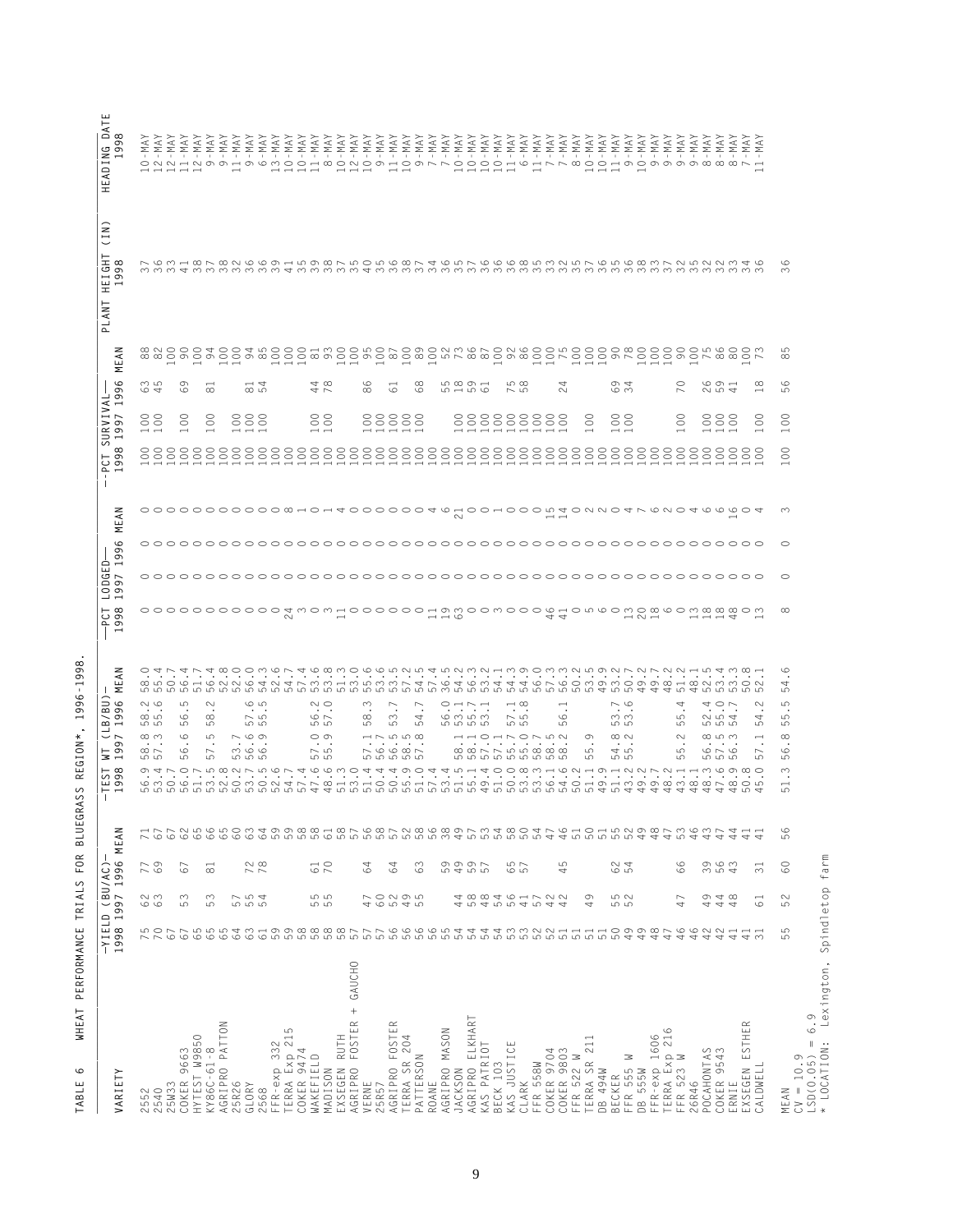| NANNNNNNNNNNNNNNN<br>NNMMNN<br><b>NMNNN</b><br>$\sim$<br>$\sim$ $\sim$<br>NNNNMNN<br>$\sim$ $\sim$<br>$\overline{\phantom{a}}$<br>$\circ$<br>ഥ<br>$\infty$<br>$\begin{picture}(16,15) \put(0,0){\dashbox{0.5}(16,0){ }} \thicklines \put(0,0){\dashbox{0.5}(16,0){ }} \thicklines \put(0,0){\dashbox{0.5}(16,0){ }} \thicklines \put(0,0){\dashbox{0.5}(16,0){ }} \thicklines \put(0,0){\dashbox{0.5}(16,0){ }} \thicklines \put(0,0){\dashbox{0.5}(16,0){ }} \thicklines \put(0,0){\dashbox{0.5}(16,0){ }} \thicklines \put(0,0){\dashbox{0.5}(16,0){ }} \thicklines \put(0,0){\dash$<br>$\circ$<br>$\sim$<br>$\overline{\phantom{0}}$<br>$\overline{\phantom{0}}$<br>$\overline{ }$<br>$\overline{\phantom{0}}$<br>$\overline{ }$<br>$\overline{\phantom{a}}$ $\overline{\phantom{a}}$ $\overline{\phantom{a}}$<br>22222<br>348<br>19<br>$\circ$<br>G<br>40<br>はの348151<br>15130<br>1525<br>29<br>$\approx$<br>ம்<br>$\sim$<br>$\overline{\phantom{0}}$<br>$_{\odot}$<br>888<br>$_{\odot}$<br>$\begin{matrix} 0 \\ 0 \end{matrix}$<br>$\begin{matrix} 0 \\ 0 \end{matrix}$<br>$_{\odot}$<br>88888<br>$\rm{S}$<br>888<br>$\rm{S}$<br>$\rm ^{\circ}$<br>88888<br>$\circ$<br>8888<br>$\Xi$<br>$\overline{\phantom{0}}$<br>$- - -$<br>$\overline{\phantom{0}}$<br>$\overline{\phantom{0}}$<br>$\rightarrow$<br>$\overline{\phantom{0}}$<br>$\overline{\phantom{0}}$<br>$\overline{\phantom{0}}$<br>$\overline{\phantom{0}}$<br>$\rightarrow$<br>$\overline{\phantom{0}}$<br>$\overline{\phantom{0}}$<br>$\overline{\phantom{0}}$<br>$\overline{\phantom{0}}$<br>$\overline{\phantom{0}}$<br>$\overline{\phantom{0}}$<br>$\overline{\phantom{0}}$<br>$\overline{\phantom{0}}$<br>⊣<br>$\overline{\phantom{0}}$<br>$\circ$<br>$\circ$<br>$-1$<br>$-1$<br>$\overline{\phantom{a}}$<br>$- - - -$<br>$\circ$<br>$\circ$<br>$\circ$<br>$^{\circ}$<br>54<br>4004000<br>474<br>மைக்க<br>4040<br>d p o o o o o o o o o o o o o o o d d<br>45555<br>$\sim$<br>$\infty$<br>$\sim$ $\infty$ $\sim$ $\sim$<br>5<br>G<br>$\mathcal{O} \circ \mathcal{O} \circ \mathcal{O} \circ \mathcal{O} \circ \mathcal{O} \circ \mathcal{O} \circ \mathcal{O}$<br>$\circ$ $\circ$ $\circ$ $\circ$<br>$\circ$<br>$\overline{ }$<br>$\sim \infty$<br>$\overline{\phantom{a}}$<br>77776<br>$0.440$ $-0.4$<br>$-2448$<br>$\bullet$<br>$\circ$<br>$\sigma$<br>$\infty$ $\sim$<br>CO<br>$\sim$ 10<br>5.<br>G<br>CO<br>ம<br><u> မာ</u><br><b>in in in in</b><br><u>ம் ம் ம் ம் ம் ம்</u><br>S<br>ம<br>LO<br>ம<br>ഗ<br>ഹ<br>$\circ$<br>$\circ$<br>500<br>4<br>45<br>$\circ$ $\sim$<br>$\omega \circ \omega$<br>$\overline{\phantom{a}}$<br>$\infty$ on $\infty$ un on<br>4<br><b>LONOLO</b><br>$\overline{\phantom{0}}$<br>$\overline{\phantom{0}}$<br>$\overline{\phantom{0}}$<br>$\sim$ $\sim$<br>$\sim$ $\sim$<br>$\cdot$<br>$\bullet$<br>$\cdots$<br>$\sim$ $\sim$<br>$\,$ .<br>$\sim$<br>$\sim$ $\sim$ $\sim$<br>$\cdots$<br>$\cdot$<br>G<br>595<br>rv 4<br>00<br>$\infty$<br>56877<br>$\infty$<br>$\circ$ $\sim$ $\sim$<br>5<br>5<br>65657<br>G<br>0 5 6 6<br>57<br>57<br><b>5555</b><br>မဂ<br>மம<br>மம<br>ഗ<br>ပ<br>ഗ<br>ம<br><b>599999</b><br>LO<br>ro ro ro<br>4<br>$\bullet$<br>$\circ$<br>coocoocood da dood dodda caddadd da coocoocoocad daddadada caddadad coocood ah caddada caddada caddada caddada<br>5<br>43<br>644<br>5<br>4 7 7 9 9 9 4 4<br>$\begin{array}{c} 3 \\ 4 \end{array}$<br>3100<br>46<br>8853336<br>88533<br>$40$<br>5<br>2<br>4<br>4<br>4<br>$^{0}$<br>46<br>6<br>6<br>6<br>5<br>4<br>50<br>34<br>34<br>34<br>507<br>$45$<br>$\overline{31}$<br>$\overline{4}$ l<br>$\overline{5}$ 1<br>6226<br>69<br>724<br>76<br>54<br>65<br>55<br>$64$<br>5533<br>5533<br>$43$<br>$\overline{61}$<br>51<br>54<br>$\overline{61}$<br>$\frac{1}{6}$<br>47<br>$\begin{array}{c} 5 \\ 5 \end{array}$<br>57<br>78<br>64<br>75<br>52<br>573<br>70<br>62<br>62<br>68<br>89<br>$\mathbb{S}^3$<br>64<br>72<br>504<br>55<br>55<br>74<br>63<br>64<br>60<br>$67$ $\,$<br>49<br>64<br>67<br>57<br>39<br>6655<br>46<br>4<br>44<br>4<br>$\sim$<br>$\infty$<br>$\overline{40}$<br>$\overline{40}$<br>27665<br>27665<br>$\overline{\phantom{a}}$<br>$\sim$<br>N<br>41<br>4<br>4<br>4<br>4<br>4<br>4<br>$\sim \sim \sim$<br>$\sim$<br>$\sim$<br>+ GAUCHO<br>ELKHART<br>ESTHER<br>FOSTER<br>AGRIPRO PATTON<br>AGRIPRO FOSTER<br>TERRA Exp 216<br>AGRIPRO MASON<br>215<br>TERRA SR 204<br>1606<br>EXSEGEN RUTH<br>HYTEST W9850<br>211<br>$LSD(0.05) =$<br>KAS PATRIOT<br>$\mathbf{L}$<br>FFR-exp 332<br>KAS JUSTIC<br>4<br>KY86C-61-8<br>POCAHONTAS<br>COKER 9803<br>9543<br>9663<br>COKER 9704<br>TIRRA Exp<br>TERRA Exp<br>TTP 522 W<br>WAKEFIELD<br>$CV = 16.2$<br>PATTERSON<br><sup>z</sup><br>FFR 555 W<br>COKER 947<br>TERRA SR<br>CALDWELL<br>BECK 103<br>$FFR-exp$<br>FFR 558W<br>AGRIPRO<br>AGRIPRO<br>EXSEGEN<br>FFR 523<br>MADISON<br>JACKSON<br>DB 555W<br>DB 494W<br><b>ECKER</b><br>COKER<br>25R57<br>CLARK<br>5W33<br>OKER<br>ROANE<br>5R26<br>ERNIE<br>VERNE<br>26R46<br>GLORY<br>2540<br>2552<br>568<br>MEAN<br>$\scriptstyle\mathrel{\textstyle\sim}$<br>$\sim$<br>$\sim$<br>$\sim$<br>$\cup$ | VARIETY | -YIELD (BU/AC) | 1998 1997 1996 MEAN | $-1398$ | $\overline{ }$<br>$\overline{\phantom{a}}$<br>$\sigma$<br>თ | 996 MEAN<br>(LB/BU)<br>$\overline{\phantom{0}}$ | $\overline{\phantom{0}}$<br>98<br>$\sigma$<br>$\overline{\phantom{0}}$ | $\overline{ }$<br>997 | Σ<br>996<br>LODGED | z<br>$\tilde{\Xi}$ | $\infty$<br>99<br>$\overline{ }$ | 997<br>$\overline{\phantom{0}}$ | 1996 | z<br>⋖<br>토 | $\infty$<br>თ<br>$\sigma$<br>$\overline{\phantom{0}}$ | <b>145</b><br>99<br>$\overline{ }$ |
|----------------------------------------------------------------------------------------------------------------------------------------------------------------------------------------------------------------------------------------------------------------------------------------------------------------------------------------------------------------------------------------------------------------------------------------------------------------------------------------------------------------------------------------------------------------------------------------------------------------------------------------------------------------------------------------------------------------------------------------------------------------------------------------------------------------------------------------------------------------------------------------------------------------------------------------------------------------------------------------------------------------------------------------------------------------------------------------------------------------------------------------------------------------------------------------------------------------------------------------------------------------------------------------------------------------------------------------------------------------------------------------------------------------------------------------------------------------------------------------------------------------------------------------------------------------------------------------------------------------------------------------------------------------------------------------------------------------------------------------------------------------------------------------------------------------------------------------------------------------------------------------------------------------------------------------------------------------------------------------------------------------------------------------------------------------------------------------------------------------------------------------------------------------------------------------------------------------------------------------------------------------------------------------------------------------------------------------------------------------------------------------------------------------------------------------------------------------------------------------------------------------------------------------------------------------------------------------------------------------------------------------------------------------------------------------------------------------------------------------------------------------------------------------------------------------------------------------------------------------------------------------------------------------------------------------------------------------------------------------------------------------------------------------------------------------------------------------------------------------------------------------------------------------------------------------------------------------------------------------------------------------------------------------------------------------------------------------------------------------------------------------------------------------------------------------------------------------------------------------------------------------------------------------------------------------------------------------------------------------------------------------------------------------------------------------------------------------------------------------------------------------------------------------------------------------------------------------------------------------------------------------------------------------------------------------------------------------------------------------------------------------------------------------------------------------------------------------------------------------------------------------------------------------------------------------------------------------------------------------------------------------------------------------------------------------------------------------------------------------------------------------------------------------------------------------------------------------------------------------------------------------------------------------------------------------------------------------------------------------------------------------------------------------------------------------------------------------------------------------------------------------------------------------------------------------------------------------------------------------------------------------------------------------------------------------------------------------------------------------------------------------------------------------------------------------------------|---------|----------------|---------------------|---------|-------------------------------------------------------------|-------------------------------------------------|------------------------------------------------------------------------|-----------------------|--------------------|--------------------|----------------------------------|---------------------------------|------|-------------|-------------------------------------------------------|------------------------------------|
|                                                                                                                                                                                                                                                                                                                                                                                                                                                                                                                                                                                                                                                                                                                                                                                                                                                                                                                                                                                                                                                                                                                                                                                                                                                                                                                                                                                                                                                                                                                                                                                                                                                                                                                                                                                                                                                                                                                                                                                                                                                                                                                                                                                                                                                                                                                                                                                                                                                                                                                                                                                                                                                                                                                                                                                                                                                                                                                                                                                                                                                                                                                                                                                                                                                                                                                                                                                                                                                                                                                                                                                                                                                                                                                                                                                                                                                                                                                                                                                                                                                                                                                                                                                                                                                                                                                                                                                                                                                                                                                                                                                                                                                                                                                                                                                                                                                                                                                                                                                                                                                                            |         |                |                     |         |                                                             |                                                 |                                                                        |                       |                    |                    |                                  |                                 |      |             |                                                       |                                    |
|                                                                                                                                                                                                                                                                                                                                                                                                                                                                                                                                                                                                                                                                                                                                                                                                                                                                                                                                                                                                                                                                                                                                                                                                                                                                                                                                                                                                                                                                                                                                                                                                                                                                                                                                                                                                                                                                                                                                                                                                                                                                                                                                                                                                                                                                                                                                                                                                                                                                                                                                                                                                                                                                                                                                                                                                                                                                                                                                                                                                                                                                                                                                                                                                                                                                                                                                                                                                                                                                                                                                                                                                                                                                                                                                                                                                                                                                                                                                                                                                                                                                                                                                                                                                                                                                                                                                                                                                                                                                                                                                                                                                                                                                                                                                                                                                                                                                                                                                                                                                                                                                            |         |                |                     |         |                                                             |                                                 |                                                                        |                       |                    |                    |                                  |                                 |      |             |                                                       |                                    |
|                                                                                                                                                                                                                                                                                                                                                                                                                                                                                                                                                                                                                                                                                                                                                                                                                                                                                                                                                                                                                                                                                                                                                                                                                                                                                                                                                                                                                                                                                                                                                                                                                                                                                                                                                                                                                                                                                                                                                                                                                                                                                                                                                                                                                                                                                                                                                                                                                                                                                                                                                                                                                                                                                                                                                                                                                                                                                                                                                                                                                                                                                                                                                                                                                                                                                                                                                                                                                                                                                                                                                                                                                                                                                                                                                                                                                                                                                                                                                                                                                                                                                                                                                                                                                                                                                                                                                                                                                                                                                                                                                                                                                                                                                                                                                                                                                                                                                                                                                                                                                                                                            |         |                |                     |         |                                                             |                                                 |                                                                        |                       |                    |                    |                                  |                                 |      |             |                                                       |                                    |
|                                                                                                                                                                                                                                                                                                                                                                                                                                                                                                                                                                                                                                                                                                                                                                                                                                                                                                                                                                                                                                                                                                                                                                                                                                                                                                                                                                                                                                                                                                                                                                                                                                                                                                                                                                                                                                                                                                                                                                                                                                                                                                                                                                                                                                                                                                                                                                                                                                                                                                                                                                                                                                                                                                                                                                                                                                                                                                                                                                                                                                                                                                                                                                                                                                                                                                                                                                                                                                                                                                                                                                                                                                                                                                                                                                                                                                                                                                                                                                                                                                                                                                                                                                                                                                                                                                                                                                                                                                                                                                                                                                                                                                                                                                                                                                                                                                                                                                                                                                                                                                                                            |         |                |                     |         |                                                             |                                                 |                                                                        |                       |                    |                    |                                  |                                 |      |             |                                                       |                                    |
|                                                                                                                                                                                                                                                                                                                                                                                                                                                                                                                                                                                                                                                                                                                                                                                                                                                                                                                                                                                                                                                                                                                                                                                                                                                                                                                                                                                                                                                                                                                                                                                                                                                                                                                                                                                                                                                                                                                                                                                                                                                                                                                                                                                                                                                                                                                                                                                                                                                                                                                                                                                                                                                                                                                                                                                                                                                                                                                                                                                                                                                                                                                                                                                                                                                                                                                                                                                                                                                                                                                                                                                                                                                                                                                                                                                                                                                                                                                                                                                                                                                                                                                                                                                                                                                                                                                                                                                                                                                                                                                                                                                                                                                                                                                                                                                                                                                                                                                                                                                                                                                                            |         |                |                     |         |                                                             |                                                 |                                                                        |                       |                    |                    |                                  |                                 |      |             |                                                       |                                    |
|                                                                                                                                                                                                                                                                                                                                                                                                                                                                                                                                                                                                                                                                                                                                                                                                                                                                                                                                                                                                                                                                                                                                                                                                                                                                                                                                                                                                                                                                                                                                                                                                                                                                                                                                                                                                                                                                                                                                                                                                                                                                                                                                                                                                                                                                                                                                                                                                                                                                                                                                                                                                                                                                                                                                                                                                                                                                                                                                                                                                                                                                                                                                                                                                                                                                                                                                                                                                                                                                                                                                                                                                                                                                                                                                                                                                                                                                                                                                                                                                                                                                                                                                                                                                                                                                                                                                                                                                                                                                                                                                                                                                                                                                                                                                                                                                                                                                                                                                                                                                                                                                            |         |                |                     |         |                                                             |                                                 |                                                                        |                       |                    |                    |                                  |                                 |      |             |                                                       |                                    |
|                                                                                                                                                                                                                                                                                                                                                                                                                                                                                                                                                                                                                                                                                                                                                                                                                                                                                                                                                                                                                                                                                                                                                                                                                                                                                                                                                                                                                                                                                                                                                                                                                                                                                                                                                                                                                                                                                                                                                                                                                                                                                                                                                                                                                                                                                                                                                                                                                                                                                                                                                                                                                                                                                                                                                                                                                                                                                                                                                                                                                                                                                                                                                                                                                                                                                                                                                                                                                                                                                                                                                                                                                                                                                                                                                                                                                                                                                                                                                                                                                                                                                                                                                                                                                                                                                                                                                                                                                                                                                                                                                                                                                                                                                                                                                                                                                                                                                                                                                                                                                                                                            |         |                |                     |         |                                                             |                                                 |                                                                        |                       |                    |                    |                                  |                                 |      |             |                                                       |                                    |
|                                                                                                                                                                                                                                                                                                                                                                                                                                                                                                                                                                                                                                                                                                                                                                                                                                                                                                                                                                                                                                                                                                                                                                                                                                                                                                                                                                                                                                                                                                                                                                                                                                                                                                                                                                                                                                                                                                                                                                                                                                                                                                                                                                                                                                                                                                                                                                                                                                                                                                                                                                                                                                                                                                                                                                                                                                                                                                                                                                                                                                                                                                                                                                                                                                                                                                                                                                                                                                                                                                                                                                                                                                                                                                                                                                                                                                                                                                                                                                                                                                                                                                                                                                                                                                                                                                                                                                                                                                                                                                                                                                                                                                                                                                                                                                                                                                                                                                                                                                                                                                                                            |         |                |                     |         |                                                             |                                                 |                                                                        |                       |                    |                    |                                  |                                 |      |             |                                                       |                                    |
|                                                                                                                                                                                                                                                                                                                                                                                                                                                                                                                                                                                                                                                                                                                                                                                                                                                                                                                                                                                                                                                                                                                                                                                                                                                                                                                                                                                                                                                                                                                                                                                                                                                                                                                                                                                                                                                                                                                                                                                                                                                                                                                                                                                                                                                                                                                                                                                                                                                                                                                                                                                                                                                                                                                                                                                                                                                                                                                                                                                                                                                                                                                                                                                                                                                                                                                                                                                                                                                                                                                                                                                                                                                                                                                                                                                                                                                                                                                                                                                                                                                                                                                                                                                                                                                                                                                                                                                                                                                                                                                                                                                                                                                                                                                                                                                                                                                                                                                                                                                                                                                                            |         |                |                     |         |                                                             |                                                 |                                                                        |                       |                    |                    |                                  |                                 |      |             |                                                       |                                    |
|                                                                                                                                                                                                                                                                                                                                                                                                                                                                                                                                                                                                                                                                                                                                                                                                                                                                                                                                                                                                                                                                                                                                                                                                                                                                                                                                                                                                                                                                                                                                                                                                                                                                                                                                                                                                                                                                                                                                                                                                                                                                                                                                                                                                                                                                                                                                                                                                                                                                                                                                                                                                                                                                                                                                                                                                                                                                                                                                                                                                                                                                                                                                                                                                                                                                                                                                                                                                                                                                                                                                                                                                                                                                                                                                                                                                                                                                                                                                                                                                                                                                                                                                                                                                                                                                                                                                                                                                                                                                                                                                                                                                                                                                                                                                                                                                                                                                                                                                                                                                                                                                            |         |                |                     |         |                                                             |                                                 |                                                                        |                       |                    |                    |                                  |                                 |      |             |                                                       |                                    |
|                                                                                                                                                                                                                                                                                                                                                                                                                                                                                                                                                                                                                                                                                                                                                                                                                                                                                                                                                                                                                                                                                                                                                                                                                                                                                                                                                                                                                                                                                                                                                                                                                                                                                                                                                                                                                                                                                                                                                                                                                                                                                                                                                                                                                                                                                                                                                                                                                                                                                                                                                                                                                                                                                                                                                                                                                                                                                                                                                                                                                                                                                                                                                                                                                                                                                                                                                                                                                                                                                                                                                                                                                                                                                                                                                                                                                                                                                                                                                                                                                                                                                                                                                                                                                                                                                                                                                                                                                                                                                                                                                                                                                                                                                                                                                                                                                                                                                                                                                                                                                                                                            |         |                |                     |         |                                                             |                                                 |                                                                        |                       |                    |                    |                                  |                                 |      |             |                                                       |                                    |
|                                                                                                                                                                                                                                                                                                                                                                                                                                                                                                                                                                                                                                                                                                                                                                                                                                                                                                                                                                                                                                                                                                                                                                                                                                                                                                                                                                                                                                                                                                                                                                                                                                                                                                                                                                                                                                                                                                                                                                                                                                                                                                                                                                                                                                                                                                                                                                                                                                                                                                                                                                                                                                                                                                                                                                                                                                                                                                                                                                                                                                                                                                                                                                                                                                                                                                                                                                                                                                                                                                                                                                                                                                                                                                                                                                                                                                                                                                                                                                                                                                                                                                                                                                                                                                                                                                                                                                                                                                                                                                                                                                                                                                                                                                                                                                                                                                                                                                                                                                                                                                                                            |         |                |                     |         |                                                             |                                                 |                                                                        |                       |                    |                    |                                  |                                 |      |             |                                                       |                                    |
|                                                                                                                                                                                                                                                                                                                                                                                                                                                                                                                                                                                                                                                                                                                                                                                                                                                                                                                                                                                                                                                                                                                                                                                                                                                                                                                                                                                                                                                                                                                                                                                                                                                                                                                                                                                                                                                                                                                                                                                                                                                                                                                                                                                                                                                                                                                                                                                                                                                                                                                                                                                                                                                                                                                                                                                                                                                                                                                                                                                                                                                                                                                                                                                                                                                                                                                                                                                                                                                                                                                                                                                                                                                                                                                                                                                                                                                                                                                                                                                                                                                                                                                                                                                                                                                                                                                                                                                                                                                                                                                                                                                                                                                                                                                                                                                                                                                                                                                                                                                                                                                                            |         |                |                     |         |                                                             |                                                 |                                                                        |                       |                    |                    |                                  |                                 |      |             |                                                       |                                    |
|                                                                                                                                                                                                                                                                                                                                                                                                                                                                                                                                                                                                                                                                                                                                                                                                                                                                                                                                                                                                                                                                                                                                                                                                                                                                                                                                                                                                                                                                                                                                                                                                                                                                                                                                                                                                                                                                                                                                                                                                                                                                                                                                                                                                                                                                                                                                                                                                                                                                                                                                                                                                                                                                                                                                                                                                                                                                                                                                                                                                                                                                                                                                                                                                                                                                                                                                                                                                                                                                                                                                                                                                                                                                                                                                                                                                                                                                                                                                                                                                                                                                                                                                                                                                                                                                                                                                                                                                                                                                                                                                                                                                                                                                                                                                                                                                                                                                                                                                                                                                                                                                            |         |                |                     |         |                                                             |                                                 |                                                                        |                       |                    |                    |                                  |                                 |      |             |                                                       |                                    |
|                                                                                                                                                                                                                                                                                                                                                                                                                                                                                                                                                                                                                                                                                                                                                                                                                                                                                                                                                                                                                                                                                                                                                                                                                                                                                                                                                                                                                                                                                                                                                                                                                                                                                                                                                                                                                                                                                                                                                                                                                                                                                                                                                                                                                                                                                                                                                                                                                                                                                                                                                                                                                                                                                                                                                                                                                                                                                                                                                                                                                                                                                                                                                                                                                                                                                                                                                                                                                                                                                                                                                                                                                                                                                                                                                                                                                                                                                                                                                                                                                                                                                                                                                                                                                                                                                                                                                                                                                                                                                                                                                                                                                                                                                                                                                                                                                                                                                                                                                                                                                                                                            |         |                |                     |         |                                                             |                                                 |                                                                        |                       |                    |                    |                                  |                                 |      |             |                                                       |                                    |
|                                                                                                                                                                                                                                                                                                                                                                                                                                                                                                                                                                                                                                                                                                                                                                                                                                                                                                                                                                                                                                                                                                                                                                                                                                                                                                                                                                                                                                                                                                                                                                                                                                                                                                                                                                                                                                                                                                                                                                                                                                                                                                                                                                                                                                                                                                                                                                                                                                                                                                                                                                                                                                                                                                                                                                                                                                                                                                                                                                                                                                                                                                                                                                                                                                                                                                                                                                                                                                                                                                                                                                                                                                                                                                                                                                                                                                                                                                                                                                                                                                                                                                                                                                                                                                                                                                                                                                                                                                                                                                                                                                                                                                                                                                                                                                                                                                                                                                                                                                                                                                                                            |         |                |                     |         |                                                             |                                                 |                                                                        |                       |                    |                    |                                  |                                 |      |             |                                                       |                                    |
|                                                                                                                                                                                                                                                                                                                                                                                                                                                                                                                                                                                                                                                                                                                                                                                                                                                                                                                                                                                                                                                                                                                                                                                                                                                                                                                                                                                                                                                                                                                                                                                                                                                                                                                                                                                                                                                                                                                                                                                                                                                                                                                                                                                                                                                                                                                                                                                                                                                                                                                                                                                                                                                                                                                                                                                                                                                                                                                                                                                                                                                                                                                                                                                                                                                                                                                                                                                                                                                                                                                                                                                                                                                                                                                                                                                                                                                                                                                                                                                                                                                                                                                                                                                                                                                                                                                                                                                                                                                                                                                                                                                                                                                                                                                                                                                                                                                                                                                                                                                                                                                                            |         |                |                     |         |                                                             |                                                 |                                                                        |                       |                    |                    |                                  |                                 |      |             |                                                       |                                    |
|                                                                                                                                                                                                                                                                                                                                                                                                                                                                                                                                                                                                                                                                                                                                                                                                                                                                                                                                                                                                                                                                                                                                                                                                                                                                                                                                                                                                                                                                                                                                                                                                                                                                                                                                                                                                                                                                                                                                                                                                                                                                                                                                                                                                                                                                                                                                                                                                                                                                                                                                                                                                                                                                                                                                                                                                                                                                                                                                                                                                                                                                                                                                                                                                                                                                                                                                                                                                                                                                                                                                                                                                                                                                                                                                                                                                                                                                                                                                                                                                                                                                                                                                                                                                                                                                                                                                                                                                                                                                                                                                                                                                                                                                                                                                                                                                                                                                                                                                                                                                                                                                            |         |                |                     |         |                                                             |                                                 |                                                                        |                       |                    |                    |                                  |                                 |      |             |                                                       |                                    |
|                                                                                                                                                                                                                                                                                                                                                                                                                                                                                                                                                                                                                                                                                                                                                                                                                                                                                                                                                                                                                                                                                                                                                                                                                                                                                                                                                                                                                                                                                                                                                                                                                                                                                                                                                                                                                                                                                                                                                                                                                                                                                                                                                                                                                                                                                                                                                                                                                                                                                                                                                                                                                                                                                                                                                                                                                                                                                                                                                                                                                                                                                                                                                                                                                                                                                                                                                                                                                                                                                                                                                                                                                                                                                                                                                                                                                                                                                                                                                                                                                                                                                                                                                                                                                                                                                                                                                                                                                                                                                                                                                                                                                                                                                                                                                                                                                                                                                                                                                                                                                                                                            |         |                |                     |         |                                                             |                                                 |                                                                        |                       |                    |                    |                                  |                                 |      |             |                                                       |                                    |
|                                                                                                                                                                                                                                                                                                                                                                                                                                                                                                                                                                                                                                                                                                                                                                                                                                                                                                                                                                                                                                                                                                                                                                                                                                                                                                                                                                                                                                                                                                                                                                                                                                                                                                                                                                                                                                                                                                                                                                                                                                                                                                                                                                                                                                                                                                                                                                                                                                                                                                                                                                                                                                                                                                                                                                                                                                                                                                                                                                                                                                                                                                                                                                                                                                                                                                                                                                                                                                                                                                                                                                                                                                                                                                                                                                                                                                                                                                                                                                                                                                                                                                                                                                                                                                                                                                                                                                                                                                                                                                                                                                                                                                                                                                                                                                                                                                                                                                                                                                                                                                                                            |         |                |                     |         |                                                             |                                                 |                                                                        |                       |                    |                    |                                  |                                 |      |             |                                                       |                                    |
|                                                                                                                                                                                                                                                                                                                                                                                                                                                                                                                                                                                                                                                                                                                                                                                                                                                                                                                                                                                                                                                                                                                                                                                                                                                                                                                                                                                                                                                                                                                                                                                                                                                                                                                                                                                                                                                                                                                                                                                                                                                                                                                                                                                                                                                                                                                                                                                                                                                                                                                                                                                                                                                                                                                                                                                                                                                                                                                                                                                                                                                                                                                                                                                                                                                                                                                                                                                                                                                                                                                                                                                                                                                                                                                                                                                                                                                                                                                                                                                                                                                                                                                                                                                                                                                                                                                                                                                                                                                                                                                                                                                                                                                                                                                                                                                                                                                                                                                                                                                                                                                                            |         |                |                     |         |                                                             |                                                 |                                                                        |                       |                    |                    |                                  |                                 |      |             |                                                       |                                    |
|                                                                                                                                                                                                                                                                                                                                                                                                                                                                                                                                                                                                                                                                                                                                                                                                                                                                                                                                                                                                                                                                                                                                                                                                                                                                                                                                                                                                                                                                                                                                                                                                                                                                                                                                                                                                                                                                                                                                                                                                                                                                                                                                                                                                                                                                                                                                                                                                                                                                                                                                                                                                                                                                                                                                                                                                                                                                                                                                                                                                                                                                                                                                                                                                                                                                                                                                                                                                                                                                                                                                                                                                                                                                                                                                                                                                                                                                                                                                                                                                                                                                                                                                                                                                                                                                                                                                                                                                                                                                                                                                                                                                                                                                                                                                                                                                                                                                                                                                                                                                                                                                            |         |                |                     |         |                                                             |                                                 |                                                                        |                       |                    |                    |                                  |                                 |      |             |                                                       |                                    |
|                                                                                                                                                                                                                                                                                                                                                                                                                                                                                                                                                                                                                                                                                                                                                                                                                                                                                                                                                                                                                                                                                                                                                                                                                                                                                                                                                                                                                                                                                                                                                                                                                                                                                                                                                                                                                                                                                                                                                                                                                                                                                                                                                                                                                                                                                                                                                                                                                                                                                                                                                                                                                                                                                                                                                                                                                                                                                                                                                                                                                                                                                                                                                                                                                                                                                                                                                                                                                                                                                                                                                                                                                                                                                                                                                                                                                                                                                                                                                                                                                                                                                                                                                                                                                                                                                                                                                                                                                                                                                                                                                                                                                                                                                                                                                                                                                                                                                                                                                                                                                                                                            |         |                |                     |         |                                                             |                                                 |                                                                        |                       |                    |                    |                                  |                                 |      |             |                                                       |                                    |
|                                                                                                                                                                                                                                                                                                                                                                                                                                                                                                                                                                                                                                                                                                                                                                                                                                                                                                                                                                                                                                                                                                                                                                                                                                                                                                                                                                                                                                                                                                                                                                                                                                                                                                                                                                                                                                                                                                                                                                                                                                                                                                                                                                                                                                                                                                                                                                                                                                                                                                                                                                                                                                                                                                                                                                                                                                                                                                                                                                                                                                                                                                                                                                                                                                                                                                                                                                                                                                                                                                                                                                                                                                                                                                                                                                                                                                                                                                                                                                                                                                                                                                                                                                                                                                                                                                                                                                                                                                                                                                                                                                                                                                                                                                                                                                                                                                                                                                                                                                                                                                                                            |         |                |                     |         |                                                             |                                                 |                                                                        |                       |                    |                    |                                  |                                 |      |             |                                                       |                                    |
|                                                                                                                                                                                                                                                                                                                                                                                                                                                                                                                                                                                                                                                                                                                                                                                                                                                                                                                                                                                                                                                                                                                                                                                                                                                                                                                                                                                                                                                                                                                                                                                                                                                                                                                                                                                                                                                                                                                                                                                                                                                                                                                                                                                                                                                                                                                                                                                                                                                                                                                                                                                                                                                                                                                                                                                                                                                                                                                                                                                                                                                                                                                                                                                                                                                                                                                                                                                                                                                                                                                                                                                                                                                                                                                                                                                                                                                                                                                                                                                                                                                                                                                                                                                                                                                                                                                                                                                                                                                                                                                                                                                                                                                                                                                                                                                                                                                                                                                                                                                                                                                                            |         |                |                     |         |                                                             |                                                 |                                                                        |                       |                    |                    |                                  |                                 |      |             |                                                       |                                    |
|                                                                                                                                                                                                                                                                                                                                                                                                                                                                                                                                                                                                                                                                                                                                                                                                                                                                                                                                                                                                                                                                                                                                                                                                                                                                                                                                                                                                                                                                                                                                                                                                                                                                                                                                                                                                                                                                                                                                                                                                                                                                                                                                                                                                                                                                                                                                                                                                                                                                                                                                                                                                                                                                                                                                                                                                                                                                                                                                                                                                                                                                                                                                                                                                                                                                                                                                                                                                                                                                                                                                                                                                                                                                                                                                                                                                                                                                                                                                                                                                                                                                                                                                                                                                                                                                                                                                                                                                                                                                                                                                                                                                                                                                                                                                                                                                                                                                                                                                                                                                                                                                            |         |                |                     |         |                                                             |                                                 |                                                                        |                       |                    |                    |                                  |                                 |      |             |                                                       |                                    |
|                                                                                                                                                                                                                                                                                                                                                                                                                                                                                                                                                                                                                                                                                                                                                                                                                                                                                                                                                                                                                                                                                                                                                                                                                                                                                                                                                                                                                                                                                                                                                                                                                                                                                                                                                                                                                                                                                                                                                                                                                                                                                                                                                                                                                                                                                                                                                                                                                                                                                                                                                                                                                                                                                                                                                                                                                                                                                                                                                                                                                                                                                                                                                                                                                                                                                                                                                                                                                                                                                                                                                                                                                                                                                                                                                                                                                                                                                                                                                                                                                                                                                                                                                                                                                                                                                                                                                                                                                                                                                                                                                                                                                                                                                                                                                                                                                                                                                                                                                                                                                                                                            |         |                |                     |         |                                                             |                                                 |                                                                        |                       |                    |                    |                                  |                                 |      |             |                                                       |                                    |
|                                                                                                                                                                                                                                                                                                                                                                                                                                                                                                                                                                                                                                                                                                                                                                                                                                                                                                                                                                                                                                                                                                                                                                                                                                                                                                                                                                                                                                                                                                                                                                                                                                                                                                                                                                                                                                                                                                                                                                                                                                                                                                                                                                                                                                                                                                                                                                                                                                                                                                                                                                                                                                                                                                                                                                                                                                                                                                                                                                                                                                                                                                                                                                                                                                                                                                                                                                                                                                                                                                                                                                                                                                                                                                                                                                                                                                                                                                                                                                                                                                                                                                                                                                                                                                                                                                                                                                                                                                                                                                                                                                                                                                                                                                                                                                                                                                                                                                                                                                                                                                                                            |         |                |                     |         |                                                             |                                                 |                                                                        |                       |                    |                    |                                  |                                 |      |             |                                                       |                                    |
|                                                                                                                                                                                                                                                                                                                                                                                                                                                                                                                                                                                                                                                                                                                                                                                                                                                                                                                                                                                                                                                                                                                                                                                                                                                                                                                                                                                                                                                                                                                                                                                                                                                                                                                                                                                                                                                                                                                                                                                                                                                                                                                                                                                                                                                                                                                                                                                                                                                                                                                                                                                                                                                                                                                                                                                                                                                                                                                                                                                                                                                                                                                                                                                                                                                                                                                                                                                                                                                                                                                                                                                                                                                                                                                                                                                                                                                                                                                                                                                                                                                                                                                                                                                                                                                                                                                                                                                                                                                                                                                                                                                                                                                                                                                                                                                                                                                                                                                                                                                                                                                                            |         |                |                     |         |                                                             |                                                 |                                                                        |                       |                    |                    |                                  |                                 |      |             |                                                       |                                    |
|                                                                                                                                                                                                                                                                                                                                                                                                                                                                                                                                                                                                                                                                                                                                                                                                                                                                                                                                                                                                                                                                                                                                                                                                                                                                                                                                                                                                                                                                                                                                                                                                                                                                                                                                                                                                                                                                                                                                                                                                                                                                                                                                                                                                                                                                                                                                                                                                                                                                                                                                                                                                                                                                                                                                                                                                                                                                                                                                                                                                                                                                                                                                                                                                                                                                                                                                                                                                                                                                                                                                                                                                                                                                                                                                                                                                                                                                                                                                                                                                                                                                                                                                                                                                                                                                                                                                                                                                                                                                                                                                                                                                                                                                                                                                                                                                                                                                                                                                                                                                                                                                            |         |                |                     |         |                                                             |                                                 |                                                                        |                       |                    |                    |                                  |                                 |      |             |                                                       |                                    |
|                                                                                                                                                                                                                                                                                                                                                                                                                                                                                                                                                                                                                                                                                                                                                                                                                                                                                                                                                                                                                                                                                                                                                                                                                                                                                                                                                                                                                                                                                                                                                                                                                                                                                                                                                                                                                                                                                                                                                                                                                                                                                                                                                                                                                                                                                                                                                                                                                                                                                                                                                                                                                                                                                                                                                                                                                                                                                                                                                                                                                                                                                                                                                                                                                                                                                                                                                                                                                                                                                                                                                                                                                                                                                                                                                                                                                                                                                                                                                                                                                                                                                                                                                                                                                                                                                                                                                                                                                                                                                                                                                                                                                                                                                                                                                                                                                                                                                                                                                                                                                                                                            |         |                |                     |         |                                                             |                                                 |                                                                        |                       |                    |                    |                                  |                                 |      |             |                                                       |                                    |
|                                                                                                                                                                                                                                                                                                                                                                                                                                                                                                                                                                                                                                                                                                                                                                                                                                                                                                                                                                                                                                                                                                                                                                                                                                                                                                                                                                                                                                                                                                                                                                                                                                                                                                                                                                                                                                                                                                                                                                                                                                                                                                                                                                                                                                                                                                                                                                                                                                                                                                                                                                                                                                                                                                                                                                                                                                                                                                                                                                                                                                                                                                                                                                                                                                                                                                                                                                                                                                                                                                                                                                                                                                                                                                                                                                                                                                                                                                                                                                                                                                                                                                                                                                                                                                                                                                                                                                                                                                                                                                                                                                                                                                                                                                                                                                                                                                                                                                                                                                                                                                                                            |         |                |                     |         |                                                             |                                                 |                                                                        |                       |                    |                    |                                  |                                 |      |             |                                                       |                                    |
|                                                                                                                                                                                                                                                                                                                                                                                                                                                                                                                                                                                                                                                                                                                                                                                                                                                                                                                                                                                                                                                                                                                                                                                                                                                                                                                                                                                                                                                                                                                                                                                                                                                                                                                                                                                                                                                                                                                                                                                                                                                                                                                                                                                                                                                                                                                                                                                                                                                                                                                                                                                                                                                                                                                                                                                                                                                                                                                                                                                                                                                                                                                                                                                                                                                                                                                                                                                                                                                                                                                                                                                                                                                                                                                                                                                                                                                                                                                                                                                                                                                                                                                                                                                                                                                                                                                                                                                                                                                                                                                                                                                                                                                                                                                                                                                                                                                                                                                                                                                                                                                                            |         |                |                     |         |                                                             |                                                 |                                                                        |                       |                    |                    |                                  |                                 |      |             |                                                       |                                    |
|                                                                                                                                                                                                                                                                                                                                                                                                                                                                                                                                                                                                                                                                                                                                                                                                                                                                                                                                                                                                                                                                                                                                                                                                                                                                                                                                                                                                                                                                                                                                                                                                                                                                                                                                                                                                                                                                                                                                                                                                                                                                                                                                                                                                                                                                                                                                                                                                                                                                                                                                                                                                                                                                                                                                                                                                                                                                                                                                                                                                                                                                                                                                                                                                                                                                                                                                                                                                                                                                                                                                                                                                                                                                                                                                                                                                                                                                                                                                                                                                                                                                                                                                                                                                                                                                                                                                                                                                                                                                                                                                                                                                                                                                                                                                                                                                                                                                                                                                                                                                                                                                            |         |                |                     |         |                                                             |                                                 |                                                                        |                       |                    |                    |                                  |                                 |      |             |                                                       |                                    |
|                                                                                                                                                                                                                                                                                                                                                                                                                                                                                                                                                                                                                                                                                                                                                                                                                                                                                                                                                                                                                                                                                                                                                                                                                                                                                                                                                                                                                                                                                                                                                                                                                                                                                                                                                                                                                                                                                                                                                                                                                                                                                                                                                                                                                                                                                                                                                                                                                                                                                                                                                                                                                                                                                                                                                                                                                                                                                                                                                                                                                                                                                                                                                                                                                                                                                                                                                                                                                                                                                                                                                                                                                                                                                                                                                                                                                                                                                                                                                                                                                                                                                                                                                                                                                                                                                                                                                                                                                                                                                                                                                                                                                                                                                                                                                                                                                                                                                                                                                                                                                                                                            |         |                |                     |         |                                                             |                                                 |                                                                        |                       |                    |                    |                                  |                                 |      |             |                                                       |                                    |
|                                                                                                                                                                                                                                                                                                                                                                                                                                                                                                                                                                                                                                                                                                                                                                                                                                                                                                                                                                                                                                                                                                                                                                                                                                                                                                                                                                                                                                                                                                                                                                                                                                                                                                                                                                                                                                                                                                                                                                                                                                                                                                                                                                                                                                                                                                                                                                                                                                                                                                                                                                                                                                                                                                                                                                                                                                                                                                                                                                                                                                                                                                                                                                                                                                                                                                                                                                                                                                                                                                                                                                                                                                                                                                                                                                                                                                                                                                                                                                                                                                                                                                                                                                                                                                                                                                                                                                                                                                                                                                                                                                                                                                                                                                                                                                                                                                                                                                                                                                                                                                                                            |         |                |                     |         |                                                             |                                                 |                                                                        |                       |                    |                    |                                  |                                 |      |             |                                                       |                                    |
|                                                                                                                                                                                                                                                                                                                                                                                                                                                                                                                                                                                                                                                                                                                                                                                                                                                                                                                                                                                                                                                                                                                                                                                                                                                                                                                                                                                                                                                                                                                                                                                                                                                                                                                                                                                                                                                                                                                                                                                                                                                                                                                                                                                                                                                                                                                                                                                                                                                                                                                                                                                                                                                                                                                                                                                                                                                                                                                                                                                                                                                                                                                                                                                                                                                                                                                                                                                                                                                                                                                                                                                                                                                                                                                                                                                                                                                                                                                                                                                                                                                                                                                                                                                                                                                                                                                                                                                                                                                                                                                                                                                                                                                                                                                                                                                                                                                                                                                                                                                                                                                                            |         |                |                     |         |                                                             |                                                 |                                                                        |                       |                    |                    |                                  |                                 |      |             |                                                       |                                    |
|                                                                                                                                                                                                                                                                                                                                                                                                                                                                                                                                                                                                                                                                                                                                                                                                                                                                                                                                                                                                                                                                                                                                                                                                                                                                                                                                                                                                                                                                                                                                                                                                                                                                                                                                                                                                                                                                                                                                                                                                                                                                                                                                                                                                                                                                                                                                                                                                                                                                                                                                                                                                                                                                                                                                                                                                                                                                                                                                                                                                                                                                                                                                                                                                                                                                                                                                                                                                                                                                                                                                                                                                                                                                                                                                                                                                                                                                                                                                                                                                                                                                                                                                                                                                                                                                                                                                                                                                                                                                                                                                                                                                                                                                                                                                                                                                                                                                                                                                                                                                                                                                            |         |                |                     |         |                                                             |                                                 |                                                                        |                       |                    |                    |                                  |                                 |      |             |                                                       |                                    |
|                                                                                                                                                                                                                                                                                                                                                                                                                                                                                                                                                                                                                                                                                                                                                                                                                                                                                                                                                                                                                                                                                                                                                                                                                                                                                                                                                                                                                                                                                                                                                                                                                                                                                                                                                                                                                                                                                                                                                                                                                                                                                                                                                                                                                                                                                                                                                                                                                                                                                                                                                                                                                                                                                                                                                                                                                                                                                                                                                                                                                                                                                                                                                                                                                                                                                                                                                                                                                                                                                                                                                                                                                                                                                                                                                                                                                                                                                                                                                                                                                                                                                                                                                                                                                                                                                                                                                                                                                                                                                                                                                                                                                                                                                                                                                                                                                                                                                                                                                                                                                                                                            |         |                |                     |         |                                                             |                                                 |                                                                        |                       |                    |                    |                                  |                                 |      |             |                                                       |                                    |
|                                                                                                                                                                                                                                                                                                                                                                                                                                                                                                                                                                                                                                                                                                                                                                                                                                                                                                                                                                                                                                                                                                                                                                                                                                                                                                                                                                                                                                                                                                                                                                                                                                                                                                                                                                                                                                                                                                                                                                                                                                                                                                                                                                                                                                                                                                                                                                                                                                                                                                                                                                                                                                                                                                                                                                                                                                                                                                                                                                                                                                                                                                                                                                                                                                                                                                                                                                                                                                                                                                                                                                                                                                                                                                                                                                                                                                                                                                                                                                                                                                                                                                                                                                                                                                                                                                                                                                                                                                                                                                                                                                                                                                                                                                                                                                                                                                                                                                                                                                                                                                                                            |         |                |                     |         |                                                             |                                                 |                                                                        |                       |                    |                    |                                  |                                 |      |             |                                                       |                                    |
|                                                                                                                                                                                                                                                                                                                                                                                                                                                                                                                                                                                                                                                                                                                                                                                                                                                                                                                                                                                                                                                                                                                                                                                                                                                                                                                                                                                                                                                                                                                                                                                                                                                                                                                                                                                                                                                                                                                                                                                                                                                                                                                                                                                                                                                                                                                                                                                                                                                                                                                                                                                                                                                                                                                                                                                                                                                                                                                                                                                                                                                                                                                                                                                                                                                                                                                                                                                                                                                                                                                                                                                                                                                                                                                                                                                                                                                                                                                                                                                                                                                                                                                                                                                                                                                                                                                                                                                                                                                                                                                                                                                                                                                                                                                                                                                                                                                                                                                                                                                                                                                                            |         |                |                     |         |                                                             |                                                 |                                                                        |                       |                    |                    |                                  |                                 |      |             |                                                       |                                    |
|                                                                                                                                                                                                                                                                                                                                                                                                                                                                                                                                                                                                                                                                                                                                                                                                                                                                                                                                                                                                                                                                                                                                                                                                                                                                                                                                                                                                                                                                                                                                                                                                                                                                                                                                                                                                                                                                                                                                                                                                                                                                                                                                                                                                                                                                                                                                                                                                                                                                                                                                                                                                                                                                                                                                                                                                                                                                                                                                                                                                                                                                                                                                                                                                                                                                                                                                                                                                                                                                                                                                                                                                                                                                                                                                                                                                                                                                                                                                                                                                                                                                                                                                                                                                                                                                                                                                                                                                                                                                                                                                                                                                                                                                                                                                                                                                                                                                                                                                                                                                                                                                            |         |                |                     |         |                                                             |                                                 |                                                                        |                       |                    |                    |                                  |                                 |      |             |                                                       |                                    |
|                                                                                                                                                                                                                                                                                                                                                                                                                                                                                                                                                                                                                                                                                                                                                                                                                                                                                                                                                                                                                                                                                                                                                                                                                                                                                                                                                                                                                                                                                                                                                                                                                                                                                                                                                                                                                                                                                                                                                                                                                                                                                                                                                                                                                                                                                                                                                                                                                                                                                                                                                                                                                                                                                                                                                                                                                                                                                                                                                                                                                                                                                                                                                                                                                                                                                                                                                                                                                                                                                                                                                                                                                                                                                                                                                                                                                                                                                                                                                                                                                                                                                                                                                                                                                                                                                                                                                                                                                                                                                                                                                                                                                                                                                                                                                                                                                                                                                                                                                                                                                                                                            |         |                |                     |         |                                                             |                                                 |                                                                        |                       |                    |                    |                                  |                                 |      |             |                                                       |                                    |
|                                                                                                                                                                                                                                                                                                                                                                                                                                                                                                                                                                                                                                                                                                                                                                                                                                                                                                                                                                                                                                                                                                                                                                                                                                                                                                                                                                                                                                                                                                                                                                                                                                                                                                                                                                                                                                                                                                                                                                                                                                                                                                                                                                                                                                                                                                                                                                                                                                                                                                                                                                                                                                                                                                                                                                                                                                                                                                                                                                                                                                                                                                                                                                                                                                                                                                                                                                                                                                                                                                                                                                                                                                                                                                                                                                                                                                                                                                                                                                                                                                                                                                                                                                                                                                                                                                                                                                                                                                                                                                                                                                                                                                                                                                                                                                                                                                                                                                                                                                                                                                                                            |         |                |                     |         |                                                             |                                                 |                                                                        |                       |                    |                    |                                  |                                 |      |             |                                                       |                                    |
|                                                                                                                                                                                                                                                                                                                                                                                                                                                                                                                                                                                                                                                                                                                                                                                                                                                                                                                                                                                                                                                                                                                                                                                                                                                                                                                                                                                                                                                                                                                                                                                                                                                                                                                                                                                                                                                                                                                                                                                                                                                                                                                                                                                                                                                                                                                                                                                                                                                                                                                                                                                                                                                                                                                                                                                                                                                                                                                                                                                                                                                                                                                                                                                                                                                                                                                                                                                                                                                                                                                                                                                                                                                                                                                                                                                                                                                                                                                                                                                                                                                                                                                                                                                                                                                                                                                                                                                                                                                                                                                                                                                                                                                                                                                                                                                                                                                                                                                                                                                                                                                                            |         |                |                     |         |                                                             |                                                 |                                                                        |                       |                    |                    |                                  |                                 |      |             |                                                       |                                    |
|                                                                                                                                                                                                                                                                                                                                                                                                                                                                                                                                                                                                                                                                                                                                                                                                                                                                                                                                                                                                                                                                                                                                                                                                                                                                                                                                                                                                                                                                                                                                                                                                                                                                                                                                                                                                                                                                                                                                                                                                                                                                                                                                                                                                                                                                                                                                                                                                                                                                                                                                                                                                                                                                                                                                                                                                                                                                                                                                                                                                                                                                                                                                                                                                                                                                                                                                                                                                                                                                                                                                                                                                                                                                                                                                                                                                                                                                                                                                                                                                                                                                                                                                                                                                                                                                                                                                                                                                                                                                                                                                                                                                                                                                                                                                                                                                                                                                                                                                                                                                                                                                            |         |                |                     |         |                                                             |                                                 |                                                                        |                       |                    |                    |                                  |                                 |      |             |                                                       |                                    |
|                                                                                                                                                                                                                                                                                                                                                                                                                                                                                                                                                                                                                                                                                                                                                                                                                                                                                                                                                                                                                                                                                                                                                                                                                                                                                                                                                                                                                                                                                                                                                                                                                                                                                                                                                                                                                                                                                                                                                                                                                                                                                                                                                                                                                                                                                                                                                                                                                                                                                                                                                                                                                                                                                                                                                                                                                                                                                                                                                                                                                                                                                                                                                                                                                                                                                                                                                                                                                                                                                                                                                                                                                                                                                                                                                                                                                                                                                                                                                                                                                                                                                                                                                                                                                                                                                                                                                                                                                                                                                                                                                                                                                                                                                                                                                                                                                                                                                                                                                                                                                                                                            |         |                |                     |         |                                                             |                                                 |                                                                        |                       |                    |                    |                                  |                                 |      |             |                                                       |                                    |
| Princeton, limestone soil                                                                                                                                                                                                                                                                                                                                                                                                                                                                                                                                                                                                                                                                                                                                                                                                                                                                                                                                                                                                                                                                                                                                                                                                                                                                                                                                                                                                                                                                                                                                                                                                                                                                                                                                                                                                                                                                                                                                                                                                                                                                                                                                                                                                                                                                                                                                                                                                                                                                                                                                                                                                                                                                                                                                                                                                                                                                                                                                                                                                                                                                                                                                                                                                                                                                                                                                                                                                                                                                                                                                                                                                                                                                                                                                                                                                                                                                                                                                                                                                                                                                                                                                                                                                                                                                                                                                                                                                                                                                                                                                                                                                                                                                                                                                                                                                                                                                                                                                                                                                                                                  | 6.3     |                |                     |         |                                                             |                                                 |                                                                        |                       |                    |                    |                                  |                                 |      |             |                                                       |                                    |

WHEAT PERFORMANCE TRIALS FOR WESTERN COAL FIELD REGION\*, 1996-1998. **TABLE 7 WHEAT PERFORMANCE TRIALS FOR WESTERN COAL FIELD REGION\*, 1996-1998.** TABLE 7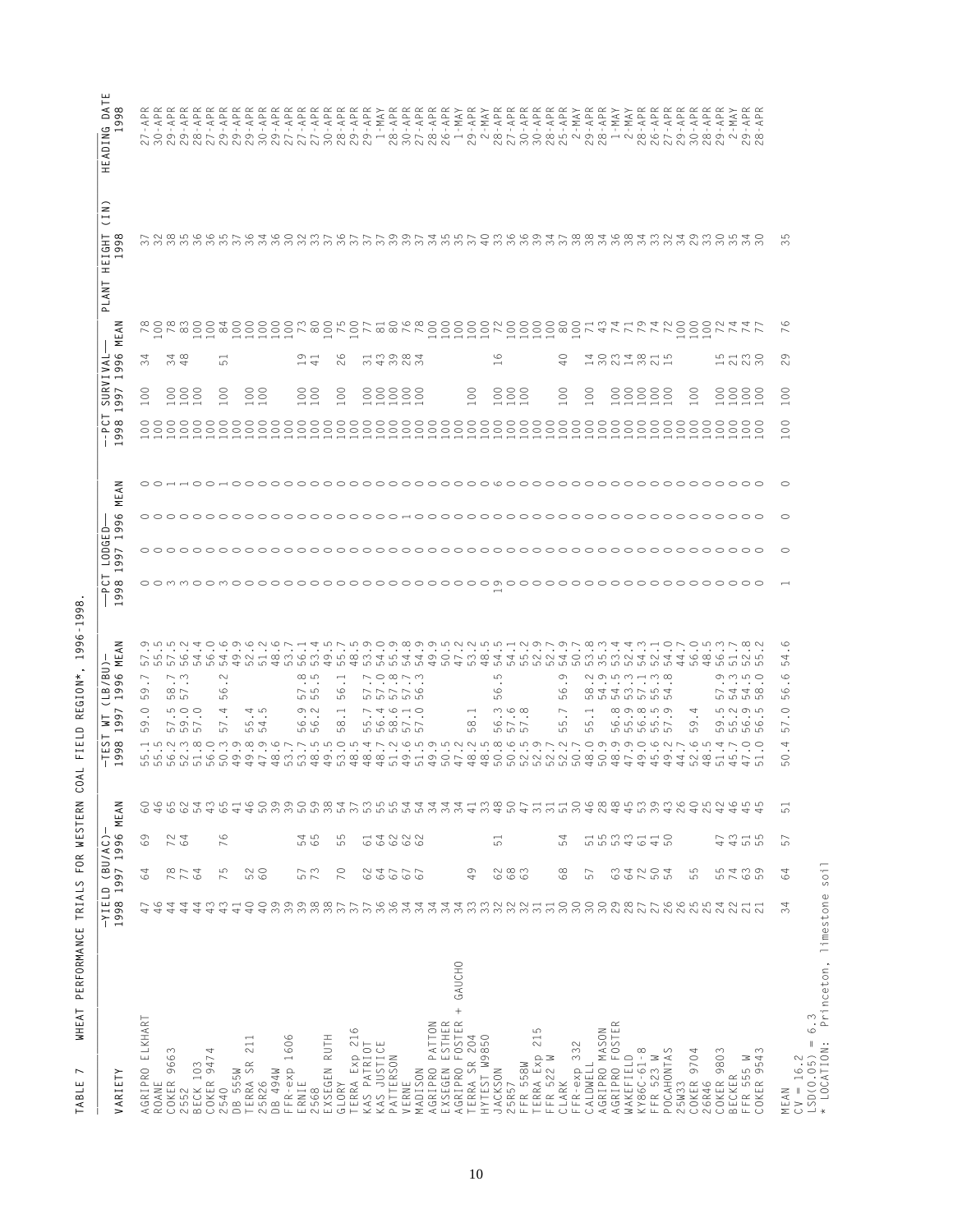| ΑΑΑΑΑΑΑ<br>ΑΡΡΡΕΚΚ<br>ΑΡΡΡΕΚΚ<br>APR<br>APR<br>APR<br>MAY<br>$\frac{1}{20}$ $\frac{1}{20}$ $\frac{1}{20}$ $\frac{1}{20}$ $\frac{1}{20}$ $\frac{1}{20}$ $\frac{1}{20}$ $\frac{1}{20}$ $\frac{1}{20}$ $\frac{1}{20}$ $\frac{1}{20}$ $\frac{1}{20}$ $\frac{1}{20}$ $\frac{1}{20}$ $\frac{1}{20}$ $\frac{1}{20}$ $\frac{1}{20}$ $\frac{1}{20}$ $\frac{1}{20}$ $\frac{1}{20}$<br>$\simeq$<br>$\mathsf{MAX}$<br>$\succ$<br>MA'<br>$3 - 1$<br>30 -<br>ておまのはどうとおおととあとてであてるのででであるともあたてであれるようなでであるともあるととなる<br>36<br>$\overline{ }$<br>G LO<br>36<br>5<br>$\frac{1}{2}$<br>$\frac{1}{5}$ 3<br>36<br>26<br>S<br>S<br>23241825<br>$\infty$<br>$\sim$<br>34<br>$\frac{1}{11}$<br><u>ဟ</u> ထ<br>4<br>မာ<br>$\overline{\phantom{0}}$<br>S<br>$\begin{smallmatrix} 0 & 0 \\ 0 & 0 \end{smallmatrix}$<br>$\begin{matrix} 0 \\ 0 \end{matrix}$<br>$\begin{smallmatrix} 0 & 0 \\ 0 & 0 \end{smallmatrix}$<br>$\infty$<br>888888888<br>$\rm ^{\circ}$<br>$\rm ^{\circ}$<br>$\rm ^{\circ}$<br>$_{\odot}$<br>8888<br>888888<br>$\circ$<br>$\circ$<br>$\overline{\phantom{0}}$<br>$\overline{\phantom{0}}$<br>$\overline{\phantom{0}}$<br>$\overline{\phantom{0}}$<br>$\epsilon$<br>$\overline{\phantom{0}}$<br>U<br>HWHOWNOWMOOMWOHOWQMOWOHOOMHNWWNWOWNOOH<br>G<br>⊶ ↔ ∞ ↔ ∞ ↔ ∞ ∾ ⊳<br>◠<br>O<br>3334803250493085000000%55200020109331032141411100<br>$\infty$<br>◅<br>4 W W W<br>4.<br>$\bullet$<br>$\cdot$<br>$\infty$<br>$\circ$<br>54<br>LO LO LO<br>$\circ$ $\rightarrow$<br>$\sim$ $\sim$<br>$\circ$<br>$\sim$<br>4<br>$\dot{4}$ $\dot{6}$<br>$\infty$<br>ഥാ ത<br>$\infty$<br>$G \rightarrow G \rightarrow G$<br>$\circ$ $\rightarrow$<br>$\sim$ $\sim$<br>$\sim$<br>$\cdot$<br>$\cdot$<br>$\rightarrow \infty$<br>$\sim$ 10<br>$\infty$<br>$\circ$ $\infty$<br>$\infty$<br>$\circ$<br>o ro<br>$\sim$ $\sim$<br>$\circ$<br>ယ<br>G<br>$\circ$<br>5<br>5<br>5<br>5<br>5<br>5<br>5<br>5<br>5<br>5<br>5<br>5<br>S<br>5<br>S<br>5<br>45<br>5<br>$\infty$ 4<br>$\circ$ $\rightarrow$<br>$\circ$<br>$\begin{array}{c} \triangleright \; \mathfrak{c} \\ \mathfrak{c} \end{array}$<br>$\sim$ $\sim$<br>$0.000400$<br>$0.000400$<br>$\sim$<br>$\infty$<br>$\overline{\phantom{0}}$<br>$\overline{ }$<br>$\cdot$<br>$\bullet$<br>$\ddot{\circ}$ . $\ddot{\circ}$ .<br>$\ddot{\circ}$<br>$\cdot$<br>$\cdot$<br>$\cdot$<br>$\ddot{o}$ m $\ddot{o}$ m $\ddot{o}$ m $\ddot{o}$ m $\ddot{o}$ m $\ddot{o}$ m $\ddot{o}$<br>$\circ$<br>$\circ$<br>$\sim \infty$<br>LO<br>$\infty$<br>G<br>G<br>666<br>ဟ ဟ<br>5<br>ယ<br>မာ<br>ယာ<br>5<br><b>55555</b><br>ம<br>မာ<br><b>5555</b><br>ယာ<br>rwowcrowwwcddor<br>$\begin{array}{c} 4 \cap D \cup D \end{array}$<br>6648881770<br>4<br>$\circ$<br>ം പ<br>ה הנוסף המשפט המספר המשפט המספר המשפט המשפט המספר המספט המספר המספר המספר המספר המספר המספר המספר המספר המספר<br>המספר המספר המספר המספר המספר המספר המספר המספר המספר המספר המספר המספר המספר המספר המספר המספר המספר המספר המ<br>$\circ$<br>ഥ<br>444<br>5<br>ഥ<br>60<br>66<br>37<br>49<br>558<br>561<br>4 5 6 7 4 7 6 9<br>4 7 7 4 7 6 9<br>$\frac{1}{48}$<br>$\overline{60}$<br>53<br>43<br>40<br>50<br>57<br>$\begin{smallmatrix}0&8\\8&8\end{smallmatrix}$<br>00007<br>$66$<br>20229276<br>825<br>88<br>86<br>73<br>74<br>85<br>ယာ<br>724<br>$\circ$<br>72<br>$\approx$<br>740<br>77<br>77<br>$\overline{\phantom{1}}$<br>$\circ$<br>$\overline{\phantom{a}}$<br>$\begin{array}{l} \alpha \alpha \alpha \alpha \alpha \alpha \alpha \alpha + \alpha + \alpha \\ \alpha + \alpha + \alpha + \alpha + \alpha + \alpha \end{array}$<br>$40$<br>44<br>44<br>44<br>$40$<br>$40$<br>30<br>30<br>₹<br>$\sim$<br>+ GAUCHO<br>$\frac{0}{8}$ .<br>$\simeq$<br>ESTHER<br>5<br>$\overline{21}$<br>1606<br>204<br>$\parallel$<br>555 M<br>523 M | County<br>* LOCATION: Logan<br>The 1998 and 1997<br>AGRIPRO ELKHART<br>2552<br>AGRIPRO FOSTER<br>AGRIPRO PATTON<br>TERRA Exp 216<br>FFR-exp 332<br>KAS PATRIOT<br>AGRIPRO FOSTE<br>AGRIPRO MASON<br>HYTEST W9850<br>25W33<br>ROANE<br>EXSEGEN RUTH<br>TERRA SR 211<br>ERNIE<br>KAS JUSTICE<br>COKER 9543<br>COKER 9663<br>COKER 9474<br>KY86C-61-8<br>POCAHONTAS<br>COKER 9803<br>COKER 9704<br>$CV = 16.6$<br>$LSD(0.05) =$<br>GLORY<br>TERRA Exp<br>PATTERSON<br>WAKEFIELD<br>CLARK<br>FFR 522 W<br>TERRA SR<br>BECK 103<br>FFR 558W<br>CALDWELL<br>EXSEGEN<br>$FFR-exp$<br>DB 494W<br>MADISON<br><b>JACKSON</b><br>DB 555W<br>BECKER<br>25R26<br>26R46<br>25R57<br>VERNE<br>:568<br>540<br>MEAN<br>FFR<br>FFR<br>$\sim$<br>$\sim$ | 1998 1997 1996 MEAN |  | $\lessapprox$<br>붇<br>96<br>$\sigma$<br>$\overline{\phantom{0}}$<br>1997<br>$5\sigma$<br>$-199$ | $\overline{\phantom{0}}$<br>98<br>$\overline{0}$ | 1996<br>997 | MEAN | $-998$ 19 | SURVIVA<br>1997 | .996<br>$\overline{ }$ | z<br>MEAI | (1N)<br><b>HEIGHT</b><br>98<br>$\infty$<br>PLANT | $^{\circ}$<br>99 |
|----------------------------------------------------------------------------------------------------------------------------------------------------------------------------------------------------------------------------------------------------------------------------------------------------------------------------------------------------------------------------------------------------------------------------------------------------------------------------------------------------------------------------------------------------------------------------------------------------------------------------------------------------------------------------------------------------------------------------------------------------------------------------------------------------------------------------------------------------------------------------------------------------------------------------------------------------------------------------------------------------------------------------------------------------------------------------------------------------------------------------------------------------------------------------------------------------------------------------------------------------------------------------------------------------------------------------------------------------------------------------------------------------------------------------------------------------------------------------------------------------------------------------------------------------------------------------------------------------------------------------------------------------------------------------------------------------------------------------------------------------------------------------------------------------------------------------------------------------------------------------------------------------------------------------------------------------------------------------------------------------------------------------------------------------------------------------------------------------------------------------------------------------------------------------------------------------------------------------------------------------------------------------------------------------------------------------------------------------------------------------------------------------------------------------------------------------------------------------------------------------------------------------------------------------------------------------------------------------------------------------------------------------------------------------------------------------------------------------------------------------------------------------------------------------------------------------------------------------------------------------------------------------------------------------------------------------------------------------------------------------------------------------------------------------------------------------------------------------------------------------------------------------------------------------------------------------------------------------------------------------------------------------------------------------------------------------------------------------------------------------------------------------------------------------------------------------------------------------------------------------------------------------------------------------------------------------------------------------------------------------------------------------------------------------------------------------------|--------------------------------------------------------------------------------------------------------------------------------------------------------------------------------------------------------------------------------------------------------------------------------------------------------------------------------------------------------------------------------------------------------------------------------------------------------------------------------------------------------------------------------------------------------------------------------------------------------------------------------------------------------------------------------------------------------------------------------------|---------------------|--|-------------------------------------------------------------------------------------------------|--------------------------------------------------|-------------|------|-----------|-----------------|------------------------|-----------|--------------------------------------------------|------------------|
|                                                                                                                                                                                                                                                                                                                                                                                                                                                                                                                                                                                                                                                                                                                                                                                                                                                                                                                                                                                                                                                                                                                                                                                                                                                                                                                                                                                                                                                                                                                                                                                                                                                                                                                                                                                                                                                                                                                                                                                                                                                                                                                                                                                                                                                                                                                                                                                                                                                                                                                                                                                                                                                                                                                                                                                                                                                                                                                                                                                                                                                                                                                                                                                                                                                                                                                                                                                                                                                                                                                                                                                                                                                                                                          |                                                                                                                                                                                                                                                                                                                                                                                                                                                                                                                                                                                                                                                                                                                                      |                     |  |                                                                                                 |                                                  |             |      |           |                 |                        |           |                                                  |                  |
|                                                                                                                                                                                                                                                                                                                                                                                                                                                                                                                                                                                                                                                                                                                                                                                                                                                                                                                                                                                                                                                                                                                                                                                                                                                                                                                                                                                                                                                                                                                                                                                                                                                                                                                                                                                                                                                                                                                                                                                                                                                                                                                                                                                                                                                                                                                                                                                                                                                                                                                                                                                                                                                                                                                                                                                                                                                                                                                                                                                                                                                                                                                                                                                                                                                                                                                                                                                                                                                                                                                                                                                                                                                                                                          |                                                                                                                                                                                                                                                                                                                                                                                                                                                                                                                                                                                                                                                                                                                                      |                     |  |                                                                                                 |                                                  |             |      |           |                 |                        |           |                                                  |                  |
|                                                                                                                                                                                                                                                                                                                                                                                                                                                                                                                                                                                                                                                                                                                                                                                                                                                                                                                                                                                                                                                                                                                                                                                                                                                                                                                                                                                                                                                                                                                                                                                                                                                                                                                                                                                                                                                                                                                                                                                                                                                                                                                                                                                                                                                                                                                                                                                                                                                                                                                                                                                                                                                                                                                                                                                                                                                                                                                                                                                                                                                                                                                                                                                                                                                                                                                                                                                                                                                                                                                                                                                                                                                                                                          |                                                                                                                                                                                                                                                                                                                                                                                                                                                                                                                                                                                                                                                                                                                                      |                     |  |                                                                                                 |                                                  |             |      |           |                 |                        |           |                                                  |                  |
|                                                                                                                                                                                                                                                                                                                                                                                                                                                                                                                                                                                                                                                                                                                                                                                                                                                                                                                                                                                                                                                                                                                                                                                                                                                                                                                                                                                                                                                                                                                                                                                                                                                                                                                                                                                                                                                                                                                                                                                                                                                                                                                                                                                                                                                                                                                                                                                                                                                                                                                                                                                                                                                                                                                                                                                                                                                                                                                                                                                                                                                                                                                                                                                                                                                                                                                                                                                                                                                                                                                                                                                                                                                                                                          |                                                                                                                                                                                                                                                                                                                                                                                                                                                                                                                                                                                                                                                                                                                                      |                     |  |                                                                                                 |                                                  |             |      |           |                 |                        |           |                                                  |                  |
|                                                                                                                                                                                                                                                                                                                                                                                                                                                                                                                                                                                                                                                                                                                                                                                                                                                                                                                                                                                                                                                                                                                                                                                                                                                                                                                                                                                                                                                                                                                                                                                                                                                                                                                                                                                                                                                                                                                                                                                                                                                                                                                                                                                                                                                                                                                                                                                                                                                                                                                                                                                                                                                                                                                                                                                                                                                                                                                                                                                                                                                                                                                                                                                                                                                                                                                                                                                                                                                                                                                                                                                                                                                                                                          |                                                                                                                                                                                                                                                                                                                                                                                                                                                                                                                                                                                                                                                                                                                                      |                     |  |                                                                                                 |                                                  |             |      |           |                 |                        |           |                                                  |                  |
|                                                                                                                                                                                                                                                                                                                                                                                                                                                                                                                                                                                                                                                                                                                                                                                                                                                                                                                                                                                                                                                                                                                                                                                                                                                                                                                                                                                                                                                                                                                                                                                                                                                                                                                                                                                                                                                                                                                                                                                                                                                                                                                                                                                                                                                                                                                                                                                                                                                                                                                                                                                                                                                                                                                                                                                                                                                                                                                                                                                                                                                                                                                                                                                                                                                                                                                                                                                                                                                                                                                                                                                                                                                                                                          |                                                                                                                                                                                                                                                                                                                                                                                                                                                                                                                                                                                                                                                                                                                                      |                     |  |                                                                                                 |                                                  |             |      |           |                 |                        |           |                                                  |                  |
|                                                                                                                                                                                                                                                                                                                                                                                                                                                                                                                                                                                                                                                                                                                                                                                                                                                                                                                                                                                                                                                                                                                                                                                                                                                                                                                                                                                                                                                                                                                                                                                                                                                                                                                                                                                                                                                                                                                                                                                                                                                                                                                                                                                                                                                                                                                                                                                                                                                                                                                                                                                                                                                                                                                                                                                                                                                                                                                                                                                                                                                                                                                                                                                                                                                                                                                                                                                                                                                                                                                                                                                                                                                                                                          |                                                                                                                                                                                                                                                                                                                                                                                                                                                                                                                                                                                                                                                                                                                                      |                     |  |                                                                                                 |                                                  |             |      |           |                 |                        |           |                                                  |                  |
|                                                                                                                                                                                                                                                                                                                                                                                                                                                                                                                                                                                                                                                                                                                                                                                                                                                                                                                                                                                                                                                                                                                                                                                                                                                                                                                                                                                                                                                                                                                                                                                                                                                                                                                                                                                                                                                                                                                                                                                                                                                                                                                                                                                                                                                                                                                                                                                                                                                                                                                                                                                                                                                                                                                                                                                                                                                                                                                                                                                                                                                                                                                                                                                                                                                                                                                                                                                                                                                                                                                                                                                                                                                                                                          |                                                                                                                                                                                                                                                                                                                                                                                                                                                                                                                                                                                                                                                                                                                                      |                     |  |                                                                                                 |                                                  |             |      |           |                 |                        |           |                                                  |                  |
|                                                                                                                                                                                                                                                                                                                                                                                                                                                                                                                                                                                                                                                                                                                                                                                                                                                                                                                                                                                                                                                                                                                                                                                                                                                                                                                                                                                                                                                                                                                                                                                                                                                                                                                                                                                                                                                                                                                                                                                                                                                                                                                                                                                                                                                                                                                                                                                                                                                                                                                                                                                                                                                                                                                                                                                                                                                                                                                                                                                                                                                                                                                                                                                                                                                                                                                                                                                                                                                                                                                                                                                                                                                                                                          |                                                                                                                                                                                                                                                                                                                                                                                                                                                                                                                                                                                                                                                                                                                                      |                     |  |                                                                                                 |                                                  |             |      |           |                 |                        |           |                                                  |                  |
|                                                                                                                                                                                                                                                                                                                                                                                                                                                                                                                                                                                                                                                                                                                                                                                                                                                                                                                                                                                                                                                                                                                                                                                                                                                                                                                                                                                                                                                                                                                                                                                                                                                                                                                                                                                                                                                                                                                                                                                                                                                                                                                                                                                                                                                                                                                                                                                                                                                                                                                                                                                                                                                                                                                                                                                                                                                                                                                                                                                                                                                                                                                                                                                                                                                                                                                                                                                                                                                                                                                                                                                                                                                                                                          |                                                                                                                                                                                                                                                                                                                                                                                                                                                                                                                                                                                                                                                                                                                                      |                     |  |                                                                                                 |                                                  |             |      |           |                 |                        |           |                                                  |                  |
|                                                                                                                                                                                                                                                                                                                                                                                                                                                                                                                                                                                                                                                                                                                                                                                                                                                                                                                                                                                                                                                                                                                                                                                                                                                                                                                                                                                                                                                                                                                                                                                                                                                                                                                                                                                                                                                                                                                                                                                                                                                                                                                                                                                                                                                                                                                                                                                                                                                                                                                                                                                                                                                                                                                                                                                                                                                                                                                                                                                                                                                                                                                                                                                                                                                                                                                                                                                                                                                                                                                                                                                                                                                                                                          |                                                                                                                                                                                                                                                                                                                                                                                                                                                                                                                                                                                                                                                                                                                                      |                     |  |                                                                                                 |                                                  |             |      |           |                 |                        |           |                                                  |                  |
|                                                                                                                                                                                                                                                                                                                                                                                                                                                                                                                                                                                                                                                                                                                                                                                                                                                                                                                                                                                                                                                                                                                                                                                                                                                                                                                                                                                                                                                                                                                                                                                                                                                                                                                                                                                                                                                                                                                                                                                                                                                                                                                                                                                                                                                                                                                                                                                                                                                                                                                                                                                                                                                                                                                                                                                                                                                                                                                                                                                                                                                                                                                                                                                                                                                                                                                                                                                                                                                                                                                                                                                                                                                                                                          |                                                                                                                                                                                                                                                                                                                                                                                                                                                                                                                                                                                                                                                                                                                                      |                     |  |                                                                                                 |                                                  |             |      |           |                 |                        |           |                                                  |                  |
|                                                                                                                                                                                                                                                                                                                                                                                                                                                                                                                                                                                                                                                                                                                                                                                                                                                                                                                                                                                                                                                                                                                                                                                                                                                                                                                                                                                                                                                                                                                                                                                                                                                                                                                                                                                                                                                                                                                                                                                                                                                                                                                                                                                                                                                                                                                                                                                                                                                                                                                                                                                                                                                                                                                                                                                                                                                                                                                                                                                                                                                                                                                                                                                                                                                                                                                                                                                                                                                                                                                                                                                                                                                                                                          |                                                                                                                                                                                                                                                                                                                                                                                                                                                                                                                                                                                                                                                                                                                                      |                     |  |                                                                                                 |                                                  |             |      |           |                 |                        |           |                                                  |                  |
|                                                                                                                                                                                                                                                                                                                                                                                                                                                                                                                                                                                                                                                                                                                                                                                                                                                                                                                                                                                                                                                                                                                                                                                                                                                                                                                                                                                                                                                                                                                                                                                                                                                                                                                                                                                                                                                                                                                                                                                                                                                                                                                                                                                                                                                                                                                                                                                                                                                                                                                                                                                                                                                                                                                                                                                                                                                                                                                                                                                                                                                                                                                                                                                                                                                                                                                                                                                                                                                                                                                                                                                                                                                                                                          |                                                                                                                                                                                                                                                                                                                                                                                                                                                                                                                                                                                                                                                                                                                                      |                     |  |                                                                                                 |                                                  |             |      |           |                 |                        |           |                                                  |                  |
|                                                                                                                                                                                                                                                                                                                                                                                                                                                                                                                                                                                                                                                                                                                                                                                                                                                                                                                                                                                                                                                                                                                                                                                                                                                                                                                                                                                                                                                                                                                                                                                                                                                                                                                                                                                                                                                                                                                                                                                                                                                                                                                                                                                                                                                                                                                                                                                                                                                                                                                                                                                                                                                                                                                                                                                                                                                                                                                                                                                                                                                                                                                                                                                                                                                                                                                                                                                                                                                                                                                                                                                                                                                                                                          |                                                                                                                                                                                                                                                                                                                                                                                                                                                                                                                                                                                                                                                                                                                                      |                     |  |                                                                                                 |                                                  |             |      |           |                 |                        |           |                                                  |                  |
|                                                                                                                                                                                                                                                                                                                                                                                                                                                                                                                                                                                                                                                                                                                                                                                                                                                                                                                                                                                                                                                                                                                                                                                                                                                                                                                                                                                                                                                                                                                                                                                                                                                                                                                                                                                                                                                                                                                                                                                                                                                                                                                                                                                                                                                                                                                                                                                                                                                                                                                                                                                                                                                                                                                                                                                                                                                                                                                                                                                                                                                                                                                                                                                                                                                                                                                                                                                                                                                                                                                                                                                                                                                                                                          |                                                                                                                                                                                                                                                                                                                                                                                                                                                                                                                                                                                                                                                                                                                                      |                     |  |                                                                                                 |                                                  |             |      |           |                 |                        |           |                                                  |                  |
|                                                                                                                                                                                                                                                                                                                                                                                                                                                                                                                                                                                                                                                                                                                                                                                                                                                                                                                                                                                                                                                                                                                                                                                                                                                                                                                                                                                                                                                                                                                                                                                                                                                                                                                                                                                                                                                                                                                                                                                                                                                                                                                                                                                                                                                                                                                                                                                                                                                                                                                                                                                                                                                                                                                                                                                                                                                                                                                                                                                                                                                                                                                                                                                                                                                                                                                                                                                                                                                                                                                                                                                                                                                                                                          |                                                                                                                                                                                                                                                                                                                                                                                                                                                                                                                                                                                                                                                                                                                                      |                     |  |                                                                                                 |                                                  |             |      |           |                 |                        |           |                                                  |                  |
|                                                                                                                                                                                                                                                                                                                                                                                                                                                                                                                                                                                                                                                                                                                                                                                                                                                                                                                                                                                                                                                                                                                                                                                                                                                                                                                                                                                                                                                                                                                                                                                                                                                                                                                                                                                                                                                                                                                                                                                                                                                                                                                                                                                                                                                                                                                                                                                                                                                                                                                                                                                                                                                                                                                                                                                                                                                                                                                                                                                                                                                                                                                                                                                                                                                                                                                                                                                                                                                                                                                                                                                                                                                                                                          |                                                                                                                                                                                                                                                                                                                                                                                                                                                                                                                                                                                                                                                                                                                                      |                     |  |                                                                                                 |                                                  |             |      |           |                 |                        |           |                                                  |                  |
|                                                                                                                                                                                                                                                                                                                                                                                                                                                                                                                                                                                                                                                                                                                                                                                                                                                                                                                                                                                                                                                                                                                                                                                                                                                                                                                                                                                                                                                                                                                                                                                                                                                                                                                                                                                                                                                                                                                                                                                                                                                                                                                                                                                                                                                                                                                                                                                                                                                                                                                                                                                                                                                                                                                                                                                                                                                                                                                                                                                                                                                                                                                                                                                                                                                                                                                                                                                                                                                                                                                                                                                                                                                                                                          |                                                                                                                                                                                                                                                                                                                                                                                                                                                                                                                                                                                                                                                                                                                                      |                     |  |                                                                                                 |                                                  |             |      |           |                 |                        |           |                                                  |                  |
|                                                                                                                                                                                                                                                                                                                                                                                                                                                                                                                                                                                                                                                                                                                                                                                                                                                                                                                                                                                                                                                                                                                                                                                                                                                                                                                                                                                                                                                                                                                                                                                                                                                                                                                                                                                                                                                                                                                                                                                                                                                                                                                                                                                                                                                                                                                                                                                                                                                                                                                                                                                                                                                                                                                                                                                                                                                                                                                                                                                                                                                                                                                                                                                                                                                                                                                                                                                                                                                                                                                                                                                                                                                                                                          |                                                                                                                                                                                                                                                                                                                                                                                                                                                                                                                                                                                                                                                                                                                                      |                     |  |                                                                                                 |                                                  |             |      |           |                 |                        |           |                                                  |                  |
|                                                                                                                                                                                                                                                                                                                                                                                                                                                                                                                                                                                                                                                                                                                                                                                                                                                                                                                                                                                                                                                                                                                                                                                                                                                                                                                                                                                                                                                                                                                                                                                                                                                                                                                                                                                                                                                                                                                                                                                                                                                                                                                                                                                                                                                                                                                                                                                                                                                                                                                                                                                                                                                                                                                                                                                                                                                                                                                                                                                                                                                                                                                                                                                                                                                                                                                                                                                                                                                                                                                                                                                                                                                                                                          |                                                                                                                                                                                                                                                                                                                                                                                                                                                                                                                                                                                                                                                                                                                                      |                     |  |                                                                                                 |                                                  |             |      |           |                 |                        |           |                                                  |                  |
|                                                                                                                                                                                                                                                                                                                                                                                                                                                                                                                                                                                                                                                                                                                                                                                                                                                                                                                                                                                                                                                                                                                                                                                                                                                                                                                                                                                                                                                                                                                                                                                                                                                                                                                                                                                                                                                                                                                                                                                                                                                                                                                                                                                                                                                                                                                                                                                                                                                                                                                                                                                                                                                                                                                                                                                                                                                                                                                                                                                                                                                                                                                                                                                                                                                                                                                                                                                                                                                                                                                                                                                                                                                                                                          |                                                                                                                                                                                                                                                                                                                                                                                                                                                                                                                                                                                                                                                                                                                                      |                     |  |                                                                                                 |                                                  |             |      |           |                 |                        |           |                                                  |                  |
|                                                                                                                                                                                                                                                                                                                                                                                                                                                                                                                                                                                                                                                                                                                                                                                                                                                                                                                                                                                                                                                                                                                                                                                                                                                                                                                                                                                                                                                                                                                                                                                                                                                                                                                                                                                                                                                                                                                                                                                                                                                                                                                                                                                                                                                                                                                                                                                                                                                                                                                                                                                                                                                                                                                                                                                                                                                                                                                                                                                                                                                                                                                                                                                                                                                                                                                                                                                                                                                                                                                                                                                                                                                                                                          |                                                                                                                                                                                                                                                                                                                                                                                                                                                                                                                                                                                                                                                                                                                                      |                     |  |                                                                                                 |                                                  |             |      |           |                 |                        |           |                                                  |                  |
|                                                                                                                                                                                                                                                                                                                                                                                                                                                                                                                                                                                                                                                                                                                                                                                                                                                                                                                                                                                                                                                                                                                                                                                                                                                                                                                                                                                                                                                                                                                                                                                                                                                                                                                                                                                                                                                                                                                                                                                                                                                                                                                                                                                                                                                                                                                                                                                                                                                                                                                                                                                                                                                                                                                                                                                                                                                                                                                                                                                                                                                                                                                                                                                                                                                                                                                                                                                                                                                                                                                                                                                                                                                                                                          |                                                                                                                                                                                                                                                                                                                                                                                                                                                                                                                                                                                                                                                                                                                                      |                     |  |                                                                                                 |                                                  |             |      |           |                 |                        |           |                                                  |                  |
|                                                                                                                                                                                                                                                                                                                                                                                                                                                                                                                                                                                                                                                                                                                                                                                                                                                                                                                                                                                                                                                                                                                                                                                                                                                                                                                                                                                                                                                                                                                                                                                                                                                                                                                                                                                                                                                                                                                                                                                                                                                                                                                                                                                                                                                                                                                                                                                                                                                                                                                                                                                                                                                                                                                                                                                                                                                                                                                                                                                                                                                                                                                                                                                                                                                                                                                                                                                                                                                                                                                                                                                                                                                                                                          |                                                                                                                                                                                                                                                                                                                                                                                                                                                                                                                                                                                                                                                                                                                                      |                     |  |                                                                                                 |                                                  |             |      |           |                 |                        |           |                                                  |                  |
|                                                                                                                                                                                                                                                                                                                                                                                                                                                                                                                                                                                                                                                                                                                                                                                                                                                                                                                                                                                                                                                                                                                                                                                                                                                                                                                                                                                                                                                                                                                                                                                                                                                                                                                                                                                                                                                                                                                                                                                                                                                                                                                                                                                                                                                                                                                                                                                                                                                                                                                                                                                                                                                                                                                                                                                                                                                                                                                                                                                                                                                                                                                                                                                                                                                                                                                                                                                                                                                                                                                                                                                                                                                                                                          |                                                                                                                                                                                                                                                                                                                                                                                                                                                                                                                                                                                                                                                                                                                                      |                     |  |                                                                                                 |                                                  |             |      |           |                 |                        |           |                                                  |                  |
|                                                                                                                                                                                                                                                                                                                                                                                                                                                                                                                                                                                                                                                                                                                                                                                                                                                                                                                                                                                                                                                                                                                                                                                                                                                                                                                                                                                                                                                                                                                                                                                                                                                                                                                                                                                                                                                                                                                                                                                                                                                                                                                                                                                                                                                                                                                                                                                                                                                                                                                                                                                                                                                                                                                                                                                                                                                                                                                                                                                                                                                                                                                                                                                                                                                                                                                                                                                                                                                                                                                                                                                                                                                                                                          |                                                                                                                                                                                                                                                                                                                                                                                                                                                                                                                                                                                                                                                                                                                                      |                     |  |                                                                                                 |                                                  |             |      |           |                 |                        |           |                                                  |                  |
|                                                                                                                                                                                                                                                                                                                                                                                                                                                                                                                                                                                                                                                                                                                                                                                                                                                                                                                                                                                                                                                                                                                                                                                                                                                                                                                                                                                                                                                                                                                                                                                                                                                                                                                                                                                                                                                                                                                                                                                                                                                                                                                                                                                                                                                                                                                                                                                                                                                                                                                                                                                                                                                                                                                                                                                                                                                                                                                                                                                                                                                                                                                                                                                                                                                                                                                                                                                                                                                                                                                                                                                                                                                                                                          |                                                                                                                                                                                                                                                                                                                                                                                                                                                                                                                                                                                                                                                                                                                                      |                     |  |                                                                                                 |                                                  |             |      |           |                 |                        |           |                                                  |                  |
|                                                                                                                                                                                                                                                                                                                                                                                                                                                                                                                                                                                                                                                                                                                                                                                                                                                                                                                                                                                                                                                                                                                                                                                                                                                                                                                                                                                                                                                                                                                                                                                                                                                                                                                                                                                                                                                                                                                                                                                                                                                                                                                                                                                                                                                                                                                                                                                                                                                                                                                                                                                                                                                                                                                                                                                                                                                                                                                                                                                                                                                                                                                                                                                                                                                                                                                                                                                                                                                                                                                                                                                                                                                                                                          |                                                                                                                                                                                                                                                                                                                                                                                                                                                                                                                                                                                                                                                                                                                                      |                     |  |                                                                                                 |                                                  |             |      |           |                 |                        |           |                                                  |                  |
|                                                                                                                                                                                                                                                                                                                                                                                                                                                                                                                                                                                                                                                                                                                                                                                                                                                                                                                                                                                                                                                                                                                                                                                                                                                                                                                                                                                                                                                                                                                                                                                                                                                                                                                                                                                                                                                                                                                                                                                                                                                                                                                                                                                                                                                                                                                                                                                                                                                                                                                                                                                                                                                                                                                                                                                                                                                                                                                                                                                                                                                                                                                                                                                                                                                                                                                                                                                                                                                                                                                                                                                                                                                                                                          |                                                                                                                                                                                                                                                                                                                                                                                                                                                                                                                                                                                                                                                                                                                                      |                     |  |                                                                                                 |                                                  |             |      |           |                 |                        |           |                                                  |                  |
|                                                                                                                                                                                                                                                                                                                                                                                                                                                                                                                                                                                                                                                                                                                                                                                                                                                                                                                                                                                                                                                                                                                                                                                                                                                                                                                                                                                                                                                                                                                                                                                                                                                                                                                                                                                                                                                                                                                                                                                                                                                                                                                                                                                                                                                                                                                                                                                                                                                                                                                                                                                                                                                                                                                                                                                                                                                                                                                                                                                                                                                                                                                                                                                                                                                                                                                                                                                                                                                                                                                                                                                                                                                                                                          |                                                                                                                                                                                                                                                                                                                                                                                                                                                                                                                                                                                                                                                                                                                                      |                     |  |                                                                                                 |                                                  |             |      |           |                 |                        |           |                                                  |                  |
|                                                                                                                                                                                                                                                                                                                                                                                                                                                                                                                                                                                                                                                                                                                                                                                                                                                                                                                                                                                                                                                                                                                                                                                                                                                                                                                                                                                                                                                                                                                                                                                                                                                                                                                                                                                                                                                                                                                                                                                                                                                                                                                                                                                                                                                                                                                                                                                                                                                                                                                                                                                                                                                                                                                                                                                                                                                                                                                                                                                                                                                                                                                                                                                                                                                                                                                                                                                                                                                                                                                                                                                                                                                                                                          |                                                                                                                                                                                                                                                                                                                                                                                                                                                                                                                                                                                                                                                                                                                                      |                     |  |                                                                                                 |                                                  |             |      |           |                 |                        |           |                                                  |                  |
|                                                                                                                                                                                                                                                                                                                                                                                                                                                                                                                                                                                                                                                                                                                                                                                                                                                                                                                                                                                                                                                                                                                                                                                                                                                                                                                                                                                                                                                                                                                                                                                                                                                                                                                                                                                                                                                                                                                                                                                                                                                                                                                                                                                                                                                                                                                                                                                                                                                                                                                                                                                                                                                                                                                                                                                                                                                                                                                                                                                                                                                                                                                                                                                                                                                                                                                                                                                                                                                                                                                                                                                                                                                                                                          |                                                                                                                                                                                                                                                                                                                                                                                                                                                                                                                                                                                                                                                                                                                                      |                     |  |                                                                                                 |                                                  |             |      |           |                 |                        |           |                                                  |                  |
|                                                                                                                                                                                                                                                                                                                                                                                                                                                                                                                                                                                                                                                                                                                                                                                                                                                                                                                                                                                                                                                                                                                                                                                                                                                                                                                                                                                                                                                                                                                                                                                                                                                                                                                                                                                                                                                                                                                                                                                                                                                                                                                                                                                                                                                                                                                                                                                                                                                                                                                                                                                                                                                                                                                                                                                                                                                                                                                                                                                                                                                                                                                                                                                                                                                                                                                                                                                                                                                                                                                                                                                                                                                                                                          |                                                                                                                                                                                                                                                                                                                                                                                                                                                                                                                                                                                                                                                                                                                                      |                     |  |                                                                                                 |                                                  |             |      |           |                 |                        |           |                                                  |                  |
|                                                                                                                                                                                                                                                                                                                                                                                                                                                                                                                                                                                                                                                                                                                                                                                                                                                                                                                                                                                                                                                                                                                                                                                                                                                                                                                                                                                                                                                                                                                                                                                                                                                                                                                                                                                                                                                                                                                                                                                                                                                                                                                                                                                                                                                                                                                                                                                                                                                                                                                                                                                                                                                                                                                                                                                                                                                                                                                                                                                                                                                                                                                                                                                                                                                                                                                                                                                                                                                                                                                                                                                                                                                                                                          |                                                                                                                                                                                                                                                                                                                                                                                                                                                                                                                                                                                                                                                                                                                                      |                     |  |                                                                                                 |                                                  |             |      |           |                 |                        |           |                                                  |                  |
|                                                                                                                                                                                                                                                                                                                                                                                                                                                                                                                                                                                                                                                                                                                                                                                                                                                                                                                                                                                                                                                                                                                                                                                                                                                                                                                                                                                                                                                                                                                                                                                                                                                                                                                                                                                                                                                                                                                                                                                                                                                                                                                                                                                                                                                                                                                                                                                                                                                                                                                                                                                                                                                                                                                                                                                                                                                                                                                                                                                                                                                                                                                                                                                                                                                                                                                                                                                                                                                                                                                                                                                                                                                                                                          |                                                                                                                                                                                                                                                                                                                                                                                                                                                                                                                                                                                                                                                                                                                                      |                     |  |                                                                                                 |                                                  |             |      |           |                 |                        |           |                                                  |                  |
|                                                                                                                                                                                                                                                                                                                                                                                                                                                                                                                                                                                                                                                                                                                                                                                                                                                                                                                                                                                                                                                                                                                                                                                                                                                                                                                                                                                                                                                                                                                                                                                                                                                                                                                                                                                                                                                                                                                                                                                                                                                                                                                                                                                                                                                                                                                                                                                                                                                                                                                                                                                                                                                                                                                                                                                                                                                                                                                                                                                                                                                                                                                                                                                                                                                                                                                                                                                                                                                                                                                                                                                                                                                                                                          |                                                                                                                                                                                                                                                                                                                                                                                                                                                                                                                                                                                                                                                                                                                                      |                     |  |                                                                                                 |                                                  |             |      |           |                 |                        |           |                                                  |                  |
|                                                                                                                                                                                                                                                                                                                                                                                                                                                                                                                                                                                                                                                                                                                                                                                                                                                                                                                                                                                                                                                                                                                                                                                                                                                                                                                                                                                                                                                                                                                                                                                                                                                                                                                                                                                                                                                                                                                                                                                                                                                                                                                                                                                                                                                                                                                                                                                                                                                                                                                                                                                                                                                                                                                                                                                                                                                                                                                                                                                                                                                                                                                                                                                                                                                                                                                                                                                                                                                                                                                                                                                                                                                                                                          |                                                                                                                                                                                                                                                                                                                                                                                                                                                                                                                                                                                                                                                                                                                                      |                     |  |                                                                                                 |                                                  |             |      |           |                 |                        |           |                                                  |                  |
|                                                                                                                                                                                                                                                                                                                                                                                                                                                                                                                                                                                                                                                                                                                                                                                                                                                                                                                                                                                                                                                                                                                                                                                                                                                                                                                                                                                                                                                                                                                                                                                                                                                                                                                                                                                                                                                                                                                                                                                                                                                                                                                                                                                                                                                                                                                                                                                                                                                                                                                                                                                                                                                                                                                                                                                                                                                                                                                                                                                                                                                                                                                                                                                                                                                                                                                                                                                                                                                                                                                                                                                                                                                                                                          |                                                                                                                                                                                                                                                                                                                                                                                                                                                                                                                                                                                                                                                                                                                                      |                     |  |                                                                                                 |                                                  |             |      |           |                 |                        |           |                                                  |                  |
|                                                                                                                                                                                                                                                                                                                                                                                                                                                                                                                                                                                                                                                                                                                                                                                                                                                                                                                                                                                                                                                                                                                                                                                                                                                                                                                                                                                                                                                                                                                                                                                                                                                                                                                                                                                                                                                                                                                                                                                                                                                                                                                                                                                                                                                                                                                                                                                                                                                                                                                                                                                                                                                                                                                                                                                                                                                                                                                                                                                                                                                                                                                                                                                                                                                                                                                                                                                                                                                                                                                                                                                                                                                                                                          |                                                                                                                                                                                                                                                                                                                                                                                                                                                                                                                                                                                                                                                                                                                                      |                     |  |                                                                                                 |                                                  |             |      |           |                 |                        |           |                                                  |                  |
|                                                                                                                                                                                                                                                                                                                                                                                                                                                                                                                                                                                                                                                                                                                                                                                                                                                                                                                                                                                                                                                                                                                                                                                                                                                                                                                                                                                                                                                                                                                                                                                                                                                                                                                                                                                                                                                                                                                                                                                                                                                                                                                                                                                                                                                                                                                                                                                                                                                                                                                                                                                                                                                                                                                                                                                                                                                                                                                                                                                                                                                                                                                                                                                                                                                                                                                                                                                                                                                                                                                                                                                                                                                                                                          |                                                                                                                                                                                                                                                                                                                                                                                                                                                                                                                                                                                                                                                                                                                                      |                     |  |                                                                                                 |                                                  |             |      |           |                 |                        |           |                                                  |                  |
|                                                                                                                                                                                                                                                                                                                                                                                                                                                                                                                                                                                                                                                                                                                                                                                                                                                                                                                                                                                                                                                                                                                                                                                                                                                                                                                                                                                                                                                                                                                                                                                                                                                                                                                                                                                                                                                                                                                                                                                                                                                                                                                                                                                                                                                                                                                                                                                                                                                                                                                                                                                                                                                                                                                                                                                                                                                                                                                                                                                                                                                                                                                                                                                                                                                                                                                                                                                                                                                                                                                                                                                                                                                                                                          |                                                                                                                                                                                                                                                                                                                                                                                                                                                                                                                                                                                                                                                                                                                                      |                     |  |                                                                                                 |                                                  |             |      |           |                 |                        |           |                                                  |                  |
|                                                                                                                                                                                                                                                                                                                                                                                                                                                                                                                                                                                                                                                                                                                                                                                                                                                                                                                                                                                                                                                                                                                                                                                                                                                                                                                                                                                                                                                                                                                                                                                                                                                                                                                                                                                                                                                                                                                                                                                                                                                                                                                                                                                                                                                                                                                                                                                                                                                                                                                                                                                                                                                                                                                                                                                                                                                                                                                                                                                                                                                                                                                                                                                                                                                                                                                                                                                                                                                                                                                                                                                                                                                                                                          |                                                                                                                                                                                                                                                                                                                                                                                                                                                                                                                                                                                                                                                                                                                                      |                     |  |                                                                                                 |                                                  |             |      |           |                 |                        |           |                                                  |                  |
|                                                                                                                                                                                                                                                                                                                                                                                                                                                                                                                                                                                                                                                                                                                                                                                                                                                                                                                                                                                                                                                                                                                                                                                                                                                                                                                                                                                                                                                                                                                                                                                                                                                                                                                                                                                                                                                                                                                                                                                                                                                                                                                                                                                                                                                                                                                                                                                                                                                                                                                                                                                                                                                                                                                                                                                                                                                                                                                                                                                                                                                                                                                                                                                                                                                                                                                                                                                                                                                                                                                                                                                                                                                                                                          |                                                                                                                                                                                                                                                                                                                                                                                                                                                                                                                                                                                                                                                                                                                                      |                     |  |                                                                                                 |                                                  |             |      |           |                 |                        |           |                                                  |                  |
|                                                                                                                                                                                                                                                                                                                                                                                                                                                                                                                                                                                                                                                                                                                                                                                                                                                                                                                                                                                                                                                                                                                                                                                                                                                                                                                                                                                                                                                                                                                                                                                                                                                                                                                                                                                                                                                                                                                                                                                                                                                                                                                                                                                                                                                                                                                                                                                                                                                                                                                                                                                                                                                                                                                                                                                                                                                                                                                                                                                                                                                                                                                                                                                                                                                                                                                                                                                                                                                                                                                                                                                                                                                                                                          |                                                                                                                                                                                                                                                                                                                                                                                                                                                                                                                                                                                                                                                                                                                                      |                     |  |                                                                                                 |                                                  |             |      |           |                 |                        |           |                                                  |                  |
|                                                                                                                                                                                                                                                                                                                                                                                                                                                                                                                                                                                                                                                                                                                                                                                                                                                                                                                                                                                                                                                                                                                                                                                                                                                                                                                                                                                                                                                                                                                                                                                                                                                                                                                                                                                                                                                                                                                                                                                                                                                                                                                                                                                                                                                                                                                                                                                                                                                                                                                                                                                                                                                                                                                                                                                                                                                                                                                                                                                                                                                                                                                                                                                                                                                                                                                                                                                                                                                                                                                                                                                                                                                                                                          |                                                                                                                                                                                                                                                                                                                                                                                                                                                                                                                                                                                                                                                                                                                                      |                     |  |                                                                                                 |                                                  |             |      |           |                 |                        |           |                                                  |                  |
|                                                                                                                                                                                                                                                                                                                                                                                                                                                                                                                                                                                                                                                                                                                                                                                                                                                                                                                                                                                                                                                                                                                                                                                                                                                                                                                                                                                                                                                                                                                                                                                                                                                                                                                                                                                                                                                                                                                                                                                                                                                                                                                                                                                                                                                                                                                                                                                                                                                                                                                                                                                                                                                                                                                                                                                                                                                                                                                                                                                                                                                                                                                                                                                                                                                                                                                                                                                                                                                                                                                                                                                                                                                                                                          |                                                                                                                                                                                                                                                                                                                                                                                                                                                                                                                                                                                                                                                                                                                                      |                     |  |                                                                                                 |                                                  |             |      |           |                 |                        |           |                                                  |                  |
|                                                                                                                                                                                                                                                                                                                                                                                                                                                                                                                                                                                                                                                                                                                                                                                                                                                                                                                                                                                                                                                                                                                                                                                                                                                                                                                                                                                                                                                                                                                                                                                                                                                                                                                                                                                                                                                                                                                                                                                                                                                                                                                                                                                                                                                                                                                                                                                                                                                                                                                                                                                                                                                                                                                                                                                                                                                                                                                                                                                                                                                                                                                                                                                                                                                                                                                                                                                                                                                                                                                                                                                                                                                                                                          |                                                                                                                                                                                                                                                                                                                                                                                                                                                                                                                                                                                                                                                                                                                                      |                     |  |                                                                                                 |                                                  |             |      |           |                 |                        |           |                                                  |                  |
|                                                                                                                                                                                                                                                                                                                                                                                                                                                                                                                                                                                                                                                                                                                                                                                                                                                                                                                                                                                                                                                                                                                                                                                                                                                                                                                                                                                                                                                                                                                                                                                                                                                                                                                                                                                                                                                                                                                                                                                                                                                                                                                                                                                                                                                                                                                                                                                                                                                                                                                                                                                                                                                                                                                                                                                                                                                                                                                                                                                                                                                                                                                                                                                                                                                                                                                                                                                                                                                                                                                                                                                                                                                                                                          |                                                                                                                                                                                                                                                                                                                                                                                                                                                                                                                                                                                                                                                                                                                                      |                     |  |                                                                                                 |                                                  |             |      |           |                 |                        |           |                                                  |                  |

WHEAT PERFORMANCE TRIALS FOR SOUTHERN TIER REGION\*, 1996-1998. **TABLE 7a WHEAT PERFORMANCE TRIALS FOR SOUTHERN TIER REGION\*, 1996-1998.** TABLE 7a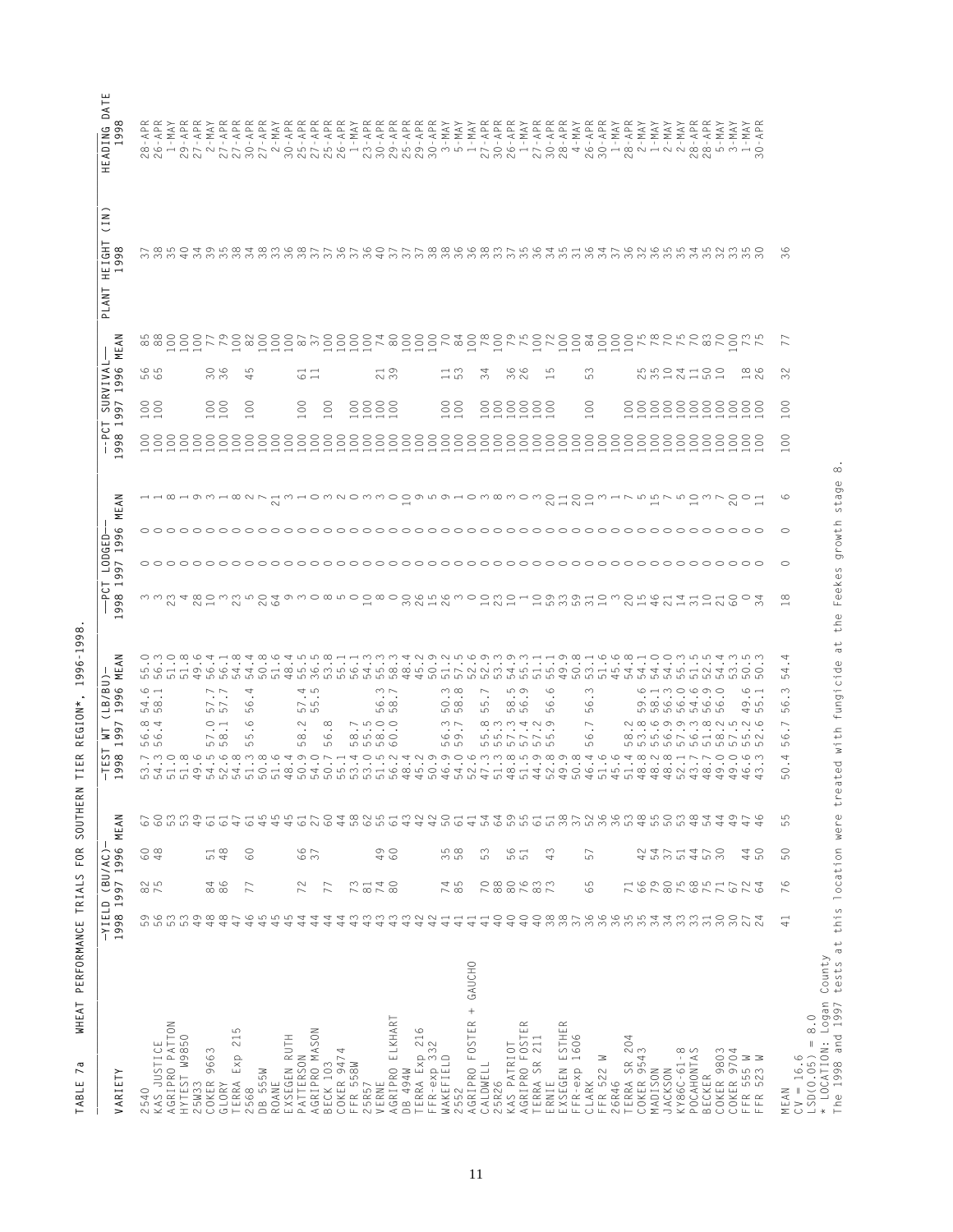| HERN<br><b>COUT</b><br>Ć<br>ć<br>ว |                                                   |
|------------------------------------|---------------------------------------------------|
| $\infty$<br>LL.                    |                                                   |
| TRIALS                             | ٠<br>r<br>$\overline{\phantom{a}}$<br>ת<br>თ<br>۰ |
| PERFORMANCE                        | ¥<br>z<br>REGIO                                   |
| EAT<br>H                           | TIER                                              |
| Q<br>r<br><b>BLE</b><br>⋜          |                                                   |

| へんかんしんしょうじゅうしゅう しょうしゅうしゅうしゅう しゅうしゅうしょう マイソソンソン アイアソリン<br>Nay<br>Apr<br>A Ray<br>Nay<br>May<br>Apr<br>Apr<br>May<br>Apr<br>May<br>May<br>いいいいいん<br>May<br>$_{\text{May}}$<br>X<br>Pay<br>Nay<br>Nay<br>ke z geb<br>a y<br>a<br>ш<br>$\geq$<br>$\sum$<br>$\sum$<br>$\sum$<br>$\geq$<br>$\mathbf{\Sigma}% _{T}=\mathbf{\Sigma}_{T}\times\mathbf{D}_{T}$<br>Σ<br>DATI<br>Σ<br>Σ<br>Σ<br>Σ<br>$\Sigma \prec \Sigma$<br>π<br>- T T<br>Ŧ<br>$\top$<br>- 17<br>π<br>$\overline{+}$<br>고<br>고고<br>$\overline{1}$<br>$\top$<br>$\overline{1}$<br>$\overline{+}$<br>- 7<br>元元<br>$\sim$ 1.<br>$\sim 10^{-1}$ . The<br>$\sim 1$<br><b>COLLECT</b><br>$\sim 10$<br>$\sim 10$<br>$\sim$ 1 $\sim$<br><b>Contract</b><br>$\pm$<br>$\sim$ 1 $\sim$<br><b>CONTRACTOR</b><br>$\sim 10$<br>$\sim 10$<br>$\sim 10^{-1}$<br>$\sim 10$<br>$\sim$<br><b>Contract Contract</b><br><b>A</b><br>$\overline{ }$<br>$\circ$ $\circ$<br>$\geq$<br>$\overline{\phantom{a}}$<br>$\check{ }$<br>PLANT<br>HEIGHT<br>$\sigma$<br>$\infty$<br>SURVIVAL<br>$\circ$<br>$\circ$<br>$\overline{\phantom{0}}$<br>LODGED<br>$\overline{\phantom{0}}$<br>LB/BU)<br>G<br>$\infty$<br>ഗ<br>$\vdash$ $\sim$<br>BU/AC)<br>80 ファファで のらのようとのころ のうのうりつりつりつ こうかい こうしゃ イオカム ひらしょうしつ しょうせい こうきょうこう しょうさつき しょうこう しょうこうしょう しょうしょうしょう しょうしょう<br>$\circ$<br>ςÖ.<br>BU/A<br>$\circ$<br>$\ddot{\circ}$<br>LEMENS<br>$\sim$<br>LKHART<br>$\simeq$<br>ပ<br>$\sqcup$<br>$\overline{\phantom{0}}$<br>F <sub>0</sub> ST<br>5<br>RSTONE<br>₹<br>$\overline{ }$<br>$\parallel$<br>$\circ$<br>$\circ$<br>ш<br>$\overline{\phantom{0}}$<br>$\cup$<br>$\sim$<br>44<br>$\infty$<br>∞<br>$\Xi$<br>$\infty$<br>$\circ$<br>4<br>$\circ$<br>$\overline{97}$<br>$\circ$ $\propto$<br>833383<br>$\circ$<br>$V = 10$<br>SD(0.0)<br>$\sigma$<br>$\lesssim$<br>VARIET<br>$\sim$<br>تب<br>$\sim$<br>2510<br>2737<br>COKER<br>FFR 52<br>FFR 56<br>FFR 565<br>$\equiv$<br>5R57<br>OKER<br>$\vdash$<br>$\tilde{z}$<br>$\propto$ $\propto$ $\prec$<br>لبنا سنا<br>ш<br>$\simeq$ $\sim$<br>$\sim$ $\sim$<br>$\cup$ $\bot$ $\bot$ |  |  |  |           |
|---------------------------------------------------------------------------------------------------------------------------------------------------------------------------------------------------------------------------------------------------------------------------------------------------------------------------------------------------------------------------------------------------------------------------------------------------------------------------------------------------------------------------------------------------------------------------------------------------------------------------------------------------------------------------------------------------------------------------------------------------------------------------------------------------------------------------------------------------------------------------------------------------------------------------------------------------------------------------------------------------------------------------------------------------------------------------------------------------------------------------------------------------------------------------------------------------------------------------------------------------------------------------------------------------------------------------------------------------------------------------------------------------------------------------------------------------------------------------------------------------------------------------------------------------------------------------------------------------------------------------------------------------------------------------------------------------------------------------------------------------------------------------------------------------------------------------------------------------------------------------------------------------------------------------------------------------------------------------------------------------------------------------------------------|--|--|--|-----------|
| $CV = 10.9%$<br>$LSD(0.05) =$<br>$*(LOCATION;$<br>The 1998 te<br>2552<br>2540<br>2540<br>26RIPRO FOS<br>26RIPRO FOS<br>26RIPRO FOS<br>40RIPRO CLE FOS 20<br>2568<br>2568<br>258ME<br>26RIPRO CLE<br>26RIPRO CLE<br>26RIPRO CLE<br>26RIPRO CLE<br>26RIPRO CLE<br>26RIPRO CLE<br>26RIPRO CLE<br>EK 309<br>HOPEWELL<br>KAS JUSTIC<br>CALDWELL<br>CALDWELL<br>ECKER<br>MADISON<br>BECKER<br>CARDINAL<br>CLARK<br>CLARK<br>CLARK 97<br>COKER 973<br>VORIS 60<br>VORIS 9737<br>2737                                                                                                                                                                                                                                                                                                                                                                                                                                                                                                                                                                                                                                                                                                                                                                                                                                                                                                                                                                                                                                                                                                                                                                                                                                                                                                                                                                                                                                                                                                                                                               |  |  |  |           |
|                                                                                                                                                                                                                                                                                                                                                                                                                                                                                                                                                                                                                                                                                                                                                                                                                                                                                                                                                                                                                                                                                                                                                                                                                                                                                                                                                                                                                                                                                                                                                                                                                                                                                                                                                                                                                                                                                                                                                                                                                                             |  |  |  |           |
|                                                                                                                                                                                                                                                                                                                                                                                                                                                                                                                                                                                                                                                                                                                                                                                                                                                                                                                                                                                                                                                                                                                                                                                                                                                                                                                                                                                                                                                                                                                                                                                                                                                                                                                                                                                                                                                                                                                                                                                                                                             |  |  |  |           |
|                                                                                                                                                                                                                                                                                                                                                                                                                                                                                                                                                                                                                                                                                                                                                                                                                                                                                                                                                                                                                                                                                                                                                                                                                                                                                                                                                                                                                                                                                                                                                                                                                                                                                                                                                                                                                                                                                                                                                                                                                                             |  |  |  |           |
|                                                                                                                                                                                                                                                                                                                                                                                                                                                                                                                                                                                                                                                                                                                                                                                                                                                                                                                                                                                                                                                                                                                                                                                                                                                                                                                                                                                                                                                                                                                                                                                                                                                                                                                                                                                                                                                                                                                                                                                                                                             |  |  |  |           |
|                                                                                                                                                                                                                                                                                                                                                                                                                                                                                                                                                                                                                                                                                                                                                                                                                                                                                                                                                                                                                                                                                                                                                                                                                                                                                                                                                                                                                                                                                                                                                                                                                                                                                                                                                                                                                                                                                                                                                                                                                                             |  |  |  |           |
|                                                                                                                                                                                                                                                                                                                                                                                                                                                                                                                                                                                                                                                                                                                                                                                                                                                                                                                                                                                                                                                                                                                                                                                                                                                                                                                                                                                                                                                                                                                                                                                                                                                                                                                                                                                                                                                                                                                                                                                                                                             |  |  |  |           |
|                                                                                                                                                                                                                                                                                                                                                                                                                                                                                                                                                                                                                                                                                                                                                                                                                                                                                                                                                                                                                                                                                                                                                                                                                                                                                                                                                                                                                                                                                                                                                                                                                                                                                                                                                                                                                                                                                                                                                                                                                                             |  |  |  |           |
|                                                                                                                                                                                                                                                                                                                                                                                                                                                                                                                                                                                                                                                                                                                                                                                                                                                                                                                                                                                                                                                                                                                                                                                                                                                                                                                                                                                                                                                                                                                                                                                                                                                                                                                                                                                                                                                                                                                                                                                                                                             |  |  |  |           |
|                                                                                                                                                                                                                                                                                                                                                                                                                                                                                                                                                                                                                                                                                                                                                                                                                                                                                                                                                                                                                                                                                                                                                                                                                                                                                                                                                                                                                                                                                                                                                                                                                                                                                                                                                                                                                                                                                                                                                                                                                                             |  |  |  | $\eth$    |
|                                                                                                                                                                                                                                                                                                                                                                                                                                                                                                                                                                                                                                                                                                                                                                                                                                                                                                                                                                                                                                                                                                                                                                                                                                                                                                                                                                                                                                                                                                                                                                                                                                                                                                                                                                                                                                                                                                                                                                                                                                             |  |  |  | $\gtrsim$ |
|                                                                                                                                                                                                                                                                                                                                                                                                                                                                                                                                                                                                                                                                                                                                                                                                                                                                                                                                                                                                                                                                                                                                                                                                                                                                                                                                                                                                                                                                                                                                                                                                                                                                                                                                                                                                                                                                                                                                                                                                                                             |  |  |  |           |
|                                                                                                                                                                                                                                                                                                                                                                                                                                                                                                                                                                                                                                                                                                                                                                                                                                                                                                                                                                                                                                                                                                                                                                                                                                                                                                                                                                                                                                                                                                                                                                                                                                                                                                                                                                                                                                                                                                                                                                                                                                             |  |  |  |           |
|                                                                                                                                                                                                                                                                                                                                                                                                                                                                                                                                                                                                                                                                                                                                                                                                                                                                                                                                                                                                                                                                                                                                                                                                                                                                                                                                                                                                                                                                                                                                                                                                                                                                                                                                                                                                                                                                                                                                                                                                                                             |  |  |  |           |
|                                                                                                                                                                                                                                                                                                                                                                                                                                                                                                                                                                                                                                                                                                                                                                                                                                                                                                                                                                                                                                                                                                                                                                                                                                                                                                                                                                                                                                                                                                                                                                                                                                                                                                                                                                                                                                                                                                                                                                                                                                             |  |  |  |           |
|                                                                                                                                                                                                                                                                                                                                                                                                                                                                                                                                                                                                                                                                                                                                                                                                                                                                                                                                                                                                                                                                                                                                                                                                                                                                                                                                                                                                                                                                                                                                                                                                                                                                                                                                                                                                                                                                                                                                                                                                                                             |  |  |  |           |
|                                                                                                                                                                                                                                                                                                                                                                                                                                                                                                                                                                                                                                                                                                                                                                                                                                                                                                                                                                                                                                                                                                                                                                                                                                                                                                                                                                                                                                                                                                                                                                                                                                                                                                                                                                                                                                                                                                                                                                                                                                             |  |  |  |           |
|                                                                                                                                                                                                                                                                                                                                                                                                                                                                                                                                                                                                                                                                                                                                                                                                                                                                                                                                                                                                                                                                                                                                                                                                                                                                                                                                                                                                                                                                                                                                                                                                                                                                                                                                                                                                                                                                                                                                                                                                                                             |  |  |  |           |
|                                                                                                                                                                                                                                                                                                                                                                                                                                                                                                                                                                                                                                                                                                                                                                                                                                                                                                                                                                                                                                                                                                                                                                                                                                                                                                                                                                                                                                                                                                                                                                                                                                                                                                                                                                                                                                                                                                                                                                                                                                             |  |  |  |           |
|                                                                                                                                                                                                                                                                                                                                                                                                                                                                                                                                                                                                                                                                                                                                                                                                                                                                                                                                                                                                                                                                                                                                                                                                                                                                                                                                                                                                                                                                                                                                                                                                                                                                                                                                                                                                                                                                                                                                                                                                                                             |  |  |  |           |
|                                                                                                                                                                                                                                                                                                                                                                                                                                                                                                                                                                                                                                                                                                                                                                                                                                                                                                                                                                                                                                                                                                                                                                                                                                                                                                                                                                                                                                                                                                                                                                                                                                                                                                                                                                                                                                                                                                                                                                                                                                             |  |  |  |           |
|                                                                                                                                                                                                                                                                                                                                                                                                                                                                                                                                                                                                                                                                                                                                                                                                                                                                                                                                                                                                                                                                                                                                                                                                                                                                                                                                                                                                                                                                                                                                                                                                                                                                                                                                                                                                                                                                                                                                                                                                                                             |  |  |  |           |
|                                                                                                                                                                                                                                                                                                                                                                                                                                                                                                                                                                                                                                                                                                                                                                                                                                                                                                                                                                                                                                                                                                                                                                                                                                                                                                                                                                                                                                                                                                                                                                                                                                                                                                                                                                                                                                                                                                                                                                                                                                             |  |  |  |           |
|                                                                                                                                                                                                                                                                                                                                                                                                                                                                                                                                                                                                                                                                                                                                                                                                                                                                                                                                                                                                                                                                                                                                                                                                                                                                                                                                                                                                                                                                                                                                                                                                                                                                                                                                                                                                                                                                                                                                                                                                                                             |  |  |  |           |
|                                                                                                                                                                                                                                                                                                                                                                                                                                                                                                                                                                                                                                                                                                                                                                                                                                                                                                                                                                                                                                                                                                                                                                                                                                                                                                                                                                                                                                                                                                                                                                                                                                                                                                                                                                                                                                                                                                                                                                                                                                             |  |  |  |           |
|                                                                                                                                                                                                                                                                                                                                                                                                                                                                                                                                                                                                                                                                                                                                                                                                                                                                                                                                                                                                                                                                                                                                                                                                                                                                                                                                                                                                                                                                                                                                                                                                                                                                                                                                                                                                                                                                                                                                                                                                                                             |  |  |  |           |
|                                                                                                                                                                                                                                                                                                                                                                                                                                                                                                                                                                                                                                                                                                                                                                                                                                                                                                                                                                                                                                                                                                                                                                                                                                                                                                                                                                                                                                                                                                                                                                                                                                                                                                                                                                                                                                                                                                                                                                                                                                             |  |  |  |           |
|                                                                                                                                                                                                                                                                                                                                                                                                                                                                                                                                                                                                                                                                                                                                                                                                                                                                                                                                                                                                                                                                                                                                                                                                                                                                                                                                                                                                                                                                                                                                                                                                                                                                                                                                                                                                                                                                                                                                                                                                                                             |  |  |  |           |
|                                                                                                                                                                                                                                                                                                                                                                                                                                                                                                                                                                                                                                                                                                                                                                                                                                                                                                                                                                                                                                                                                                                                                                                                                                                                                                                                                                                                                                                                                                                                                                                                                                                                                                                                                                                                                                                                                                                                                                                                                                             |  |  |  |           |
|                                                                                                                                                                                                                                                                                                                                                                                                                                                                                                                                                                                                                                                                                                                                                                                                                                                                                                                                                                                                                                                                                                                                                                                                                                                                                                                                                                                                                                                                                                                                                                                                                                                                                                                                                                                                                                                                                                                                                                                                                                             |  |  |  |           |
|                                                                                                                                                                                                                                                                                                                                                                                                                                                                                                                                                                                                                                                                                                                                                                                                                                                                                                                                                                                                                                                                                                                                                                                                                                                                                                                                                                                                                                                                                                                                                                                                                                                                                                                                                                                                                                                                                                                                                                                                                                             |  |  |  |           |
|                                                                                                                                                                                                                                                                                                                                                                                                                                                                                                                                                                                                                                                                                                                                                                                                                                                                                                                                                                                                                                                                                                                                                                                                                                                                                                                                                                                                                                                                                                                                                                                                                                                                                                                                                                                                                                                                                                                                                                                                                                             |  |  |  |           |
|                                                                                                                                                                                                                                                                                                                                                                                                                                                                                                                                                                                                                                                                                                                                                                                                                                                                                                                                                                                                                                                                                                                                                                                                                                                                                                                                                                                                                                                                                                                                                                                                                                                                                                                                                                                                                                                                                                                                                                                                                                             |  |  |  |           |
|                                                                                                                                                                                                                                                                                                                                                                                                                                                                                                                                                                                                                                                                                                                                                                                                                                                                                                                                                                                                                                                                                                                                                                                                                                                                                                                                                                                                                                                                                                                                                                                                                                                                                                                                                                                                                                                                                                                                                                                                                                             |  |  |  |           |
|                                                                                                                                                                                                                                                                                                                                                                                                                                                                                                                                                                                                                                                                                                                                                                                                                                                                                                                                                                                                                                                                                                                                                                                                                                                                                                                                                                                                                                                                                                                                                                                                                                                                                                                                                                                                                                                                                                                                                                                                                                             |  |  |  |           |
|                                                                                                                                                                                                                                                                                                                                                                                                                                                                                                                                                                                                                                                                                                                                                                                                                                                                                                                                                                                                                                                                                                                                                                                                                                                                                                                                                                                                                                                                                                                                                                                                                                                                                                                                                                                                                                                                                                                                                                                                                                             |  |  |  |           |
|                                                                                                                                                                                                                                                                                                                                                                                                                                                                                                                                                                                                                                                                                                                                                                                                                                                                                                                                                                                                                                                                                                                                                                                                                                                                                                                                                                                                                                                                                                                                                                                                                                                                                                                                                                                                                                                                                                                                                                                                                                             |  |  |  |           |
|                                                                                                                                                                                                                                                                                                                                                                                                                                                                                                                                                                                                                                                                                                                                                                                                                                                                                                                                                                                                                                                                                                                                                                                                                                                                                                                                                                                                                                                                                                                                                                                                                                                                                                                                                                                                                                                                                                                                                                                                                                             |  |  |  |           |
|                                                                                                                                                                                                                                                                                                                                                                                                                                                                                                                                                                                                                                                                                                                                                                                                                                                                                                                                                                                                                                                                                                                                                                                                                                                                                                                                                                                                                                                                                                                                                                                                                                                                                                                                                                                                                                                                                                                                                                                                                                             |  |  |  |           |
|                                                                                                                                                                                                                                                                                                                                                                                                                                                                                                                                                                                                                                                                                                                                                                                                                                                                                                                                                                                                                                                                                                                                                                                                                                                                                                                                                                                                                                                                                                                                                                                                                                                                                                                                                                                                                                                                                                                                                                                                                                             |  |  |  |           |
|                                                                                                                                                                                                                                                                                                                                                                                                                                                                                                                                                                                                                                                                                                                                                                                                                                                                                                                                                                                                                                                                                                                                                                                                                                                                                                                                                                                                                                                                                                                                                                                                                                                                                                                                                                                                                                                                                                                                                                                                                                             |  |  |  |           |
|                                                                                                                                                                                                                                                                                                                                                                                                                                                                                                                                                                                                                                                                                                                                                                                                                                                                                                                                                                                                                                                                                                                                                                                                                                                                                                                                                                                                                                                                                                                                                                                                                                                                                                                                                                                                                                                                                                                                                                                                                                             |  |  |  |           |
|                                                                                                                                                                                                                                                                                                                                                                                                                                                                                                                                                                                                                                                                                                                                                                                                                                                                                                                                                                                                                                                                                                                                                                                                                                                                                                                                                                                                                                                                                                                                                                                                                                                                                                                                                                                                                                                                                                                                                                                                                                             |  |  |  |           |
|                                                                                                                                                                                                                                                                                                                                                                                                                                                                                                                                                                                                                                                                                                                                                                                                                                                                                                                                                                                                                                                                                                                                                                                                                                                                                                                                                                                                                                                                                                                                                                                                                                                                                                                                                                                                                                                                                                                                                                                                                                             |  |  |  |           |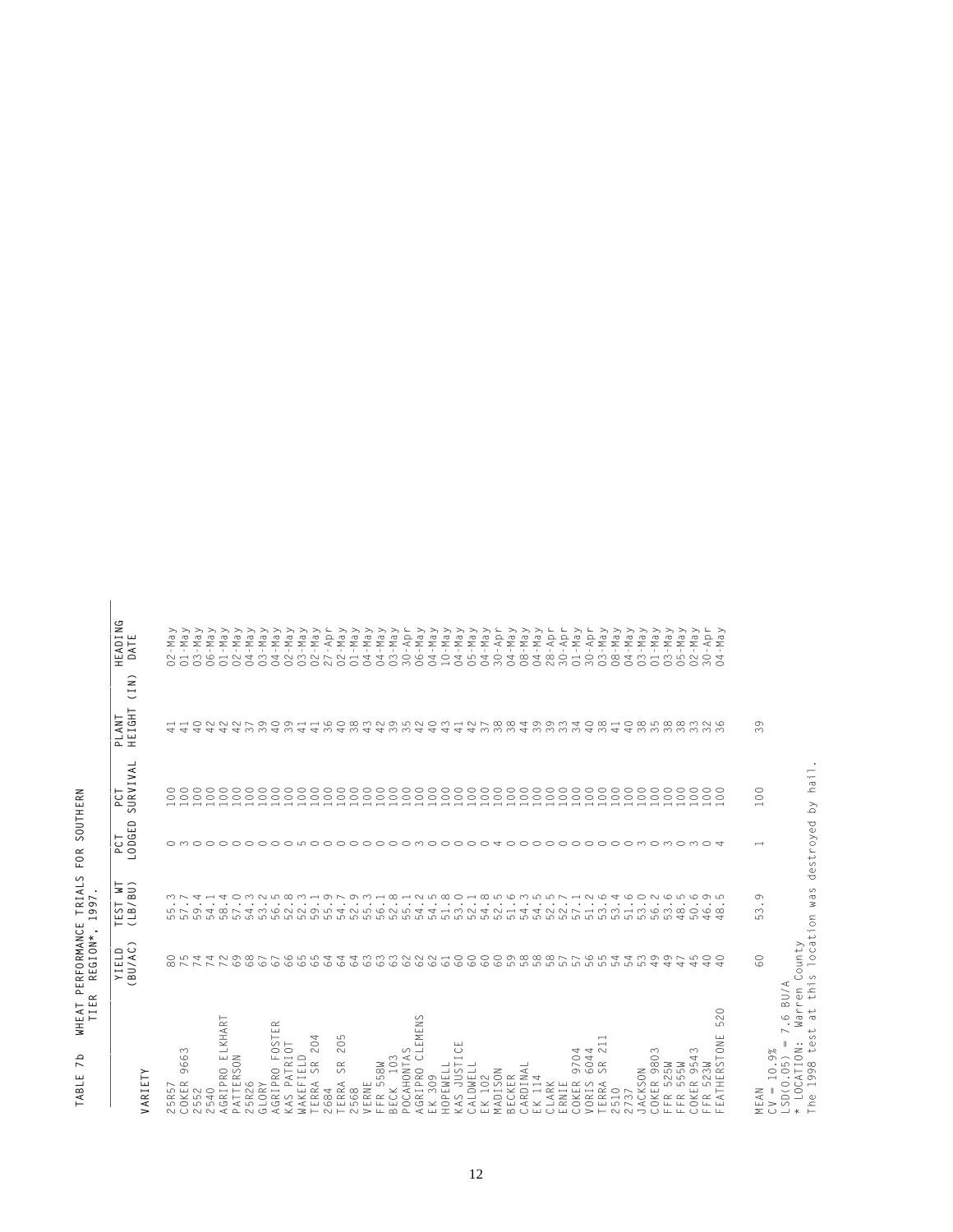| VARIETY                                            | 1998 199<br>$-YIELD$ | Ξ<br>$\overline{a}$ $\sim$<br>◡                                                                                                                                                                                                                                                                                                                                                      | $\circ$<br>ΆC<br>$\sigma$<br>$\sigma$<br>$\overline{\phantom{0}}$ | z<br>⋖<br>Ш<br>Σ                                         | z<br>≺<br>ш<br>Σ<br>B/BU<br>$\circ$<br>ō<br>$\sigma$<br>┙<br>$\overline{\phantom{0}}$<br>U<br>97<br>$\frac{6}{5}$<br>$\overline{\phantom{0}}$<br>S<br>$\infty$<br>ш<br>$\sigma$<br>$\frac{1}{9}$                                                                                                                                                                                                                                                                                                                                                                                        | $0 - 0$<br>$\sigma$<br>$\overline{\phantom{a}}$                                      | LODGI<br>$\overline{ }$<br>$\sigma$<br>$\sigma$<br>$\overline{\phantom{0}}$<br>င် စ                 | $\circ$<br>ത<br>Ê<br>ᡡ<br>$\overline{\phantom{0}}$ | z<br>⋜<br>ш<br>Σ                                                   | $\overline{\phantom{0}}$<br>င့် အ<br>ì.<br>$\circ$<br>$\overline{\phantom{0}}$ | SURVIN<br>997 19<br>$\sigma$                                      | z<br>$\tilde{E}$<br>Σ<br>$\circ$<br>$\leq$<br>$\sigma$<br>$\sigma$                                  | ≘<br>$\mapsto$<br>$\overline{\phantom{0}}$<br>IGHT<br>998<br>ш<br>$\overline{\phantom{0}}$<br>H<br>LANT<br>$\mathbf{r}$ |  |
|----------------------------------------------------|----------------------|--------------------------------------------------------------------------------------------------------------------------------------------------------------------------------------------------------------------------------------------------------------------------------------------------------------------------------------------------------------------------------------|-------------------------------------------------------------------|----------------------------------------------------------|-----------------------------------------------------------------------------------------------------------------------------------------------------------------------------------------------------------------------------------------------------------------------------------------------------------------------------------------------------------------------------------------------------------------------------------------------------------------------------------------------------------------------------------------------------------------------------------------|--------------------------------------------------------------------------------------|-----------------------------------------------------------------------------------------------------|----------------------------------------------------|--------------------------------------------------------------------|--------------------------------------------------------------------------------|-------------------------------------------------------------------|-----------------------------------------------------------------------------------------------------|-------------------------------------------------------------------------------------------------------------------------|--|
| 2552<br>AGRIPRO F                                  | 62                   | 4                                                                                                                                                                                                                                                                                                                                                                                    | $\circ$<br>LO                                                     |                                                          | $\circ$<br>$\bullet$<br>$\sim$<br>မာ<br>4<br>$\sim$<br>LO                                                                                                                                                                                                                                                                                                                                                                                                                                                                                                                               |                                                                                      |                                                                                                     |                                                    |                                                                    |                                                                                | LO<br>Ō                                                           | $\infty$                                                                                            |                                                                                                                         |  |
| PATTON<br>25W33                                    |                      |                                                                                                                                                                                                                                                                                                                                                                                      |                                                                   | LONA HAWHAWAHAWANA MARHARARAN GERALA HAWANA SHAHAOOOWA G | MOQF0000HD900H404049D0049H804FD4N600NW600FFW99HFWF<br>the contract of the contract of the contract of<br>N 4 0 4 M 0 M N N 4 0 W M 9 M N N 0 0 W M N 0 0 4 N N H 9 0 0 H 0 M M H H W N M M N H H O N<br>coocoocoocoocoocoductoocoocoocoocoocoocaductoocoductooducto<br>LO D C MONO HO M HO N N H H N T Q M N O B O D H N O N O W 4 N C O H O N LO M D M D N O M O N H T C N<br>$\cdot$                                                                                                                                                                                                  | HHH WONH MA MONU WOON MA HA MA WOOD WA WA HA HA HA WA                                | LO H H LO M LO D LO D LO H M H M LO D LO D H H W H H W H D M H H O H H W H W M M M M M H D X H LO W |                                                    | rwador wago ang awo r hadhaa ah ar aa ah aa ku sa ah aa ah dadaa w | ---------------------------------                                              |                                                                   | $- -$                                                                                               |                                                                                                                         |  |
| 540<br>$\sim$                                      |                      |                                                                                                                                                                                                                                                                                                                                                                                      |                                                                   |                                                          | $\bullet$<br>$\sim$ $\sim$<br>ဟ ဟ<br>$\cdot$ $\cdot$                                                                                                                                                                                                                                                                                                                                                                                                                                                                                                                                    |                                                                                      |                                                                                                     |                                                    |                                                                    |                                                                                |                                                                   |                                                                                                     |                                                                                                                         |  |
| GLORY                                              |                      | $\rightarrow \infty$ $\rightarrow$<br>عا                                                                                                                                                                                                                                                                                                                                             | $\overline{\phantom{0}}$<br>$\varphi$ 4                           |                                                          | $\circ$<br>$\cdot$<br>4625<br>$\cdots\cdots\cdots\cdots$<br>$\Rightarrow$ $\Rightarrow$ $\Rightarrow$ $\Rightarrow$<br><b>ம் ம</b> ம                                                                                                                                                                                                                                                                                                                                                                                                                                                    |                                                                                      | $\sim$                                                                                              |                                                    | $\sim$ $-$                                                         |                                                                                | \$888                                                             | on on<br>$\circ$ $\circ$                                                                            |                                                                                                                         |  |
| 25R26<br>VERNE                                     |                      | ഥ                                                                                                                                                                                                                                                                                                                                                                                    | $\sim$<br>4                                                       |                                                          | $\circ$<br>ယာ<br>ယာ<br>$\cdot$                                                                                                                                                                                                                                                                                                                                                                                                                                                                                                                                                          |                                                                                      | $\overline{\phantom{0}}$                                                                            |                                                    |                                                                    |                                                                                |                                                                   | $\overline{\phantom{0}}$<br>G<br>$\circ$                                                            |                                                                                                                         |  |
| HYTEST W9850                                       |                      |                                                                                                                                                                                                                                                                                                                                                                                      |                                                                   |                                                          | $\cdot$ $\cdot$                                                                                                                                                                                                                                                                                                                                                                                                                                                                                                                                                                         |                                                                                      |                                                                                                     |                                                    |                                                                    |                                                                                |                                                                   | $\overline{\phantom{0}}$                                                                            |                                                                                                                         |  |
| AGRIPRO MASON                                      |                      |                                                                                                                                                                                                                                                                                                                                                                                      |                                                                   |                                                          | $\cdot$                                                                                                                                                                                                                                                                                                                                                                                                                                                                                                                                                                                 |                                                                                      |                                                                                                     |                                                    |                                                                    |                                                                                |                                                                   |                                                                                                     |                                                                                                                         |  |
| COKER 9663                                         |                      | 4 0                                                                                                                                                                                                                                                                                                                                                                                  | $\sim$ $\rightarrow$ $\infty$<br>460                              |                                                          | $\circ \circ \circ$<br>$\cdot$<br>$\sim$ 10 $\sim$<br>ro ro ro<br>5 U<br>$\cdot$<br>m <sub>1</sub><br>மற                                                                                                                                                                                                                                                                                                                                                                                                                                                                                |                                                                                      |                                                                                                     |                                                    | $- - - 0 -$                                                        |                                                                                | $\overline{50}$                                                   | $\omega \omega -$<br>$\sim$ $\circ$ $\sim$                                                          |                                                                                                                         |  |
| 2568                                               |                      |                                                                                                                                                                                                                                                                                                                                                                                      |                                                                   |                                                          | $\cdot$                                                                                                                                                                                                                                                                                                                                                                                                                                                                                                                                                                                 |                                                                                      |                                                                                                     |                                                    |                                                                    |                                                                                |                                                                   |                                                                                                     |                                                                                                                         |  |
| FFR-exp 332<br>KY86C-61-8                          |                      | $\sigma$                                                                                                                                                                                                                                                                                                                                                                             | $\circ$                                                           |                                                          | $\circ$<br>$\circ$<br>$\sqrt{2}$<br>$\sim$<br>ഥ<br><b>Contract Contract</b>                                                                                                                                                                                                                                                                                                                                                                                                                                                                                                             |                                                                                      |                                                                                                     |                                                    |                                                                    |                                                                                | ഗ                                                                 | $\overline{\phantom{0}}$<br>$\circ$<br>$\sim$                                                       |                                                                                                                         |  |
| DB 494W                                            |                      |                                                                                                                                                                                                                                                                                                                                                                                      | $\circ$                                                           |                                                          | $\bullet$<br>$\sim$                                                                                                                                                                                                                                                                                                                                                                                                                                                                                                                                                                     |                                                                                      |                                                                                                     |                                                    | $\sim$ $\sim$                                                      |                                                                                | $\sigma$                                                          | $\overline{\phantom{0}}$                                                                            |                                                                                                                         |  |
| CLARK                                              | 49                   |                                                                                                                                                                                                                                                                                                                                                                                      |                                                                   |                                                          | $\cdot$<br><b>Contract Contract</b>                                                                                                                                                                                                                                                                                                                                                                                                                                                                                                                                                     |                                                                                      |                                                                                                     |                                                    |                                                                    |                                                                                |                                                                   | $\sim$ $\sim$                                                                                       |                                                                                                                         |  |
| PATTERSON                                          | 49                   | $\circ$                                                                                                                                                                                                                                                                                                                                                                              | ო ო<br>ယ ယ                                                        |                                                          | $\circ$<br>ယ ယ<br>ယ ယ<br>$\circ$ $\sim$<br>10 <sub>m</sub><br>ഗഗ                                                                                                                                                                                                                                                                                                                                                                                                                                                                                                                        |                                                                                      |                                                                                                     |                                                    |                                                                    |                                                                                | $\begin{matrix} 0 \\ 0 \\ 0 \end{matrix}$                         | 5 G                                                                                                 |                                                                                                                         |  |
| ROANE                                              | 49                   |                                                                                                                                                                                                                                                                                                                                                                                      |                                                                   |                                                          |                                                                                                                                                                                                                                                                                                                                                                                                                                                                                                                                                                                         |                                                                                      |                                                                                                     |                                                    |                                                                    |                                                                                |                                                                   | $- -$                                                                                               |                                                                                                                         |  |
| TERRA SR 204                                       | 48                   | $M \cap N$                                                                                                                                                                                                                                                                                                                                                                           |                                                                   |                                                          | $\circ$ $\circ$ $\rightarrow$<br>$\circ$ $\circ$ $\circ$<br>rv 4<br>$\ddot{\phantom{0}}$                                                                                                                                                                                                                                                                                                                                                                                                                                                                                                |                                                                                      | $\overline{\phantom{0}}$                                                                            |                                                    |                                                                    |                                                                                | 885                                                               |                                                                                                     |                                                                                                                         |  |
| BECK 103<br><b>MADISON</b>                         | $48$<br>47           |                                                                                                                                                                                                                                                                                                                                                                                      | 4<br>ပ                                                            |                                                          | $\circ$<br>5<br>ပ<br>$\cdot$ $\cdot$ $\cdot$<br>₹<br>$\sim$                                                                                                                                                                                                                                                                                                                                                                                                                                                                                                                             |                                                                                      |                                                                                                     |                                                    |                                                                    |                                                                                |                                                                   | 5<br>$\sim$                                                                                         |                                                                                                                         |  |
| COKER 9474                                         | 46                   |                                                                                                                                                                                                                                                                                                                                                                                      |                                                                   |                                                          | $\cdot$                                                                                                                                                                                                                                                                                                                                                                                                                                                                                                                                                                                 |                                                                                      |                                                                                                     |                                                    | <b>ANNANAANNA</b>                                                  |                                                                                |                                                                   |                                                                                                     |                                                                                                                         |  |
| TERRA Exp 215                                      | 46                   |                                                                                                                                                                                                                                                                                                                                                                                      |                                                                   |                                                          | $\cdot$                                                                                                                                                                                                                                                                                                                                                                                                                                                                                                                                                                                 |                                                                                      |                                                                                                     |                                                    |                                                                    |                                                                                |                                                                   | $-1$                                                                                                |                                                                                                                         |  |
| KAS PATRIOT                                        | 46                   |                                                                                                                                                                                                                                                                                                                                                                                      | $\infty$<br>4                                                     |                                                          | $\circ$<br>$\bullet$<br>$\sim$<br>5<br>5<br>5<br>$\sim$                                                                                                                                                                                                                                                                                                                                                                                                                                                                                                                                 |                                                                                      |                                                                                                     |                                                    |                                                                    |                                                                                |                                                                   | $\circ$<br>$\circ$                                                                                  |                                                                                                                         |  |
| 25R57                                              | 46                   |                                                                                                                                                                                                                                                                                                                                                                                      |                                                                   |                                                          | $\cdot$                                                                                                                                                                                                                                                                                                                                                                                                                                                                                                                                                                                 |                                                                                      |                                                                                                     |                                                    |                                                                    |                                                                                |                                                                   |                                                                                                     |                                                                                                                         |  |
| TERRA SR 211                                       | 46                   | $\overline{a}$ $\overline{a}$ $\overline{a}$ $\overline{a}$ $\overline{a}$ $\overline{a}$ $\overline{a}$ $\overline{a}$ $\overline{a}$ $\overline{a}$ $\overline{a}$ $\overline{a}$ $\overline{a}$ $\overline{a}$ $\overline{a}$ $\overline{a}$ $\overline{a}$ $\overline{a}$ $\overline{a}$ $\overline{a}$ $\overline{a}$ $\overline{a}$ $\overline{a}$ $\overline{a}$ $\overline{$ |                                                                   |                                                          | $\Box$ $\Box$ $\Box$ $\Box$<br><b>Service Control</b><br>$\frac{1}{2}$<br>4.7                                                                                                                                                                                                                                                                                                                                                                                                                                                                                                           |                                                                                      |                                                                                                     |                                                    |                                                                    |                                                                                | 89698                                                             |                                                                                                     |                                                                                                                         |  |
| AGRIPRO ELKHART<br>$\geq$<br>FFR 522               | 46<br>46             |                                                                                                                                                                                                                                                                                                                                                                                      | LO                                                                |                                                          | $\circ$<br>$\bullet$<br>$\sim$<br>မာ<br>$\cdots$                                                                                                                                                                                                                                                                                                                                                                                                                                                                                                                                        |                                                                                      |                                                                                                     |                                                    |                                                                    |                                                                                |                                                                   | $\overline{\phantom{0}}$<br>$\infty$<br>$\circ$                                                     |                                                                                                                         |  |
| JUSTICE<br>KAS                                     | 45                   |                                                                                                                                                                                                                                                                                                                                                                                      | 4<br>$\overline{ }$                                               |                                                          | $\circ$<br>$\bullet$<br>$\overline{\phantom{0}}$<br>ယ<br>$\bullet$                                                                                                                                                                                                                                                                                                                                                                                                                                                                                                                      |                                                                                      |                                                                                                     |                                                    | $\sim$ $-$                                                         |                                                                                |                                                                   | $\sim$<br>$\sim$                                                                                    |                                                                                                                         |  |
| FFR 558W                                           | 45                   | $5 -$                                                                                                                                                                                                                                                                                                                                                                                |                                                                   |                                                          | o w<br>$\circ$ $\sim$<br>மம                                                                                                                                                                                                                                                                                                                                                                                                                                                                                                                                                             |                                                                                      |                                                                                                     |                                                    |                                                                    |                                                                                | 800                                                               |                                                                                                     |                                                                                                                         |  |
| FFR-exp 1606                                       | 44                   |                                                                                                                                                                                                                                                                                                                                                                                      |                                                                   |                                                          | $\sim$ , and $\sim$ , and $\sim$                                                                                                                                                                                                                                                                                                                                                                                                                                                                                                                                                        |                                                                                      |                                                                                                     |                                                    | $\infty$                                                           |                                                                                |                                                                   |                                                                                                     |                                                                                                                         |  |
| 26R46                                              | $\overline{4}$       |                                                                                                                                                                                                                                                                                                                                                                                      |                                                                   |                                                          |                                                                                                                                                                                                                                                                                                                                                                                                                                                                                                                                                                                         |                                                                                      |                                                                                                     |                                                    |                                                                    |                                                                                |                                                                   |                                                                                                     |                                                                                                                         |  |
| + GAUCHO<br>ESTHER<br>FOSTER<br>EXSEGEN<br>AGRIPRO | 44<br>44             |                                                                                                                                                                                                                                                                                                                                                                                      |                                                                   |                                                          | the company of the company of the company of the company of the company of the company of the company of the company of the company of the company of the company of the company of the company of the company of the company                                                                                                                                                                                                                                                                                                                                                           |                                                                                      |                                                                                                     |                                                    | $\sim$                                                             | ------------------                                                             |                                                                   | ------                                                                                              |                                                                                                                         |  |
| EXSEGEN RUTH                                       | 44                   |                                                                                                                                                                                                                                                                                                                                                                                      |                                                                   |                                                          | $\cdots$                                                                                                                                                                                                                                                                                                                                                                                                                                                                                                                                                                                |                                                                                      |                                                                                                     |                                                    | $\overline{\phantom{0}}$                                           |                                                                                |                                                                   |                                                                                                     |                                                                                                                         |  |
| AGRIPRO FOSTER                                     | $43$                 |                                                                                                                                                                                                                                                                                                                                                                                      |                                                                   |                                                          | $\cdot$                                                                                                                                                                                                                                                                                                                                                                                                                                                                                                                                                                                 |                                                                                      |                                                                                                     |                                                    |                                                                    |                                                                                |                                                                   |                                                                                                     |                                                                                                                         |  |
| COKER 9803                                         | $43$                 |                                                                                                                                                                                                                                                                                                                                                                                      |                                                                   |                                                          | ro ro 4<br>$\cdot$                                                                                                                                                                                                                                                                                                                                                                                                                                                                                                                                                                      |                                                                                      |                                                                                                     |                                                    |                                                                    |                                                                                |                                                                   |                                                                                                     |                                                                                                                         |  |
| BECKER                                             | $4\,2$               | $M \wedge N \wedge N$                                                                                                                                                                                                                                                                                                                                                                | 0.9470<br>40444                                                   |                                                          | $\sim$ , and $\sim$ , and $\sim$<br>$\circ\circ\circ\circ\circ$<br>65565<br><b>555555</b><br>40523<br>$\cdots$<br>$ \infty$ $\infty$ $\infty$<br>$\ddot{\phantom{1}}$                                                                                                                                                                                                                                                                                                                                                                                                                   |                                                                                      |                                                                                                     |                                                    | $\sim$ $\sim$                                                      |                                                                                | 88888                                                             | $\begin{array}{c} \infty \; \text{in} \; \circ \; \circ \; \circ \; \text{in} \end{array}$<br>04000 |                                                                                                                         |  |
| FFR 555 W                                          | 42                   |                                                                                                                                                                                                                                                                                                                                                                                      |                                                                   |                                                          | 40<br>$\cdot$                                                                                                                                                                                                                                                                                                                                                                                                                                                                                                                                                                           |                                                                                      |                                                                                                     |                                                    |                                                                    |                                                                                |                                                                   |                                                                                                     |                                                                                                                         |  |
| COKER 9543                                         | $\overline{41}$      |                                                                                                                                                                                                                                                                                                                                                                                      |                                                                   |                                                          | $\bullet$                                                                                                                                                                                                                                                                                                                                                                                                                                                                                                                                                                               |                                                                                      |                                                                                                     |                                                    |                                                                    |                                                                                |                                                                   |                                                                                                     |                                                                                                                         |  |
| DB 555W<br>JACKSON                                 | $\frac{1}{4}$        |                                                                                                                                                                                                                                                                                                                                                                                      |                                                                   |                                                          | $\sim$<br>$\cdot$                                                                                                                                                                                                                                                                                                                                                                                                                                                                                                                                                                       |                                                                                      |                                                                                                     |                                                    |                                                                    |                                                                                |                                                                   | $\overline{\phantom{0}}$                                                                            |                                                                                                                         |  |
| COKER 9704                                         | $\overline{4}$       | $\rightarrow \infty$                                                                                                                                                                                                                                                                                                                                                                 | $\circ$<br>$\infty$                                               |                                                          | $\circ$<br>$\bullet$<br>မာ<br>S 2<br>$\cap$ +<br>மம<br>$\cdot$                                                                                                                                                                                                                                                                                                                                                                                                                                                                                                                          | $\sigma$ $\omega$ $\sim$ $\omega$ $\sigma$ $\sigma$ $\sigma$ $\sigma$ $\tau$ $\star$ |                                                                                                     |                                                    |                                                                    |                                                                                | $\circ$ $\overline{\phantom{0}}$<br>$\overline{6}$ $\overline{0}$ | $\infty$<br>$\sim$                                                                                  |                                                                                                                         |  |
|                                                    | 40                   |                                                                                                                                                                                                                                                                                                                                                                                      |                                                                   |                                                          |                                                                                                                                                                                                                                                                                                                                                                                                                                                                                                                                                                                         |                                                                                      |                                                                                                     |                                                    |                                                                    |                                                                                |                                                                   |                                                                                                     |                                                                                                                         |  |
| TERRA Exp 216<br>FFR 523 W                         |                      |                                                                                                                                                                                                                                                                                                                                                                                      |                                                                   |                                                          | $\cdot$                                                                                                                                                                                                                                                                                                                                                                                                                                                                                                                                                                                 |                                                                                      |                                                                                                     |                                                    |                                                                    |                                                                                |                                                                   |                                                                                                     |                                                                                                                         |  |
| POCAHONTAS                                         |                      |                                                                                                                                                                                                                                                                                                                                                                                      |                                                                   |                                                          | $\sim$ 40 $\sim$                                                                                                                                                                                                                                                                                                                                                                                                                                                                                                                                                                        |                                                                                      |                                                                                                     |                                                    |                                                                    |                                                                                |                                                                   |                                                                                                     |                                                                                                                         |  |
| WAKEFIELD                                          |                      |                                                                                                                                                                                                                                                                                                                                                                                      |                                                                   |                                                          | $\cdot$ $\cdot$                                                                                                                                                                                                                                                                                                                                                                                                                                                                                                                                                                         |                                                                                      |                                                                                                     |                                                    |                                                                    |                                                                                |                                                                   |                                                                                                     |                                                                                                                         |  |
| CALDWELL<br>ERNIE                                  | 22222                | $m \wedge m$                                                                                                                                                                                                                                                                                                                                                                         | 4 W W H O<br>4 6 4 6 6                                            |                                                          | $\circ \circ \circ \circ \circ$<br>56557<br><b>555555</b><br>0 – 6 w w<br>$\mathfrak{S} \circ \mathfrak{S} \circ \mathfrak{S} \circ \mathfrak{S} \circ \mathfrak{S} \circ \mathfrak{S} \circ \mathfrak{S} \circ \mathfrak{S} \circ \mathfrak{S} \circ \mathfrak{S} \circ \mathfrak{S} \circ \mathfrak{S} \circ \mathfrak{S} \circ \mathfrak{S} \circ \mathfrak{S} \circ \mathfrak{S} \circ \mathfrak{S} \circ \mathfrak{S} \circ \mathfrak{S} \circ \mathfrak{S} \circ \mathfrak{S} \circ \mathfrak{S} \circ \mathfrak{S} \circ \mathfrak{S} \circ \mathfrak$<br>45545<br>$\cdot$<br>45 | 400                                                                                  |                                                                                                     |                                                    | mÑmmm H H H M H                                                    |                                                                                | 50883                                                             | 40004<br>ഥന ഗാന                                                                                     |                                                                                                                         |  |
|                                                    |                      |                                                                                                                                                                                                                                                                                                                                                                                      |                                                                   |                                                          |                                                                                                                                                                                                                                                                                                                                                                                                                                                                                                                                                                                         |                                                                                      |                                                                                                     |                                                    |                                                                    |                                                                                |                                                                   |                                                                                                     |                                                                                                                         |  |
| $CV = 8.9$<br>MEAN                                 | 47                   | $\overline{ }$                                                                                                                                                                                                                                                                                                                                                                       | $\circ$<br>$\overline{ }$                                         | $\overline{ }$<br>4                                      | $\mathord{\hspace{1pt}\text{--}\hspace{1pt}}$<br>$\sim$<br>5<br>$\circ$<br>$\circ$<br>ഥ<br>$\sim$<br>$\overline{\phantom{0}}$<br>$\overline{5}$<br>$\overline{ }$<br>$\cdot$<br>$\circ$<br>LO                                                                                                                                                                                                                                                                                                                                                                                           | S                                                                                    | ഥ<br>$\infty$                                                                                       | $\circ$                                            | ത<br>$\overline{\phantom{0}}$                                      | $_{\odot}$<br>$\overline{\phantom{0}}$                                         | $\infty$<br>$\infty$                                              | 4<br>$\infty$<br>$\circ$<br>$\circ$                                                                 | CO<br>$\infty$                                                                                                          |  |
|                                                    |                      |                                                                                                                                                                                                                                                                                                                                                                                      |                                                                   |                                                          |                                                                                                                                                                                                                                                                                                                                                                                                                                                                                                                                                                                         |                                                                                      |                                                                                                     |                                                    |                                                                    |                                                                                |                                                                   |                                                                                                     |                                                                                                                         |  |
| LSD(0.05) = 4.9<br>* LOCATION: Shelby County       |                      |                                                                                                                                                                                                                                                                                                                                                                                      |                                                                   |                                                          |                                                                                                                                                                                                                                                                                                                                                                                                                                                                                                                                                                                         |                                                                                      |                                                                                                     |                                                    |                                                                    |                                                                                |                                                                   |                                                                                                     |                                                                                                                         |  |

WHEAT PERFORMANCE TRIALS FOR NORTH CENTRAL REGION\*, 1996-1998. **TABLE 8 WHEAT PERFORMANCE TRIALS FOR NORTH CENTRAL REGION\*, 1996-1998.** TABLE 8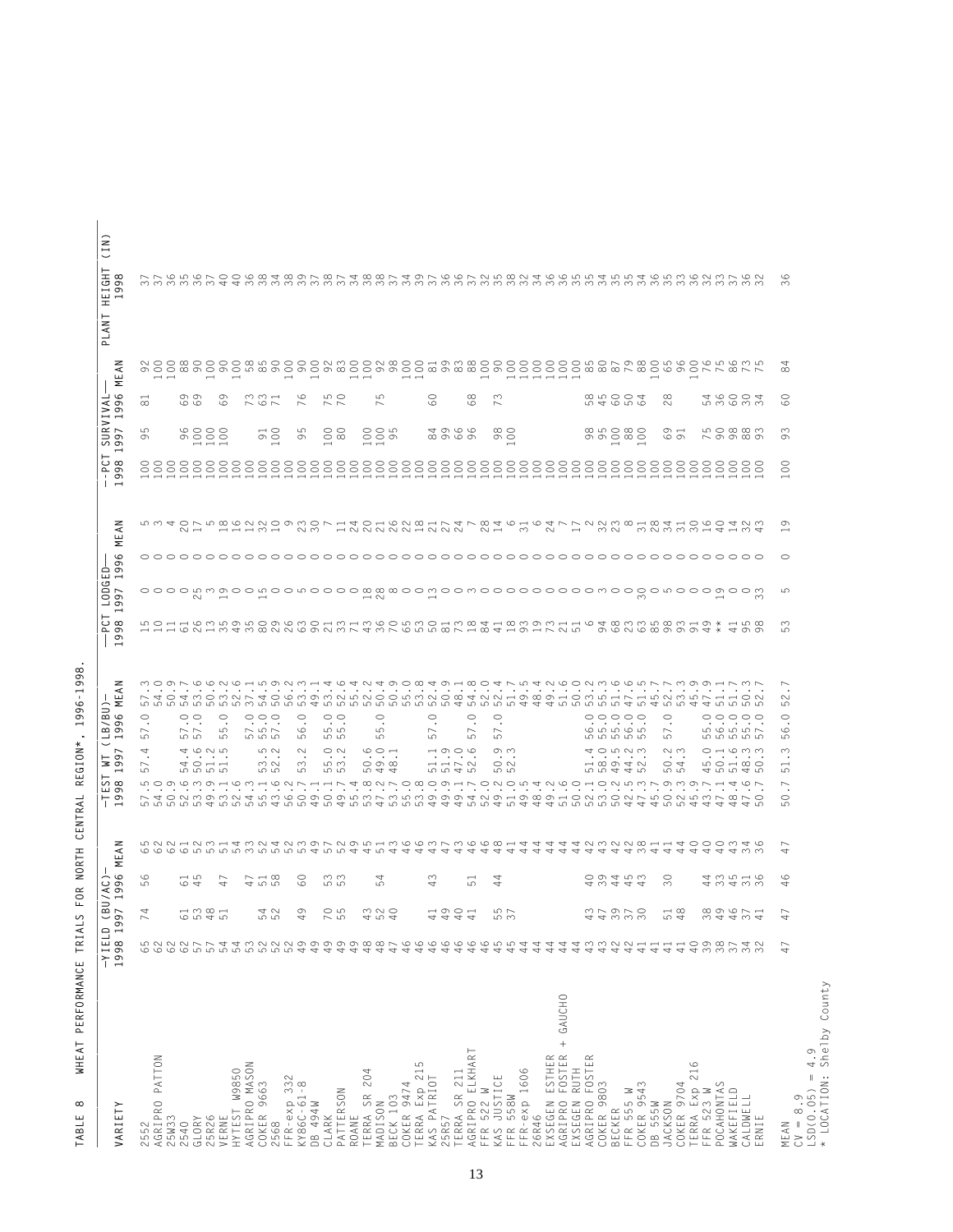| <b>JARIETY</b>                                               | BU/AC)<br>YIELD | TEST WT<br>(LBS/BU)                                                                                                                                                                                                                                                                                                                  | LODGED<br>PCT                                    | SURVIVAL<br>PCT                                                       | (1N)<br>PLANT<br>HEIGHT                        | HEADING DATE<br>1998          |
|--------------------------------------------------------------|-----------------|--------------------------------------------------------------------------------------------------------------------------------------------------------------------------------------------------------------------------------------------------------------------------------------------------------------------------------------|--------------------------------------------------|-----------------------------------------------------------------------|------------------------------------------------|-------------------------------|
|                                                              |                 |                                                                                                                                                                                                                                                                                                                                      |                                                  |                                                                       |                                                |                               |
| 9663<br>COKER<br>2540<br>2552                                |                 | O T LONO O D N W H<br>C N LONO O N N D C<br>S                                                                                                                                                                                                                                                                                        | 22                                               | $\begin{array}{c} 0000000000 \\ 000000000 \\ 00000000 \\ \end{array}$ | 484                                            | $5 - MAY$                     |
|                                                              |                 | <u> မ</u>                                                                                                                                                                                                                                                                                                                            | $\circ$                                          |                                                                       |                                                | $29 - APR$                    |
|                                                              |                 |                                                                                                                                                                                                                                                                                                                                      |                                                  |                                                                       |                                                | $4 - MAX$                     |
| Hytest W9850<br>AGRIPRO MASON                                |                 | ضا                                                                                                                                                                                                                                                                                                                                   | $\circ$                                          |                                                                       |                                                | $2 - MAX$                     |
|                                                              |                 | 5<br>5<br>5                                                                                                                                                                                                                                                                                                                          |                                                  |                                                                       |                                                | $30 - APR$                    |
| COKER 9474                                                   |                 |                                                                                                                                                                                                                                                                                                                                      |                                                  |                                                                       |                                                | $27 - APR$<br>$29 - APR$      |
| KAS JUSTICE<br>FFR-exp 332<br>25R57<br>COKER 9803            |                 | $\mathfrak{S}$                                                                                                                                                                                                                                                                                                                       | $\circ$                                          |                                                                       |                                                |                               |
|                                                              |                 | $\overline{5}$                                                                                                                                                                                                                                                                                                                       | $\circ$                                          |                                                                       |                                                | $4 - MAY$                     |
|                                                              |                 | 4                                                                                                                                                                                                                                                                                                                                    |                                                  | $\begin{smallmatrix} 0 & 0 \\ 0 & 0 \end{smallmatrix}$                |                                                | $29 - APR$                    |
|                                                              |                 | $\overline{5}$                                                                                                                                                                                                                                                                                                                       | $\Gamma$                                         |                                                                       |                                                | $5 - MAX$                     |
| Beck 103<br>AGRIPRO PATTON                                   |                 |                                                                                                                                                                                                                                                                                                                                      | $\overline{37}$                                  |                                                                       |                                                | $28 - APR$                    |
|                                                              |                 |                                                                                                                                                                                                                                                                                                                                      | $\circ$                                          |                                                                       |                                                | $1 - MAXY$                    |
|                                                              |                 |                                                                                                                                                                                                                                                                                                                                      | $\circ$                                          |                                                                       |                                                | $30 - APR$                    |
| Exsegen Ruth<br>2568<br>AGRIPRO ELKHART                      |                 |                                                                                                                                                                                                                                                                                                                                      | $\circ$                                          |                                                                       |                                                | $5 - MAX$                     |
|                                                              |                 |                                                                                                                                                                                                                                                                                                                                      | $\circ$                                          |                                                                       |                                                | $3 - MAY$                     |
| TERRA Exp 215<br>FFR-exp 1606                                |                 |                                                                                                                                                                                                                                                                                                                                      |                                                  |                                                                       |                                                | $29 - APR$<br>5 - MAY         |
|                                                              |                 |                                                                                                                                                                                                                                                                                                                                      | $\sim$                                           |                                                                       |                                                |                               |
| 211<br>TERRA SR 2<br>FFR 522W<br>ERNIE                       |                 |                                                                                                                                                                                                                                                                                                                                      | 8235007                                          |                                                                       |                                                | $29 - APR$<br>$1 - MAY$       |
|                                                              |                 |                                                                                                                                                                                                                                                                                                                                      |                                                  |                                                                       |                                                |                               |
|                                                              |                 |                                                                                                                                                                                                                                                                                                                                      |                                                  |                                                                       |                                                | $1 - MAX$                     |
|                                                              |                 |                                                                                                                                                                                                                                                                                                                                      |                                                  |                                                                       | $\mathcal{L}$                                  | $30 - APR$                    |
| 25W33<br>DB 555W                                             |                 |                                                                                                                                                                                                                                                                                                                                      |                                                  |                                                                       | 36                                             | $29 - APR$                    |
|                                                              |                 |                                                                                                                                                                                                                                                                                                                                      |                                                  |                                                                       |                                                | $6 - MAY$                     |
|                                                              |                 |                                                                                                                                                                                                                                                                                                                                      |                                                  |                                                                       |                                                | $3-MAY$                       |
| COKER 9704<br>VERNE<br>DB 494W                               |                 |                                                                                                                                                                                                                                                                                                                                      |                                                  |                                                                       |                                                | $27 - APR$                    |
| MADISON                                                      |                 |                                                                                                                                                                                                                                                                                                                                      |                                                  |                                                                       |                                                | $4 - MAX$                     |
| <b>JACKSON</b>                                               |                 |                                                                                                                                                                                                                                                                                                                                      |                                                  |                                                                       |                                                | $5 - MAY$                     |
| KAS PATRIOT                                                  |                 |                                                                                                                                                                                                                                                                                                                                      |                                                  |                                                                       |                                                | $29 - APRR$ 30 - APR          |
| Exsegen Esther                                               |                 |                                                                                                                                                                                                                                                                                                                                      |                                                  |                                                                       |                                                |                               |
| GAUCHO<br>$^{+}$<br>FOSTER<br><b>AGRIPRO</b>                 |                 |                                                                                                                                                                                                                                                                                                                                      | $\circ$                                          |                                                                       |                                                | $6 - MAX$                     |
| GLORY                                                        |                 |                                                                                                                                                                                                                                                                                                                                      | $\circ$                                          |                                                                       |                                                | $29 - APR$                    |
|                                                              |                 |                                                                                                                                                                                                                                                                                                                                      | 27                                               |                                                                       |                                                | $3-MAY$                       |
| 25R26<br>PATTERSON                                           |                 |                                                                                                                                                                                                                                                                                                                                      | $\begin{array}{c}\n0 \\ 0 \\ 0\n\end{array}$     |                                                                       |                                                | $\frac{28 - APR}{2 - MAY}$    |
| TERRA SR 204<br>FFR 558W                                     |                 | $1.0001$<br>$4.10001$<br>ம்                                                                                                                                                                                                                                                                                                          |                                                  |                                                                       |                                                |                               |
|                                                              |                 | $\overline{5}$                                                                                                                                                                                                                                                                                                                       |                                                  |                                                                       |                                                | $4 - MAY$                     |
| TERRA Exp 216                                                |                 | 4                                                                                                                                                                                                                                                                                                                                    |                                                  |                                                                       |                                                | $1 - MAX$                     |
| <b>MAKEFIELD</b>                                             |                 | 4                                                                                                                                                                                                                                                                                                                                    |                                                  |                                                                       |                                                | $6 - MAX$                     |
| AGRIPRO FOSTE                                                |                 | 4                                                                                                                                                                                                                                                                                                                                    | $\infty$                                         |                                                                       |                                                | $6 - MAY$                     |
| COKER 9543<br>CLARK                                          |                 | $8.6$<br>8.<br>4                                                                                                                                                                                                                                                                                                                     | $12$                                             |                                                                       |                                                | $6 - MAX$                     |
|                                                              |                 | 4                                                                                                                                                                                                                                                                                                                                    | $\begin{array}{c} 0.7 \\ 0.7 \\ 0.7 \end{array}$ |                                                                       |                                                | $28 - APR$<br>3 - MAY         |
| $(186C - 61 - 8$                                             |                 | 4                                                                                                                                                                                                                                                                                                                                    |                                                  |                                                                       |                                                |                               |
| CALDWELL                                                     |                 | 4                                                                                                                                                                                                                                                                                                                                    |                                                  |                                                                       |                                                | $29 - APR$                    |
| POCAHONTAS                                                   |                 | $\begin{array}{c} 0 & 0 & 0 & 0 \\ 0 & 0 & 0 & 0 \\ 0 & 0 & 0 & 0 \\ 0 & 0 & 0 & 0 \\ 0 & 0 & 0 & 0 \\ 0 & 0 & 0 & 0 \\ 0 & 0 & 0 & 0 \\ 0 & 0 & 0 & 0 \\ 0 & 0 & 0 & 0 \\ 0 & 0 & 0 & 0 \\ 0 & 0 & 0 & 0 \\ 0 & 0 & 0 & 0 \\ 0 & 0 & 0 & 0 \\ 0 & 0 & 0 & 0 \\ 0 & 0 & 0 & 0 \\ 0 & 0 & 0 & 0 \\ 0 & 0 & 0 & 0 & 0 \\ 0 & 0 &$<br>4 | $\infty$                                         |                                                                       |                                                | $3 - MAX$                     |
| 523M<br>WS32<br>$\begin{array}{c}\nF \\ \hline\n\end{array}$ |                 | 4                                                                                                                                                                                                                                                                                                                                    | $\infty$                                         |                                                                       |                                                | $3 - MAY$                     |
| BECKER<br>FFR                                                |                 | LO<br>4                                                                                                                                                                                                                                                                                                                              |                                                  |                                                                       | さりうるうちろうとうこうのう アクタル いんこうさんさんこう せつうろうこうこうこうこうこう | $4 - \text{MAX}$<br>$1 - MAX$ |
|                                                              |                 |                                                                                                                                                                                                                                                                                                                                      |                                                  |                                                                       |                                                |                               |
| MEAN                                                         | 31.9            | 50.8                                                                                                                                                                                                                                                                                                                                 | $\sigma$                                         | $\rm ^{\rm c}$                                                        | မာ<br>$\sim$                                   |                               |
| $CV = 13.5$                                                  |                 |                                                                                                                                                                                                                                                                                                                                      |                                                  |                                                                       |                                                |                               |
| 5.8<br>$\parallel$<br>LSD (.05)                              |                 |                                                                                                                                                                                                                                                                                                                                      |                                                  |                                                                       |                                                |                               |
| *Location: Logan County                                      |                 |                                                                                                                                                                                                                                                                                                                                      |                                                  |                                                                       |                                                |                               |

TABLE 9 NO-TILL WHEAT PERFORMANCE TRIAL FOR SOUTHERN TIER REGION,\* 1998. **TABLE 9 NO-TILL WHEAT PERFORMANCE TRIAL FOR SOUTHERN TIER REGION,\* 1998.**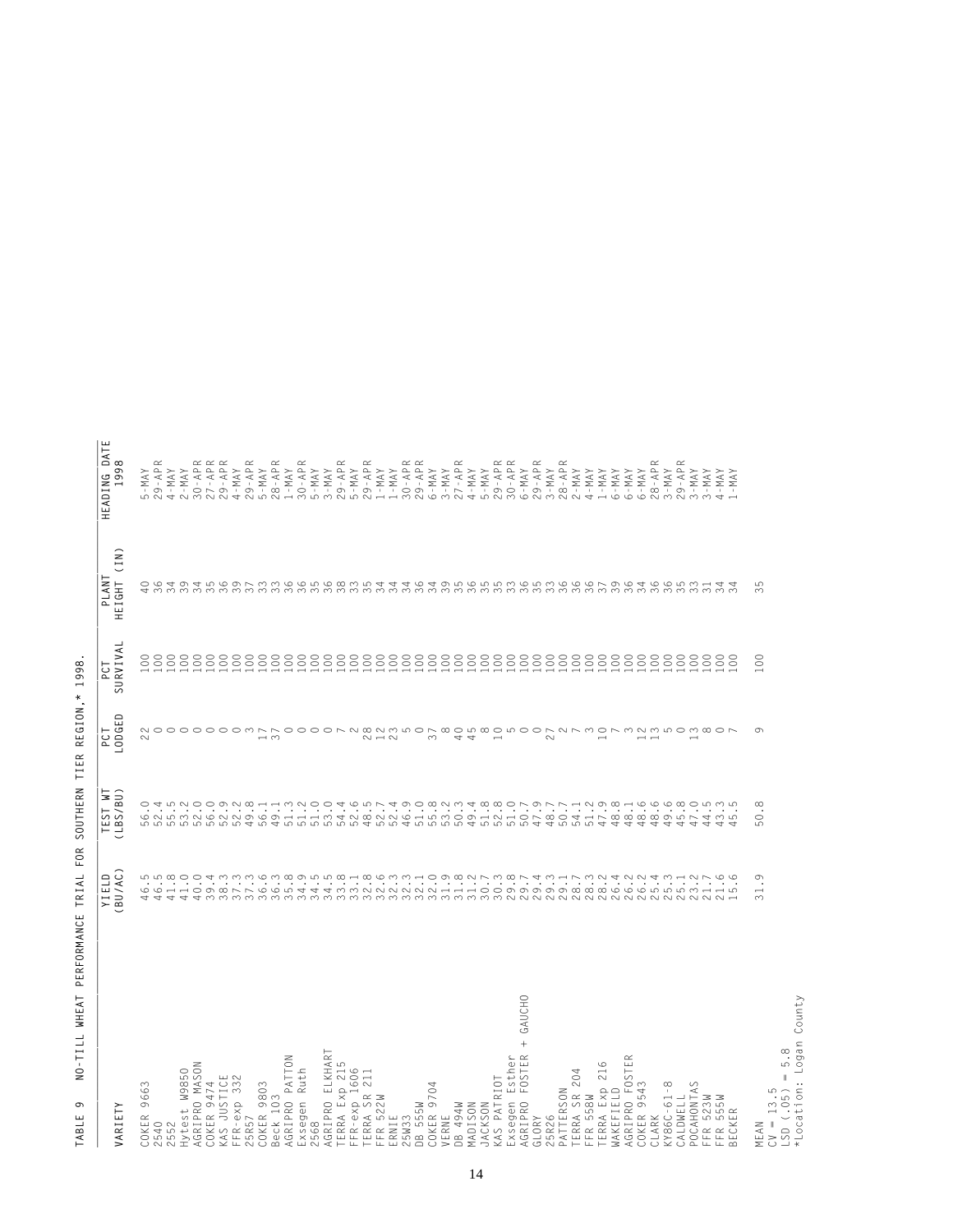| VARIETY                                                  | BU/AC)<br>YIELD             | (LBS/BU)<br>5<br>TEST                                               | LODGED<br>FCT  | SURVIVA<br>PCT                                                    | (1N)<br>PLANT<br><b>HEIGHT</b>                                                                                                                                                                                                  |
|----------------------------------------------------------|-----------------------------|---------------------------------------------------------------------|----------------|-------------------------------------------------------------------|---------------------------------------------------------------------------------------------------------------------------------------------------------------------------------------------------------------------------------|
| 2552<br>2540                                             |                             |                                                                     | ⌒              | $_{\odot}$                                                        |                                                                                                                                                                                                                                 |
| GLORY                                                    |                             |                                                                     | o o            | $\substack{0\\0\ 0}$                                              |                                                                                                                                                                                                                                 |
| PATTON<br>AGRIPRO                                        |                             |                                                                     | $\bigcap$      | 100                                                               |                                                                                                                                                                                                                                 |
| VERNE                                                    |                             |                                                                     |                | 100                                                               |                                                                                                                                                                                                                                 |
| W9850<br>Hytest                                          |                             |                                                                     |                | 100<br>100                                                        |                                                                                                                                                                                                                                 |
| FFR-exp 332<br>COKER 9663<br>COKER                       |                             |                                                                     |                | 100                                                               |                                                                                                                                                                                                                                 |
| 25W33<br>25R26                                           |                             |                                                                     |                | $100$<br>$100$                                                    |                                                                                                                                                                                                                                 |
|                                                          |                             |                                                                     | 00000000000000 |                                                                   |                                                                                                                                                                                                                                 |
| 2568<br>MADISON                                          |                             |                                                                     |                | $100$<br>$100$                                                    |                                                                                                                                                                                                                                 |
|                                                          |                             |                                                                     |                | 100                                                               |                                                                                                                                                                                                                                 |
| COKER 9803<br>COKER 9704                                 |                             |                                                                     |                | 100                                                               |                                                                                                                                                                                                                                 |
| AGRIPRO FOSTER+GAUCHO                                    |                             |                                                                     |                | 100                                                               |                                                                                                                                                                                                                                 |
| KY86C-61-8                                               |                             |                                                                     |                | $100\,$                                                           |                                                                                                                                                                                                                                 |
| FFR 558W<br>AGRIPRO MASON                                |                             |                                                                     |                | $\begin{matrix} 1 & 0 & 0 \\ 0 & 0 & 0 \\ 1 & 0 & 0 \end{matrix}$ |                                                                                                                                                                                                                                 |
|                                                          |                             |                                                                     |                | 100                                                               |                                                                                                                                                                                                                                 |
| KAS JUSTICE<br>FFR 555W<br>BECKER                        |                             |                                                                     |                | $100$<br>$100$                                                    |                                                                                                                                                                                                                                 |
| $\simeq$                                                 |                             |                                                                     | coco           |                                                                   |                                                                                                                                                                                                                                 |
| AGRIPRO FOSTEI<br>DB 555W                                |                             |                                                                     |                | $\frac{100}{100}$                                                 |                                                                                                                                                                                                                                 |
| 4<br>TERRA SR 204<br>PATTERSON                           |                             |                                                                     | aaaaaa         | 100                                                               |                                                                                                                                                                                                                                 |
| Beck 103                                                 |                             |                                                                     |                | $\begin{array}{c} 100 \\ 100 \end{array}$                         |                                                                                                                                                                                                                                 |
|                                                          |                             |                                                                     |                |                                                                   |                                                                                                                                                                                                                                 |
| 494W<br>ERNIE<br>DB 494                                  |                             |                                                                     |                | $\frac{100}{100}$                                                 |                                                                                                                                                                                                                                 |
| AGRIPRO ELKHART<br>COKER 9543                            |                             |                                                                     |                | $100$<br>$100$                                                    |                                                                                                                                                                                                                                 |
| Ruth<br>Exsegen                                          |                             |                                                                     |                |                                                                   |                                                                                                                                                                                                                                 |
| <b>JACKSON</b>                                           |                             |                                                                     | $\circ$        | $100$<br>$100$                                                    |                                                                                                                                                                                                                                 |
| WAKEFIELD                                                |                             |                                                                     | O O            | 100                                                               |                                                                                                                                                                                                                                 |
| FFR-exp 1606<br>FFR 522W                                 |                             |                                                                     |                | $\begin{matrix} 1 & 0 & 0 \\ 1 & 0 & 0 \end{matrix}$              |                                                                                                                                                                                                                                 |
| SR 211<br>TERRA :                                        |                             |                                                                     |                | $100\,$                                                           |                                                                                                                                                                                                                                 |
| TERRA Exp 215<br>KAS PATRIOT                             | $41.8$<br>$41.7$            |                                                                     |                | 100                                                               |                                                                                                                                                                                                                                 |
| 216<br>TERRA                                             | 41.4                        |                                                                     |                | $100$<br>$100$                                                    |                                                                                                                                                                                                                                 |
| Exp 2<br>COKER                                           |                             |                                                                     |                |                                                                   |                                                                                                                                                                                                                                 |
| FFR 523W                                                 | $41.1$<br>$40.7$            |                                                                     |                | $100$<br>$100$                                                    |                                                                                                                                                                                                                                 |
| CLARK<br>25R57                                           | 40.6<br>38                  |                                                                     |                | $100$<br>$100$                                                    |                                                                                                                                                                                                                                 |
|                                                          | $\circ$<br>$\infty$         | 4.<br>$\circ$<br>ம                                                  |                | $\rm ^{\circ}$                                                    |                                                                                                                                                                                                                                 |
| Exsegen Esther<br>POCAHONTAS                             | $35.18$<br>$35.7$           | $\sim$<br>$\ddot{\phantom{0}}$<br>$\circ$ $\circ$<br>$\overline{ }$ | nnnnnnnnnn     | $\begin{array}{c} 8 \\ 0 \end{array}$                             | ר פר מת ממט את המשה שפח שם ממט אר משה שה משה מסר אה ממט מה ממט אה הממט ה ממט את הממט את הממט אותה ממט אותה ממט<br>הממט את הממט את הממט את הממט אר המשה הממט את הממט את הממט אין הממט את הממט את הממט את הממט אין הממט אין המונו |
| CALDWELL                                                 |                             |                                                                     |                |                                                                   |                                                                                                                                                                                                                                 |
| 6.7<br>$\parallel$<br>$CV = 12.0$<br>$LSD (-05)$<br>MEAN | $\infty$<br>$\overline{47}$ | ී.<br>53.                                                           | Ċ              | 100                                                               | $\circ$<br>$\infty$                                                                                                                                                                                                             |
|                                                          |                             |                                                                     |                |                                                                   |                                                                                                                                                                                                                                 |

TABLE 10 NO-TILL WHEAT PERFORMANCE TRIAL FOR NORTH CENTRAL REGION,\* 1998. **TABLE 10 NO-TILL WHEAT PERFORMANCE TRIAL FOR NORTH CENTRAL REGION,\* 1998.**

\*Location: Shelby County

\*Location: Shelby County<br>The 1998 test at this location was treated with fungicide at the Feekes stage 8. The 1998 test at this location was treated with fungicide at the Feekes stage 8.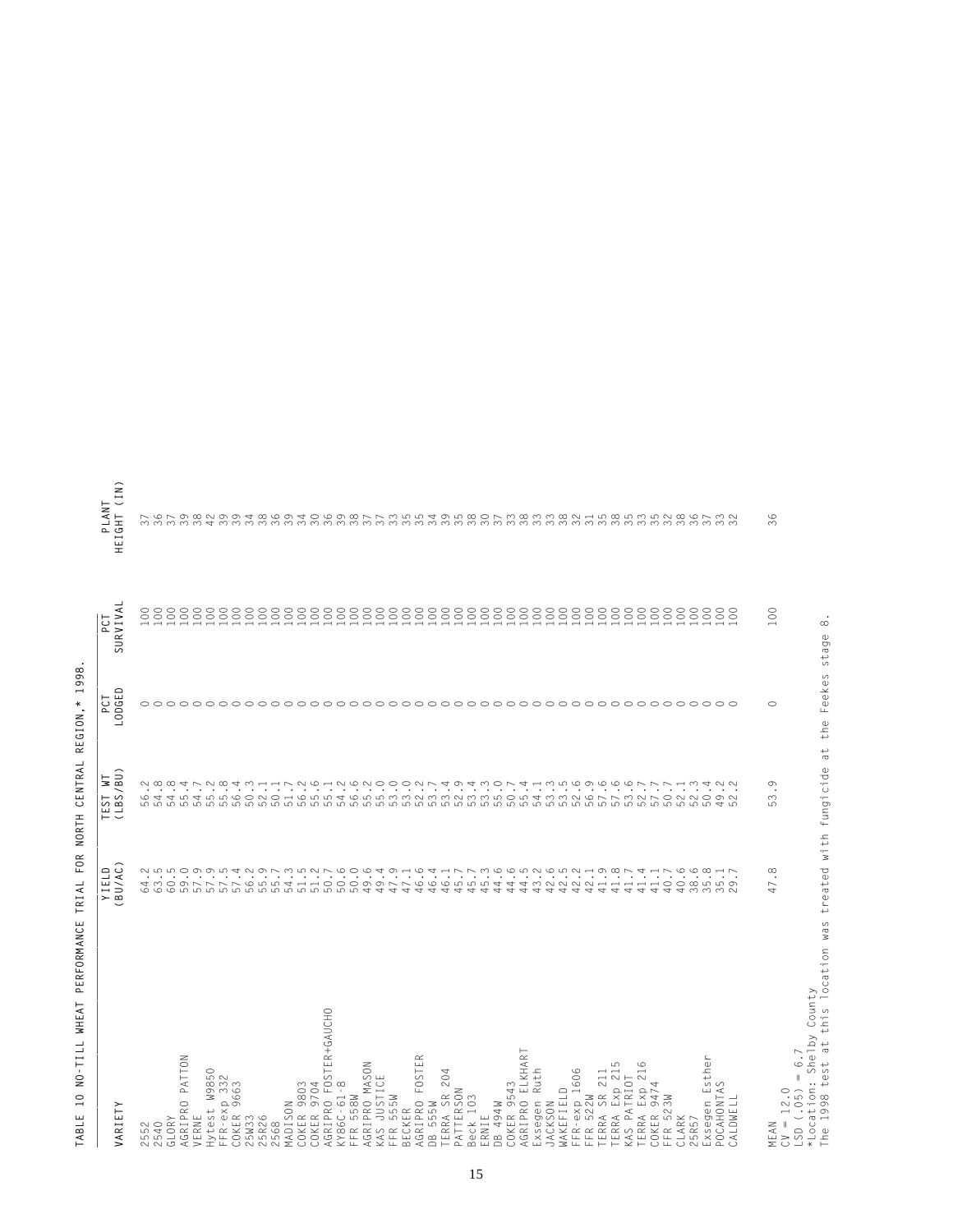| ×                                                                            |
|------------------------------------------------------------------------------|
| C<br>t<br>).<br>¢<br>j<br>١<br>¢<br>ı<br>÷<br>ı                              |
| z<br>н<br>Ŧ.                                                                 |
| Ċ<br>١<br>L<br>J<br>į<br>Ï<br>١<br>I<br>l<br>J<br>l<br>١<br>١<br>C<br>٥<br>ž |
| I<br>i<br>Ĺ<br>J<br>ī<br>ĵ<br>3                                              |
| Ц<br>Ï<br>$\circ$                                                            |
| $\overline{\mathbf{C}}$<br>J.<br>֚֚֚֬<br>¢<br>í<br>l<br>֚֡֕<br>I<br>í<br>١   |
| l<br>ı<br>ł<br>ζ<br>,<br>1<br>ׇ֦֧֚<br>Ĺ<br>J<br>ł<br>Ċ<br>l<br>٥<br>נ        |
| ı<br>I<br>ł<br>t                                                             |
| ł.<br>ŧ<br>ı<br>j                                                            |
| j<br>j<br>j<br>ï<br>Ī                                                        |

| VARIETY                                                                                                              | LEAF<br>UST | LEAF<br>3LOTCH                                                                                            | <b>GLUME</b><br>BLOTCH | POWDERY<br>MILDEW | WSSMV                                                                                                                                                                                                                                                                                                                                                                                                                                                                                                                                                                                   |
|----------------------------------------------------------------------------------------------------------------------|-------------|-----------------------------------------------------------------------------------------------------------|------------------------|-------------------|-----------------------------------------------------------------------------------------------------------------------------------------------------------------------------------------------------------------------------------------------------------------------------------------------------------------------------------------------------------------------------------------------------------------------------------------------------------------------------------------------------------------------------------------------------------------------------------------|
| Elkhart<br>Foster<br>Mason<br>Patton<br>Agripro I<br>Agripro I<br>Agripro<br>Agripro                                 |             |                                                                                                           |                        |                   |                                                                                                                                                                                                                                                                                                                                                                                                                                                                                                                                                                                         |
| Caldwell<br>$\frac{1}{2}$<br>Becker<br>Beck                                                                          |             |                                                                                                           |                        |                   |                                                                                                                                                                                                                                                                                                                                                                                                                                                                                                                                                                                         |
| Clark<br>DB 494 W<br>DB 555 W<br>Ernie                                                                               |             |                                                                                                           |                        |                   |                                                                                                                                                                                                                                                                                                                                                                                                                                                                                                                                                                                         |
| Esther<br>Ruth<br>332<br>Exsegen                                                                                     |             |                                                                                                           |                        |                   |                                                                                                                                                                                                                                                                                                                                                                                                                                                                                                                                                                                         |
| $\circ$<br>160<br>Exsegen<br>FFR 5221<br>FFR 5221<br>FFR 5221<br>FFFR 5581<br>FFFR 5581                              |             |                                                                                                           |                        |                   |                                                                                                                                                                                                                                                                                                                                                                                                                                                                                                                                                                                         |
| Hytest W9850<br>KAS Justice<br>KAS Patriot<br>KY 86C-61-8<br>Jackson<br>Glory                                        |             |                                                                                                           |                        |                   |                                                                                                                                                                                                                                                                                                                                                                                                                                                                                                                                                                                         |
| 9474<br>9543<br>9663<br>9704<br>Madison<br>Coker 9<br>Coker<br>Coker<br>Coker                                        |             |                                                                                                           |                        |                   |                                                                                                                                                                                                                                                                                                                                                                                                                                                                                                                                                                                         |
| 980<br>Patter<br>Coker<br><b>5R26</b><br>,552<br>2568<br>2540                                                        |             |                                                                                                           |                        |                   |                                                                                                                                                                                                                                                                                                                                                                                                                                                                                                                                                                                         |
| 204<br>211<br>Pocahontas<br>Wakefield<br>SR<br>SR<br>erra<br>erra<br>Roane<br>25W33<br>erne<br><b>15R57</b><br>26R46 |             | ανα αανα ανα αγανα αγαναλαγια του αγανα ανα αγανα<br>Σ<α<<< ανα ανα αγαναλαγια αγαναλαγια της αγαναλαγιας |                        |                   | $\begin{array}{l} \mathcal{N}\subset\mathcal{N}\subset\mathcal{N}\subset\mathcal{N}\subset\mathcal{N}\subset\mathcal{N}\subset\mathcal{N}\subset\mathcal{N}\subset\mathcal{N}\subset\mathcal{N}\subset\mathcal{N}\subset\mathcal{N}\subset\mathcal{N}\subset\mathcal{N}\subset\mathcal{N}\subset\mathcal{N}\subset\mathcal{N}\subset\mathcal{N}\subset\mathcal{N}\subset\mathcal{N}\subset\mathcal{N}\subset\mathcal{N}\subset\mathcal{N}\subset\mathcal{N}\subset\mathcal{N}\subset\mathcal{N}\subset\mathcal{N}\subset\mathcal{N}\subset\mathcal{N}\subset\mathcal{N}\subset\mathcal$ |

\*VS= VERY SUSCEPTIBLE; R= RESISTANT; MR= MODERATELY RESISTANT; S=SUSCEPTIBLE; MS=MODERATELY SUSCEPTIBLE; (—)-INSUFFICIENT OPPORTUNITY TO RATE IN PRESENCE OF DISEASE.

\*VS= VERY SUSCEPTIBLE; R= RESISTANT; MR= MODERATELY RESISTANT;<br>S=SUSCEPTIBLE; MS=MODERATELY SUSCEPTIBLE; (->–INSUFFICIENT OPPORTUNITY<br>TO RATE IN PRESENCE OF DISEASE.<br>In general, varieties with a VS or S reaction to a give In general, varieties with a VS or S reaction to a given disease will not perform well if that disease becomes severe, while varieties rated R or MR will perform well in those situations. Varieties with an MS reaction will have an intermediate response.

WSSMV  $\begin{array}{c} \mathcal{N}\; \mathcal{R}\; \mathcal{R}\; \mathcal{R}\; \mathcal{R}\; \mathcal{R}\; \mathcal{R}\; \mathcal{R}\; \mathcal{R}\; \mathcal{R}\; \mathcal{R}\; \mathcal{R}\; \mathcal{R}\; \mathcal{R}\; \mathcal{R}\; \mathcal{R}\; \mathcal{R}\; \mathcal{R}\; \mathcal{R}\; \mathcal{R}\; \mathcal{R}\; \mathcal{R}\; \mathcal{R}\; \mathcal{R}\; \mathcal{R}\; \mathcal{R}\; \mathcal{R}\; \mathcal{R}\; \mathcal{R}\; \mathcal{R}\; \mathcal$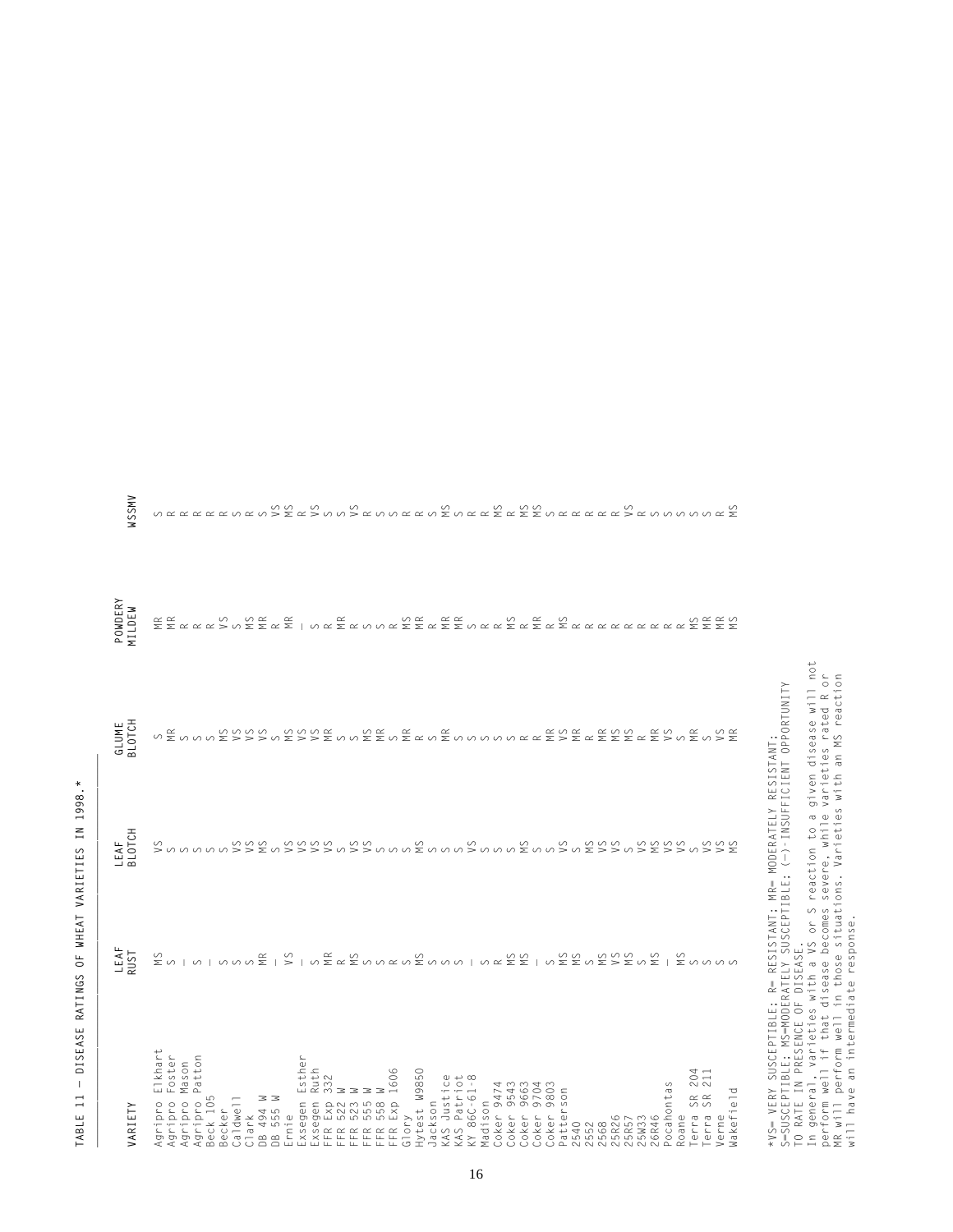| ¢<br>ׇ֚֘֝֬<br>⋝<br>Ï<br>l<br>Ć<br>١<br>l<br>J<br>I<br>Ċ<br>l<br>ׇ֓֕֡<br>ı<br>I<br>Ó<br>ı<br>Ï<br>J<br>l<br>ׇ֚֘֕֡<br>I<br>Ï<br>J<br>j<br>ׇ֘֝֬֡<br>í<br>í<br>Į<br>j<br>J<br>l<br>l<br>1<br>Ï<br>١<br>Į<br>ı<br>¢<br>ć<br>¢<br>l<br>Ì<br>١<br>l<br>l<br>I<br>¢<br>j<br>l<br>í<br>í<br>l<br>י<br>I<br>I<br>j<br>Ó<br>l<br>¢<br>l<br>J<br>ı<br>I<br>l<br>١<br>1<br>I | Ì<br>¢ |
|-----------------------------------------------------------------------------------------------------------------------------------------------------------------------------------------------------------------------------------------------------------------------------------------------------------------------------------------------------------------|--------|
|                                                                                                                                                                                                                                                                                                                                                                 |        |
|                                                                                                                                                                                                                                                                                                                                                                 |        |
|                                                                                                                                                                                                                                                                                                                                                                 |        |
|                                                                                                                                                                                                                                                                                                                                                                 |        |
|                                                                                                                                                                                                                                                                                                                                                                 |        |
|                                                                                                                                                                                                                                                                                                                                                                 |        |
|                                                                                                                                                                                                                                                                                                                                                                 |        |
|                                                                                                                                                                                                                                                                                                                                                                 |        |
|                                                                                                                                                                                                                                                                                                                                                                 |        |
|                                                                                                                                                                                                                                                                                                                                                                 |        |
|                                                                                                                                                                                                                                                                                                                                                                 |        |
|                                                                                                                                                                                                                                                                                                                                                                 |        |
|                                                                                                                                                                                                                                                                                                                                                                 |        |
|                                                                                                                                                                                                                                                                                                                                                                 |        |

| ARIETY                                            | <b>ROTECTED</b>          | SOURCE                                       | RELEASE<br>JATE | <b>YIELD<br/>BU/AC)</b><br>BU/AC)<br>GD, 3<br>GD, 3<br>GD, 45, 1 | 00GING<br>(%)<br>51.3<br>54.36.1<br>82.1 | PLANT HEIGHT<br>(IN.)                                                         | SURVIVAL<br>(%)<br>100.00.0<br>100.00.0<br>100.00.0 | HEADING<br>DATE<br>26- APR<br>23- APR<br>25- APR<br>22- MAY |
|---------------------------------------------------|--------------------------|----------------------------------------------|-----------------|------------------------------------------------------------------|------------------------------------------|-------------------------------------------------------------------------------|-----------------------------------------------------|-------------------------------------------------------------|
|                                                   |                          |                                              |                 |                                                                  |                                          | $\begin{array}{c} 9.01 \\ -0.01 \\ -0.000 \\ -0.000 \\ -0.000 \\ \end{array}$ |                                                     |                                                             |
|                                                   |                          |                                              |                 |                                                                  |                                          |                                                                               |                                                     |                                                             |
|                                                   | 0<br>11 11 11<br>2 X X X | VIRGINIA<br>VIRGINIA<br>VIRGINIA<br>VIRGINIA |                 |                                                                  |                                          |                                                                               |                                                     |                                                             |
| STARLING<br>PAMUNKEY<br>VYSOR<br>CALLAO           |                          |                                              |                 |                                                                  |                                          |                                                                               |                                                     |                                                             |
| MEAN = 55.7 BU/A<br>CV = 30.6<br>LSD(0.05) = 11.7 |                          |                                              |                 |                                                                  |                                          |                                                                               |                                                     |                                                             |

TABLE 13 BARLEY PERFORMANCE TRIALS FOR BLUEGRASS REGION\*, 1995, 1997, 1998.  **TABLE 13 BARLEY PERFORMANCE TRIALS FOR BLUEGRASS REGION\*, 1995, 1997, 1998.**

| <b>ARIETY</b>                                                                           |    |               | -YIELD (BU/AC)-<br>1998–1997–1995 MEAN |    | -TEST WT (LB/BU)-<br>1998 1997 1995 MEAN                                                 |               |                                             | --PCT LODGED-<br>1998 1997 1995 MEAN |             |                                                                                                                                                                                                                                                                                                                                |                                                                                | -PCT SURVIVAL--<br>1998 1997 1995 MEAN | PLANT HEIGHT (IN)<br>1998 | HEADING DATE<br>1998                       |
|-----------------------------------------------------------------------------------------|----|---------------|----------------------------------------|----|------------------------------------------------------------------------------------------|---------------|---------------------------------------------|--------------------------------------|-------------|--------------------------------------------------------------------------------------------------------------------------------------------------------------------------------------------------------------------------------------------------------------------------------------------------------------------------------|--------------------------------------------------------------------------------|----------------------------------------|---------------------------|--------------------------------------------|
|                                                                                         |    | 80 21 69      |                                        |    |                                                                                          | $\frac{8}{8}$ |                                             |                                      |             |                                                                                                                                                                                                                                                                                                                                |                                                                                |                                        |                           |                                            |
| STARLING<br>NYSOR                                                                       |    | 38            | 65                                     |    |                                                                                          |               | $\begin{array}{c} 0 \\ 0 \\ 14 \end{array}$ | ca<br>Cangra                         | 8888<br>HHH | $\begin{matrix} 0 & 0 & 0 & 0 \\ 0 & 0 & 0 & 0 \\ 0 & 0 & 0 & 0 \\ 0 & 0 & 0 & 0 \\ 0 & 0 & 0 & 0 \\ 0 & 0 & 0 & 0 \\ 0 & 0 & 0 & 0 \\ 0 & 0 & 0 & 0 \\ 0 & 0 & 0 & 0 \\ 0 & 0 & 0 & 0 \\ 0 & 0 & 0 & 0 \\ 0 & 0 & 0 & 0 \\ 0 & 0 & 0 & 0 \\ 0 & 0 & 0 & 0 & 0 \\ 0 & 0 & 0 & 0 & 0 \\ 0 & 0 & 0 & 0 & 0 \\ 0 & 0 & 0 & 0 & 0$ | $\begin{array}{c} 0 & 0 & 0 & 0 \\ 0 & 0 & 0 & 0 \\ 1 & 1 & 1 & 1 \end{array}$ |                                        | 4444                      | 2 - MAY<br>2 - MAY<br>29 - APR<br>30 - APR |
|                                                                                         | 47 |               |                                        |    |                                                                                          | 0.84          |                                             |                                      |             |                                                                                                                                                                                                                                                                                                                                |                                                                                |                                        |                           |                                            |
| PAMUNKEY<br>CALLAO                                                                      |    | $\frac{9}{5}$ | 58                                     |    | 36.2 42.8 38.8 39.3<br>44.1 40.6 41.2 42.0<br>42.2 45.7 44.8 44.2<br>41.4 47.5 45.4 44.8 |               |                                             | 23                                   |             |                                                                                                                                                                                                                                                                                                                                |                                                                                |                                        |                           |                                            |
| MEAN                                                                                    | 57 |               | 35 62                                  | 51 | 41.0 44.2 41.7 42.3                                                                      | $\frac{9}{4}$ | $\circ$                                     | 25<br>27                             | 100         | 100                                                                                                                                                                                                                                                                                                                            | 100                                                                            | 100                                    | 39                        |                                            |
| $SD(0.05) = 28.5$<br>$V = 38.3$                                                         |    |               |                                        |    |                                                                                          |               |                                             |                                      |             |                                                                                                                                                                                                                                                                                                                                |                                                                                |                                        |                           |                                            |
| * LOCATION: Lexington, Spindletop Farm<br>The 1996 test was not harvested due to winter |    |               |                                        |    |                                                                                          |               |                                             |                                      |             |                                                                                                                                                                                                                                                                                                                                |                                                                                |                                        |                           |                                            |
|                                                                                         |    |               |                                        |    | rkill.                                                                                   |               |                                             |                                      |             |                                                                                                                                                                                                                                                                                                                                |                                                                                |                                        |                           |                                            |